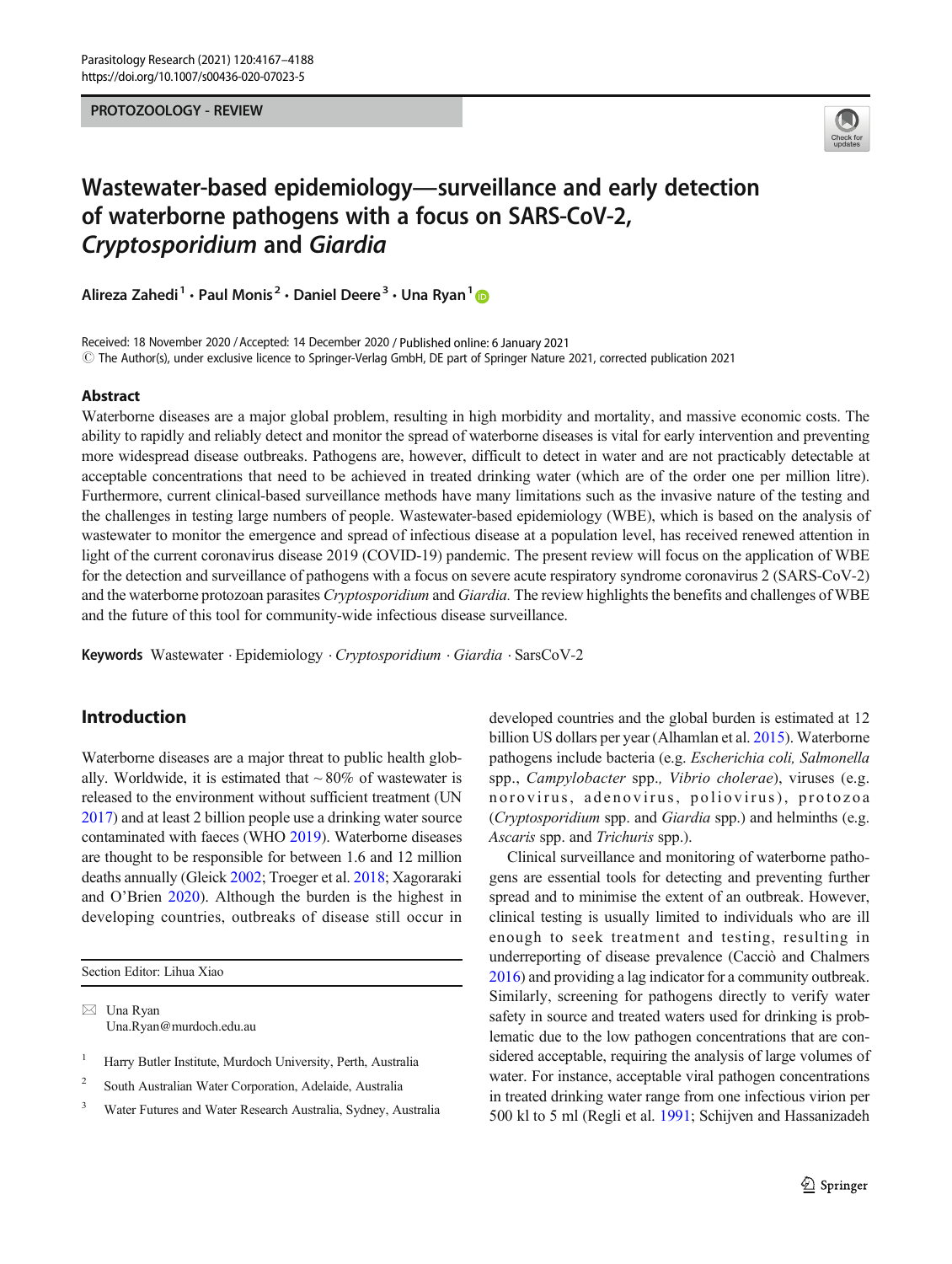[2000;](#page-19-0) Schijven et al. [2006](#page-19-0); Moore et al. [2010](#page-18-0)). Such concentrations are beyond what is practicably detectable. One solution is to monitor pathogens where they are present at higher concentrations in source waters and make assumptions about pathogen reduction. However, in relatively clean source waters that place little or no reliance on treatment barriers, the acceptable source water concentrations can still be way below the practicable limits of detection, which are in the range one infectious pathogen per l to 1 kl, depending on the pathogen, assay type and quality of the water. Indeed, most of the standard approaches to pathogen monitoring for both clinical disease and water testing are costly, often pathogen-specific, frequently rely on passive monitoring, are only practicable and affordable at inadequately low frequencies, are subject to biases, and vary widely from country to country depending on the resources and funding available (Ramírez-Castillo et al. [2015;](#page-19-0) Sims and Kasprzyk-Hordern [2020](#page-19-0)).

Improved monitoring systems that can detect multiple waterborne diseases across broad communities in a cost-effective manner, preferably in real-time, are therefore urgently required. In this regard, wastewater-based epidemiology (WBE), as an early warning system for a variety of waterborne infectious diseases, has received much recent attention. Initially used for monitoring poliovirus prevalence (Pöyry et al. [1988](#page-18-0); Berchenko et al. [2017\)](#page-15-0), community-wide drug abuse (Castiglioni et al. [2006\)](#page-15-0) and other chemical pollutants (Choi et al. [2018](#page-16-0)), WBE relates broadly to the analysis wastewater for the presence of nucleic acids or other biomarkers excreted in faeces and urine to provide comprehensive community health information (Mao et al. [2020a\)](#page-18-0). The methods will also detect pathogens secreted in saliva, sputum, mucus, vomitus and phlegm—all of which are often captured in wastewater (Deere et al. [2020](#page-16-0)). Thus, WBE is equivalent to obtaining and analysing a large community-based composite sample of faeces, saliva, vomitus, sputum, urine, shed skin and other material shed during personal cleansing, washing, bathing and excreting, providing a sensitive means of monitoring temporal changes in pathogen concentrations and diversity within a community (Xagoraraki and O'Brien [2020\)](#page-20-0). A further advantage of sampling wastewater directly is that pathogen numbers are higher in wastewater compared with the receiving environments into which wastewaters are discharged.

The emergence in 2020 of the severe acute respiratory syndrome Coronavirus 2 (SARS-CoV-2), which causes viral pneumonia, Coronavirus Disease 2019 (COVID-19), has heightened the focus on WBE as a surveillance tool to provide early detection of disease in the community, particularly due to the time lag between the development of symptoms, clinical diagnosis and any action required by health authorities to contain the disease cluster. Although SARS-CoV-2 typically causes respiratory symptoms, and is shed in nasal, buccal, oesophageal and respiratory discharges into wastewater, it can also result in gastrointestinal symptoms and/or viral shedding in faeces (Wu et al. [2020a,](#page-20-0) [2020b;](#page-20-0) Xu et al. [2020\)](#page-20-0), with a meta-analysis of COVID-19 studies finding that 17.6% of COVID-19 patients had gastrointestinal symptoms and 48.1% of COVID-19 patients had SARS-CoV-2 RNA detected in their faeces (Cheung et al. [2020](#page-15-0)). Thus, monitoring the presence of SARS-CoV-2 RNA in wastewater is becoming widely used to track changes in COVID-19 case numbers in communities (e.g. Ahmed et al. [2020a;](#page-14-0) Bar-Or et al. [2020;](#page-15-0) Kocamemi et al. [2020;](#page-17-0) La Rosa et al. [2020a;](#page-17-0) Medema et al. [2020;](#page-18-0) Nemudryi et al. [2020;](#page-18-0) Peccia et al. [2020](#page-18-0); Randazzo et al. [2020a](#page-19-0), [2020b](#page-19-0); Wu et al. [2020a;](#page-20-0) Wurtzer et al. [2020a,](#page-20-0) [2020b\)](#page-20-0) (Table [1](#page-2-0)).

The protozoan parasites, Cryptosporidium and Giardia, are also important enteric pathogens of public health concern and major waterborne pathogens. Between 2011 and 2016, Cryptosporidium and Giardia were responsible for all reported waterborne outbreaks due to protozoa  $(n = 381)$  worldwide (Efstratiou et al. [2017](#page-16-0)). Cryptosporidium is the second most important cause of moderate to severe diarrhoea and mortality in children under 5 years of age in developing countries and both symptomatic and asymptomatic cryptosporidial infections in children are associated with malnutrition and stunted growth (Khalil et al.  $2018$ ). Oocysts are shed in faeces in high numbers (up to  $10<sup>9</sup>$ per stool); the median infectious doses reported are in the range approximately 1–125 oocysts, depending on species, with a consensus probability of infection per ingested oocyst recommended of 20%; and the oocysts can remain infectious in the environment for more than 6 months under cool, dark, moist conditions (DuPont et al. [1995;](#page-16-0) Chappell et al. [2006](#page-15-0); Shirley et al. [2012;](#page-19-0) WHO [2016](#page-20-0)). The global prevalence of *Cryptosporidium* has been estimated at 7.6%, with an average prevalence of 4.3% in developed countries and 10.4% in developing countries (with prevalences as high as 69.6% in some countries) (Dong et al. [2020\)](#page-16-0). There is evidence that due to under-reporting, the true number of cases in the community may be as much as 500 times higher than the numbers estimated based on routine clinical stool isolates (Hall et al. [2006](#page-16-0)). Currently, 43 Cryptosporidium species are considered valid (Bolland et al. [2020](#page-15-0); Holubová et al. [2020](#page-17-0); Ježková et al. [2020\)](#page-17-0), with the majority of human infections caused by C. hominis and *C. parvum*, although  $> 20$  species and genotypes have been reported in humans (Feng et al. [2018](#page-16-0); Zahedi and Ryan [2020](#page-21-0)).

Giardiasis is the most common enteric protozoan parasitic infection worldwide, with an estimated 280 million people infected annually. The species that infects humans, Giardia duodenalis, is a species complex consisting of eight assemblages (A-H), with assemblages A and B the dominant assemblages in humans and assemblages C-H in animals, although sporadic cases of assemblages C, D, E and F have been reported in humans (Ryan and Zahedi [2019\)](#page-19-0). Giardia infections can be asymptomatic or result in diarrhoea that can become chronic and has also been associated with irritable bowel syndrome, chronic fatigue and joint pain (Coffey et al. [2020\)](#page-16-0). In infants and children, infections can result in failure to thrive and malnutrition (Dunn and Juergens [2020\)](#page-16-0). In developing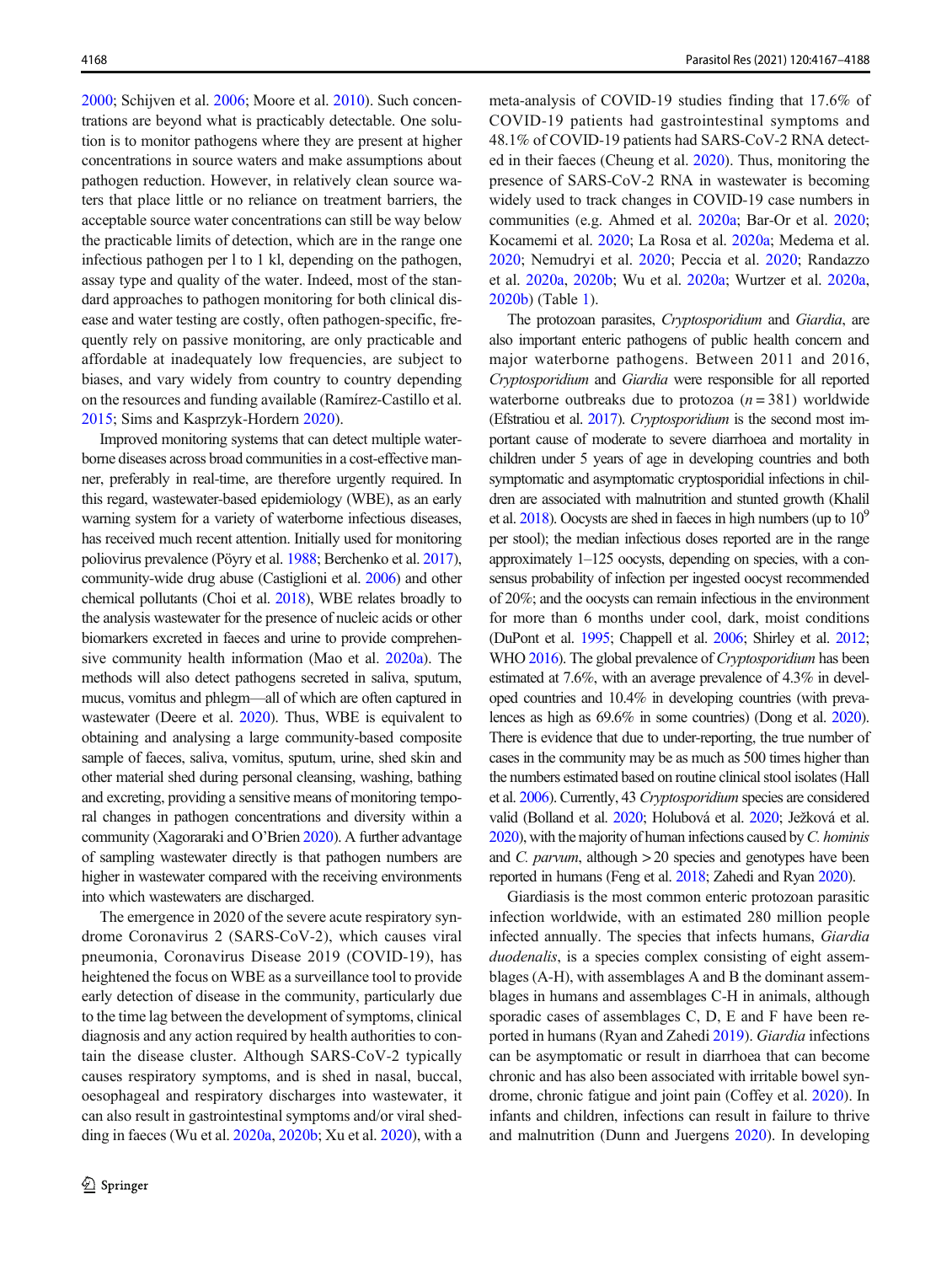|   | į<br>$\mathbf{r}$<br>I |
|---|------------------------|
|   |                        |
|   |                        |
|   | ı                      |
|   |                        |
|   | 1.《文章》                 |
|   | i                      |
|   |                        |
|   |                        |
|   |                        |
|   |                        |
|   |                        |
|   |                        |
|   |                        |
|   | l                      |
|   |                        |
|   |                        |
|   |                        |
|   | l                      |
|   |                        |
|   |                        |
|   |                        |
| I | $\ddot{\phantom{a}}$   |
|   | ֜֕<br>ı                |

<span id="page-2-0"></span>

| Country        | Type of sample        | Detection and concentration method                                                                                                                                                       | confirmation<br>Sequence            | Detection frequency                                | (genomic copies/L)<br>concentration<br>Maximum             | Reference             |
|----------------|-----------------------|------------------------------------------------------------------------------------------------------------------------------------------------------------------------------------------|-------------------------------------|----------------------------------------------------|------------------------------------------------------------|-----------------------|
| Australia      | Untreated             | Electronegative membrane-direct RNA extraction;<br>RT-qPCR: N Sarbeco, NIID 2019-nCoV<br>ultrafiltration                                                                                 | Yes                                 | 2/9 (22%)                                          | $1.2 \times 10^2$                                          | Ahmed et al. 2020a    |
| Brazil         | Untreated             | Lycine buffer method and polyethylene glycol precipitation,<br>Ultrafiltration of centrifugated supernatant<br>filtration and centrifugation<br>RT-qPCR: N1, S, RdRp                     | $\tilde{z}$                         | 4/6 (66%)                                          | $5\times10^6$                                              | Fongaro et al. 2020   |
| Brazil         | Untreated             | Ultracentrifugation<br>RT-qPCR: N1                                                                                                                                                       | $\tilde{z}$                         | 5/12 (41.6%)                                       | È                                                          | Prado et al. 2020     |
| Chile          | Untreated and treated | RT-qPCR: ORF1, N, S<br>Ultracentrifugation                                                                                                                                               | $\frac{1}{2}$                       | Untreated: 4/4 (100%)<br>Treated: 3/4 (75%)        | Untreated: $4.8 \times 10^3$<br>Treated: $1.6 \times 10^2$ | Ampuero et al. 2020   |
| Czech Republic | Untreated             | Direct flocculation using beef extract solution and<br>centrifugation<br>RT-qPCR: NS                                                                                                     | $\tilde{z}$                         | 13/112 (11.6%)                                     | $\widetilde{\Xi}$                                          | Mlejnkova et al. 2020 |
| England        | Untreated             | Ultrafiltration of centrifugated supernatant<br>Sarbeco<br>RT-qPCR: RdRp, E                                                                                                              | Yes                                 | 3/5 (60%)                                          | $3.1 - 15.8 \times 10^3$                                   | Martin et al. 2020    |
| France         | Untreated             | RT-qPCR: E_Sarbeco, RdRp<br>Ultracentrifugation                                                                                                                                          | $\frac{1}{2}$                       | NR (100%)                                          | $\sim10^6$                                                 | Wurtzer et al. 2020a  |
| France         | Untreated and treated | RT-qPCR: E Sarbeco<br>Ultracentrifugation                                                                                                                                                | $\frac{1}{2}$                       | Treated: 6/8 (75%)<br>Untreated: 10/14<br>(71%)    | Untreated: $>10^{6.5}$<br>Treated: $\sim\!\!10^5$          | Wurtzer et al. 2020b  |
| France         | Untreated             | Ultrafiltration of filtered sample<br>RT-qPCR: CDC N1, N3                                                                                                                                | ž                                   | É                                                  | Ž                                                          | Trottier et al. 2020  |
| Germany        | Untreated and treated | Ultrafiltration of centrifugated supernatant<br>RT-qPCR: E, M, N, RdRp                                                                                                                   | Yes                                 | Treated: 4/4 (100%)<br>Untreated: 9/9<br>$(100\%)$ | Untreated: $2.0 \times 10^4$<br>Treated: $3.7 \times 10^4$ | Westhaus et al. 2020  |
| India          | Untreated and treated | PEG <sup>d</sup> precipitation of filtered sample<br>RT-qPCR: ORF1ab, N, S                                                                                                               | $\overline{z}$                      | Untreated: 2/2 (100%)<br>Treated: ND               | $8.0 \times 10^{2}$                                        | Kumar et al. 2020     |
| India          | Untreated and treated | Two-phase (PEG-dextran method) separation and ultracentrifuga-<br>RT-qPCR: ORF1ab, RdRp, N, S, E                                                                                         | $\tilde{z}$                         | Untreated: 2/6 (33%)<br>Treated: ND                | ã                                                          | Arora et al. 2020     |
| Israel         | Untreated             | PEG or alum precipitation of centrifuged supernatant<br>RT-qPCR: E Sarbeco<br>tion                                                                                                       | $\tilde{z}$                         | 10/26 (38%)                                        | ž                                                          | Bar-Or et al. 2020    |
| Italy          | Untreated             | PEG/dextran precipitation of centrifuged supernatant<br>RT-qPCR: ORF1ab, RdRp, S                                                                                                         | $\stackrel{\circ}{\mathsf{Z}}$      | 6/12 (50%)                                         | ž                                                          | La Rosa et al. 2020a  |
| Italy          | Untreated             | PEG/dextran precipitation of centrifuged supernatant<br>RT-qPCR: ORF1ab, RdRp, E                                                                                                         | $\stackrel{\mathtt{o}}{\mathsf{z}}$ | 15/40 (37%)                                        | $4.1\times10^3$                                            | La Rosa et al. 2020b  |
| Italy          | Untreated and treated | RT-qPCR: 2019-nCoV, ORF1ab and E_Sarbeco<br>Ultrafiltration                                                                                                                              | $\mathbf{Yes}$                      | Untreated: 4/8 (50%)<br>Treated: ND                | E                                                          | Rimoldi et al. 2020   |
| Japan          | Untreated             | RT-qPCR: N_Sarbeco, NIID_2019-nCOV_N, CDC-N1, and<br>CDC-N2 assays                                                                                                                       | $\frac{1}{2}$                       | $\Xi$                                              | Ĕ                                                          | Haramoto et al. 2020  |
| Japan          | Untreated             | adsorption-direct RNA extraction method (filtration through<br>Electronegative membrane-vortex (EMV) method or/and<br>RT-qPCR: NIID 2019-nCoV_N, CDC N2, N3<br>cellulose-ester membrane) | Yes                                 | 7/17 (41%)                                         | $4.4 \times 10^{4}$                                        | Hata et al. 2020      |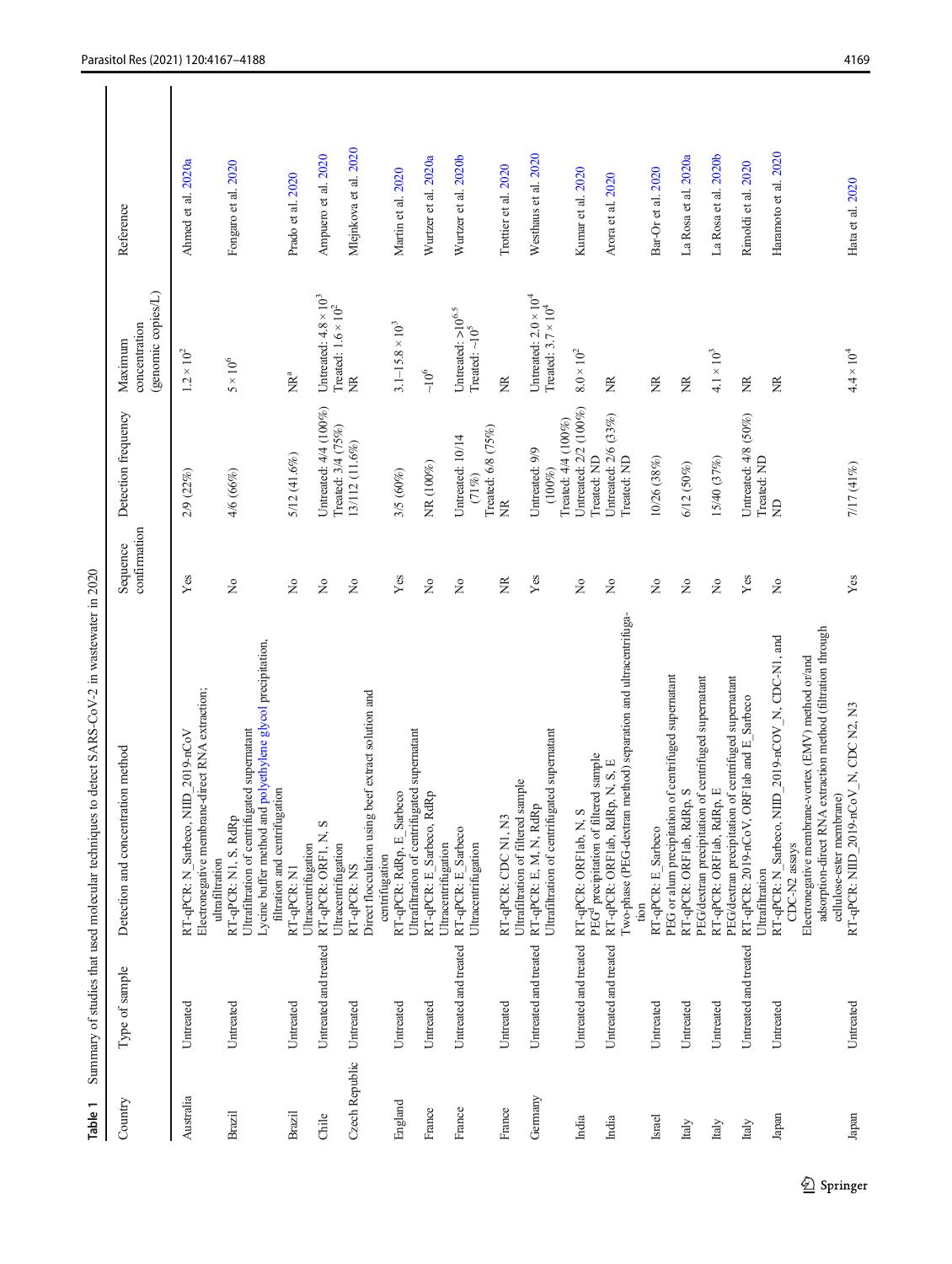| Table 1 (continued)       |                       |                                                                                                                                                |                          |                                             |                                                |                                |
|---------------------------|-----------------------|------------------------------------------------------------------------------------------------------------------------------------------------|--------------------------|---------------------------------------------|------------------------------------------------|--------------------------------|
| Country                   | Type of sample        | Detection and concentration method                                                                                                             | confirmation<br>Sequence | Detection frequency                         | (genomic copies/L)<br>concentration<br>Maximum | Reference                      |
| Pakistan                  | Untreated             | centrifuged supernatant<br>PEG/dextran precipitation of<br>RT-qPCR: ORF1ab, N                                                                  | $\frac{1}{2}$            | Ĕ                                           | Ĕ                                              | Yaqub et al. 2020              |
| Pakistan                  | Untreated             | RT-qPCR: ORF1a<br>Centrifugation                                                                                                               | $\tilde{z}$              | 21/78 (27%)                                 | Ž                                              | Sharif et al. 2020             |
| Spain                     | Untreated and treated | Aluminium-driven flocculation - beef extract precipitation<br>PEG/dextran precipitation of centrifuged supernatant<br>RT-qPCR: 2019-nCoV       | $\tilde{z}$              | Untreated: 12/15<br>Treated: ND<br>$(80\%)$ | $1.0\times10^5$                                | Randazzo et al. 2020a          |
| Spain                     | Untreated and treated | Aluminium-driven flocculation - beef extract precipitation<br>RT-qPCR: CDC N1, N2, N3                                                          | $\tilde{z}$              | Untreated: 35/42<br>Treated: ND<br>(83%)    | $3.4\times10^5$                                | Randazzo et al. 2020b          |
| Spain                     | Untreated and treated | RT-qPCR: RdRp, N, E                                                                                                                            | $\frac{1}{2}$            | Untreated: 8/8 (100%)<br>Treated: ND        | $1.50 \times 10^{4}$                           | Balboa et al. 2020             |
| Spain                     | Untreated             | Amicon ultrafiltration of centrifugated supernatant<br>20%polyethlene glycol 6000 for precipitation<br>E, N1, N2<br>RT-qPCR: RdRp, IP2, IP4, I | $\tilde{z}$              | 1/19 (11%)                                  | $8.3\times10^2$                                | Chavarria-Miró et al. 2020     |
| Turkey                    | Untreated             | Amicon ultrafiltration or PEG precipitation of<br>RT-qPCR: RdRp                                                                                | $\frac{1}{2}$            | 5/7 (71%)                                   | $1.80 \times 10^{4}$                           | Kocamemi et al. 2020           |
| The Netherlands Untreated |                       | Ultrafiltration of centrifugated supernatant<br>Sarbeco<br>centrifugated supernatant<br>qPCR: CDC N1, N2, N3, E                                | $\frac{1}{2}$            | 14/24 (58%)                                 | $2.2\times10^5$                                | Medema et al. 2020             |
| The Netherlands Untreated |                       | RT-qPCR (NS)<br>Ĕ                                                                                                                              | $\frac{1}{2}$            | Ĕ                                           | Ĕ                                              | Lodder and de Roda Husman 2020 |
| USA                       | Untreated             | sample<br>RT-qPCR: CDC N1, N2, N3<br>PEG precipitation of filtered                                                                             | Yes                      | 10/14 (71%)                                 | $>2\times10^5$                                 | Wu et al. 2020a                |
| <b>USA</b>                | Untreated             | Ultrafiltration of filtered sample<br>RT-qPCR: CDC N1, N2                                                                                      | $\frac{1}{2}$            | 7/7 (100%)                                  | $>3 \times 10^{4}$                             | Nemudriyi et al. 2020          |
| <b>USA</b>                | Primary sludge        | Direct RNA extraction<br>RT-qPCR: N1, N2                                                                                                       | $\tilde{z}$              | 44/44 (100%)                                | $4.6 \times 10^7$                              | Peccia et al. 2020             |
| USA                       | Untreated             | InnovaPrep Concentrating Pipette Select and<br>RT-ddPCR and RT-qPCR: N1, N2, N3                                                                | $\tilde{z}$              | 98/198 (49%)                                | $\sim 10^5$                                    | Gonzalez et al. 2020           |
| <b>USA</b>                | Untreated             | RT-qPCR: IP2IP4 Multiplex<br>electronegative filtration<br>Ultracentrifugation                                                                 | $\tilde{z}$              | 18/22 (82%)                                 | $1.7\times10^5$                                | Green et al. 2020              |
| <b>USA</b>                | Untreated and treated | Ultrafiltration of centrifugated supernatant and/or<br>method using an electronegative membrane<br>RT-qPCR: CDC N1, N2<br>adsorption-elution   | $\tilde{z}$              | Untreated: 2/7 (28%)<br>Treated: ND         | $7.5 \times 10^3$                              | Sherchan et al. 2020           |

<sup>a</sup> NR not reported, <sup>b</sup> NS not specified, <sup>c</sup> ND not detected, <sup>d</sup> PEG polyethylene glycol

 $^{\rm a}$  VR not reported,  $^{\rm b}$  NS not specified,  $^{\rm c}$  ND not detected,  $^{\rm d}$  PEG polyethylene glycol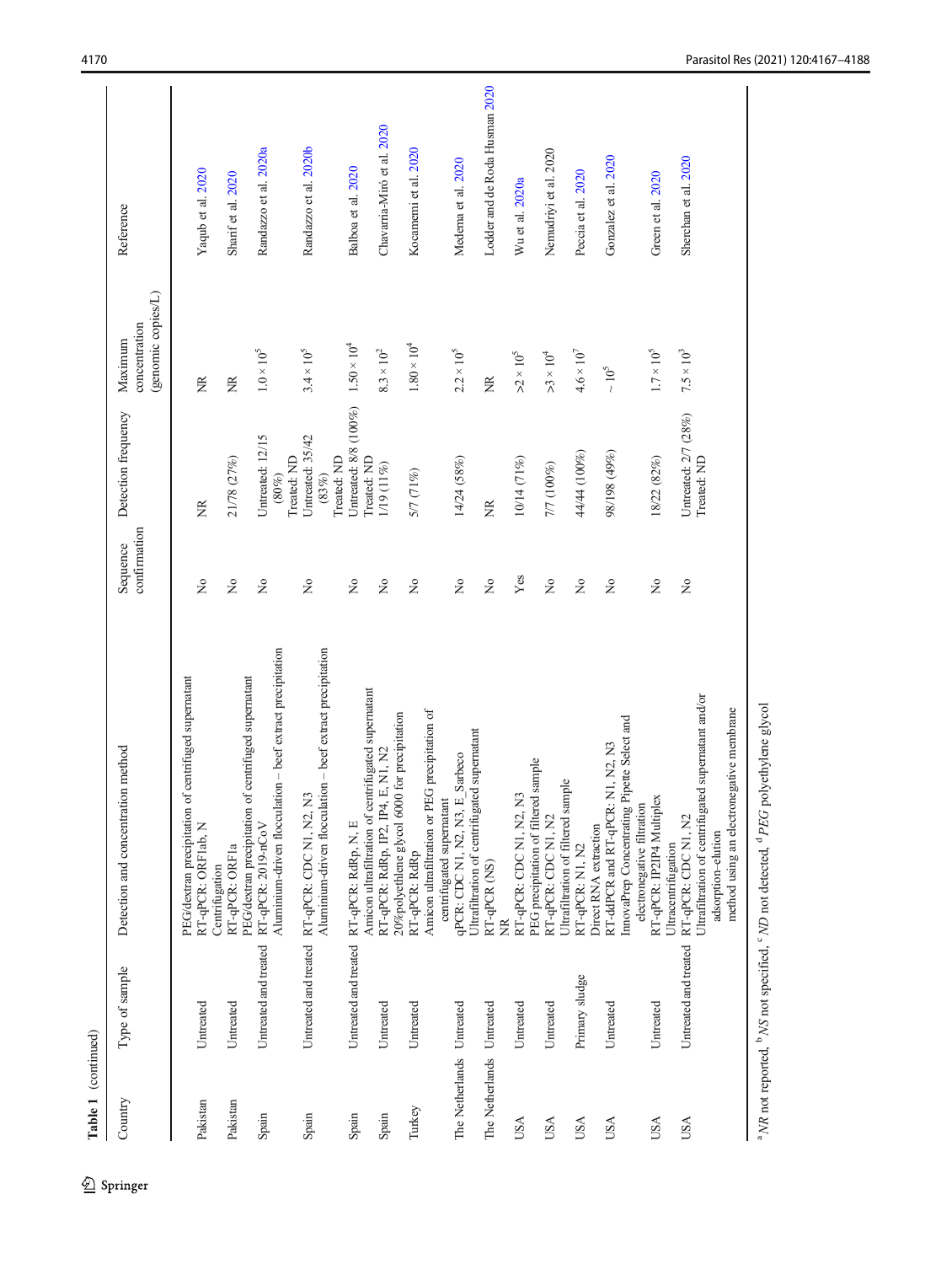countries, up to 33% of individuals have been infected and up to 8% in developed countries (Cacció and Sprong [2014;](#page-15-0) Dunn and Juergens [2020](#page-16-0)). As with Cryptosporidium, cysts are shed in the faeces in high numbers (up to  $10^{10}$  cysts per day) with a median infectious dose of approximately 25 cysts (Rendtorff [1954,](#page-19-0) [1979](#page-19-0)).

Both parasites are prevalent in wastewater (Hamilton et al. [2018;](#page-16-0) Zahedi et al. [2018](#page-20-0); Adeyemo et al. [2019;](#page-14-0) Razzolini et al. [2020\)](#page-19-0) (Tables [2](#page-5-0) and [3](#page-10-0)), with concentrations in wastewater as high as 60,000 Cryptosporidium oocysts and 100,000 Giardia cysts  $L^{-1}$ (Hamilton et al. [2018](#page-16-0)), and Cryptosporidium oocysts are resistant to chemical disinfection (Campbell et al. [1995\)](#page-15-0). Urban wastewater discharge is known to play an important role in pathogen transmission. For example, the largest cryptosporidiosis outbreak to date in 1993 in Milwaukee, USA, which affected over 400,000 individuals, was due to drinking water becoming contaminated with wastewater as a result of extreme weather and water treatment failure (MacKenzie et al. [1994\)](#page-18-0). This review will focus on the surveillance and detection of *Cryptosporidium*, Giardia and SARS-CoV2 in wastewater and the benefits and challenges of WBE for public health.

# Occurrence of SARS-CoV-2 in wastewater

Very limited data is available on the occurrence of the closely related SARS-CoV-1 in wastewater (Peiris et al. [2003;](#page-18-0) Wang et al. [2005a](#page-20-0); Gundy et al. [2009](#page-16-0); Wigginton et al. [2015\)](#page-20-0), but connections with wastewater were identified in a 2003 outbreak in Hong Kong linked to a faulty sewage system (Peiris et al. [2003\)](#page-18-0). Since the first report of SARS-CoV-2 in human waste (Holshue et al. [2020\)](#page-17-0), the presence of SARS-CoV-2 in wastewater has drawn substantial attention, and globally an increasing number of studies have detected SARS-CoV-2 in untreated and/or treated urban wastewater and wastewater treatment plants (WWTPs) to track the spatial and temporal dynamics of the virus and the removal of efficiency of waste-water treatment processes (Table [1\)](#page-2-0) and the potential public health risks associated with SARS-CoV-2 in wastewater (Michael-Kordatou et al. [2020](#page-18-0)). Prevalence rates ranging from 11 to 100% at a concentration up to  $4.6 \times 10^7$  genome copies/L in untreated (raw influent), and 0 to 100% at a concentration up to  $10^5$  genome copies/L in treated (final effluent) wastewater have been reported (Table [1](#page-2-0)).

## Occurrence of protozoans in wastewater

The protozoan parasites, Cryptosporidium and Giardia, are among the most common parasites reported in wastewater worldwide and are significant contributors to the global waterborne disease burden (Zahedi et al. [2018\)](#page-20-0) (Tables [2](#page-5-0) and [3\)](#page-10-0). The occurrence and distribution of Cryptosporidium oocysts and Giardia cysts in untreated wastewater generally correlates to the infection and excretion rates in the population served, which may also be influenced by the contribution of infected domestic or wild animals to the Cryptosporidium and Giardia load in the raw wastewater (Castro-Hermida et al. [2008](#page-15-0); Deere and Khan [2016](#page-16-0)). To date, studies conducted globally have reported more than 20 species/genotypes of Cryptosporidium and G. duodenalis assemblages A, B, C, E and G in wastewater, with prevalence rates of 11.4 to 100% and 18.8 to 100% for Cryptosporidium and Giardia spp., respectively, and often at concentrations over 10 oocysts/L and 100 cysts/L for Cryptosporidium and Giardia, respectively (Tables [2](#page-5-0) and [3](#page-10-0)).

Several studies across the world have reported  $C$ . *hominis* (the predominant species in humans) among the most prevalent Cryptosporidium species detected in wastewater; e.g. Australia (King et al. [2015a;](#page-17-0) Zahedi et al. [2018](#page-20-0)), Brazil and Peru (Ulloa-Stanojlović et al. [2016;](#page-20-0) Martins et al. [2019\)](#page-18-0), China (Feng et al. [2009;](#page-16-0) Li et al. [2012;](#page-18-0) Huang et al. [2017\)](#page-17-0), Japan (Hashimoto et al. [2006;](#page-17-0) Hirata and Hashimoto [2006\)](#page-17-0), Switzerland and Germany (Ward et al. [2002\)](#page-20-0), the USA (Xiao et al. [2001](#page-20-0); Zhou et al. [2003\)](#page-21-0) and Tunisia (Ben Ayed et al. [2012\)](#page-15-0) (Table [2\)](#page-5-0). While in Europe, a number of studies have reported that C. parvum is the dominant species in wastewater (Hänninen et al. [2005;](#page-17-0) Spanakos et al. [2015;](#page-19-0) Imre et al. [2017;](#page-17-0) Ramo et al. [2017\)](#page-19-0). In other countries such as China, Iran, Tunisia and the USA, livestock-associated species such as C. andersoni and C. xiaoi dominate in wastewater samples (Xiao et al. [2001;](#page-20-0) Liu et al. [2011;](#page-18-0) Ben Ayed et al. [2012;](#page-15-0) Hatam-Nahavandi et al. [2016](#page-17-0); Ma et al. [2019\)](#page-18-0) (Table [2\)](#page-5-0).

Compared to other assemblages of G. duodenalis, assemblages A and B have been predominantly reported in wastewater globally, while assemblage C (Yamashiro et al. [2019\)](#page-20-0), E (Castro-Hermida et al. [2011](#page-15-0); Ben Ayed et al. [2012](#page-15-0); Hatam-Nahavandi et al. [2017\)](#page-17-0) and G (Huang et al. [2017;](#page-17-0) Ma et al. [2019\)](#page-18-0) have been reported sporadically (Table [3\)](#page-10-0).

# Current protozoan and SARS-CoV-2 detection/surveillance systems in wastewater

SARS-CoV-2 is most commonly detected using quantitative reverse transcription polymerase chain reaction (RT-qPCR) assays for the detection of SARS-CoV-2 RNA. To date, more than 17 RT-qPCR assays have been developed for the detection of SARS-CoV-2 in clinical samples including the CDCrecommended 3 gene segments of SARS- CoV-2 RNA (N1, N2 and N3) (CDC [2020](#page-15-0)) and the envelope protein (E) gene (E\_Sarbeco, target) (Corman et al. [2020\)](#page-16-0). Some of these assays have been used to detect SARS-CoV-2 in wastewater samples from a wide range of countries including Australia (Ahmed et al. [2020a](#page-14-0)), Chile (Ampuero et al. [2020](#page-15-0)), Germany (Westhaus et al. [2020](#page-20-0)), Israel (Bar-Or et al. [2020\)](#page-15-0), India (Kumar et al. [2020\)](#page-17-0), Italy (La Rosa et al. [2020a](#page-17-0)), Japan (Hata et al. [2020](#page-17-0)), France (Wurtzer et al. [2020a,](#page-20-0) [2020b\)](#page-20-0), the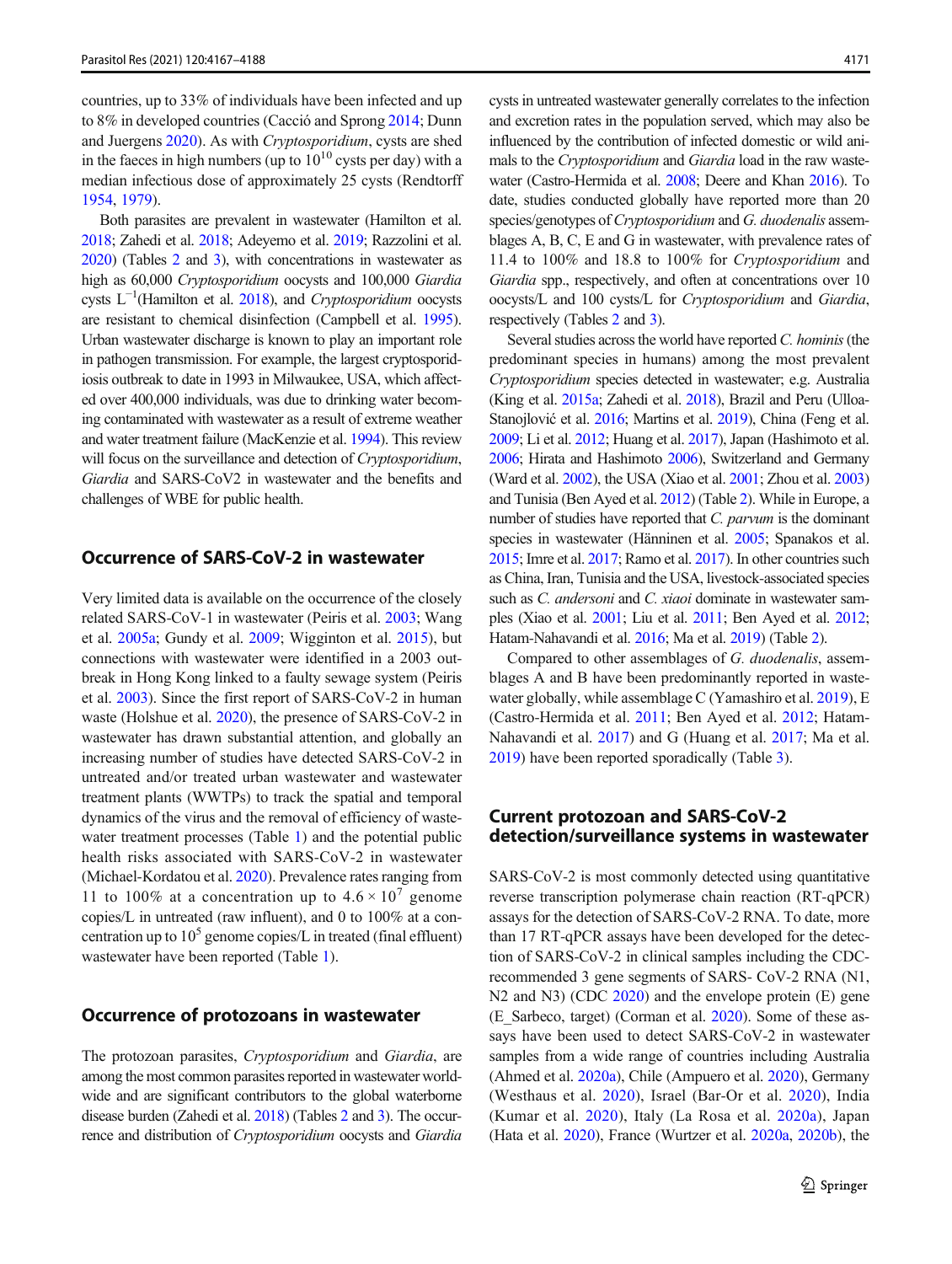<span id="page-5-0"></span>

| Table 2                                          |                                 |                                    | Summary of studies that used molecular techniques to detect Cryptosporidium in wastewater                                                                                                                                                                                                                                                                                  |                                                                                                                                                         |                                                                                                                                                                                             |                                                                                                        |                                                          |                                  |
|--------------------------------------------------|---------------------------------|------------------------------------|----------------------------------------------------------------------------------------------------------------------------------------------------------------------------------------------------------------------------------------------------------------------------------------------------------------------------------------------------------------------------|---------------------------------------------------------------------------------------------------------------------------------------------------------|---------------------------------------------------------------------------------------------------------------------------------------------------------------------------------------------|--------------------------------------------------------------------------------------------------------|----------------------------------------------------------|----------------------------------|
| Year                                             | Country                         | Type of sample                     | Cryptosporidium species                                                                                                                                                                                                                                                                                                                                                    | gp60 subtypes                                                                                                                                           | Cryptosporidium oocysts<br>Range or arithmetic<br>mean of                                                                                                                                   | Detection method and<br>concentration method                                                           | efficiency<br>Recovery                                   | Reference                        |
| 2016                                             | Romania                         | Treated                            | C. parvum                                                                                                                                                                                                                                                                                                                                                                  | IIaA15G2R1 and IIdA18G1                                                                                                                                 | $0.3 \pm 6.89$ oocysts/L (average<br>concentration)                                                                                                                                         | IFA and PCR - Filtration, centrifuga-<br>tion and IMS <sup>g</sup> (USEPA <sup>h</sup> method<br>1623) | $\tilde{\mathbb{E}}^a$                                   | Imre et al. 2017                 |
| 2015-2017                                        | China                           | Untreated (sewage)                 | C. hominis, C. parvum, C. andersoni and<br>C. canis                                                                                                                                                                                                                                                                                                                        | ž                                                                                                                                                       | ž                                                                                                                                                                                           | $PCRb$ – Filtration and centrifugation                                                                 | ž                                                        | Ma et al. 2019                   |
| 2014-2015                                        | Australia                       | Untreated                          | C. hominis, C, parvum, C. muris, C. galli, C.<br>suis, C. bovis, C. scrofarum, C. avium, C.<br>meleagridis, C. felis, C. macropodum, C.<br>Cryptosporidium kangaroo genotype I,<br>cuniculus, C. ubiquitum, C. ryanae, C.<br>Cryptosporidium rat genotype IV and<br>Cryptosporidium bat genotype VI<br>Cryptosporidium rat genotype III,<br>canis, C. fayeri, C. erinacei, | ž                                                                                                                                                       | $7.0 \times 10^{1}$ -18 × 10 <sup>3</sup> oocysts/L                                                                                                                                         | PCR (NGS <sup>c</sup> ) - Centrifugation                                                               | ž                                                        | Zahedi et al. 2018               |
| 2014-2015                                        | <b>Brazil</b>                   | Untreated and treated              | C. hominis, C. parvum, C. muris, C. baileyi<br>and C. suis                                                                                                                                                                                                                                                                                                                 | ž                                                                                                                                                       | $\widetilde{\Xi}$                                                                                                                                                                           | PCR-Centrifugation                                                                                     | ž                                                        | Martins et al. 2019              |
| 2014-2015                                        | Iran                            | Untreated                          | C. xiaoi and C. andersoni                                                                                                                                                                                                                                                                                                                                                  | $\widetilde{\Xi}$                                                                                                                                       | $\widetilde{\Xi}$                                                                                                                                                                           | IFA and PCR - Centrifugation                                                                           | $\widetilde{\Xi}$                                        | Hatam-Nahavandi<br>et al. 2016   |
| 2014-2015                                        | China                           | Treated                            | ratti, C. muris, C. canis, C. felis, C. baileyi,<br>C. hominis, C. parvum, C. meleagridis, C.<br>C. suis-like, and Cryptosporidium rat<br>genotype IV                                                                                                                                                                                                                      | IIIbA22GIRIc (C. meleagridis)                                                                                                                           | BDL <sup>e</sup> -1 oocysts/L                                                                                                                                                               | IFA and PCR-Calcium carbonate<br>flocculation and IMS                                                  | $\widetilde{\Xi}$                                        | Ma et al. 2016                   |
| 2013-2015                                        | Spain                           | Untreated and treated              | C. hominis, C. parvum, C. cuniculus,<br>C. ubiquitum, C. galli, C. canis,<br>C. suis<br>C. andersoni, C. muris,                                                                                                                                                                                                                                                            | IIaA15G2R1, IIaA16G2R1,<br>IIaA18G3R1, IIdA21G1,<br>IIdA22G1 (C. parvum)<br>IbA10G2 (C. hominis),                                                       | Treated: $3.1 \times 10^{1} \pm 7.0 \times 10^{1}$<br>$9.6 \times 10^{1} \pm 10.5 \times 10^{1}$<br>oocysts/L<br>oocysts/L<br>Untreated:                                                    | IFA and PCR - Filtration, centrifuga-<br>tion and IMS <sup>f</sup> (USEPA <sup>g</sup> method<br>1623) | $17.9 \pm 5.2\%$                                         | Ramo et al. 2017                 |
| $2013 - 2014$                                    | <b>Brazil</b>                   | Untreated and treated              | Cryptosporidium spp. (unknown<br>species/genotype)                                                                                                                                                                                                                                                                                                                         | ž                                                                                                                                                       | oocysts/L (average concen-<br>oocysts/L (average concen-<br>Treated: $1.7 \times 10^{1} \pm 1.0 \times 10^{2}$<br>$4.1\times10^{1}\pm1.2\times10^{2}$<br>tration)<br>tration)<br>Untreated: | IFA and PCR - Filtration and centri-<br>fugation                                                       | $33.3\%$                                                 | Yamashiro et al.<br>2019         |
| 2013                                             | Australia                       | Untreated and treated              | C. hominis and C. parvum                                                                                                                                                                                                                                                                                                                                                   | ž                                                                                                                                                       | Untreated: $1.0 \times 10^4$ oocysts/L                                                                                                                                                      | IFA and PCR-Calcium carbonate<br>flocculation and IMS                                                  | $45 \pm 16\%$<br>$40 \pm 14\%$<br>Untreated:<br>Treated: | King et al. 2015a                |
| 2013                                             | Greece                          | Untreated and treated              | C. parvum and C. muris                                                                                                                                                                                                                                                                                                                                                     | ž                                                                                                                                                       | $\widetilde{\Xi}$                                                                                                                                                                           | IFT and qPCR <sup>f</sup> - Aluminium sulphate<br>flocculation and centrifugation                      | ž                                                        | Spanakos et al.<br>2015          |
| $2012 - 2014$                                    | China                           | Untreated                          | felis, C. baileyi and Cryptosporidium rat<br>C. ubiquitum, C. viatorum, C. ratti, C.<br>C. hominis, C. parvum, C. meleagridis,<br>genotype IV                                                                                                                                                                                                                              | XIIh (C. ubiquitum), XVaA6<br>(C. parvum), IIIbA22G1R1c<br>(C. meleagridis), XIIg and<br>(C. hominis), IIdA19G1<br>IaA18R4 and IbA19G2<br>(C. viatorum) | $\widetilde{\Xi}$                                                                                                                                                                           | PCR - Centrifugation                                                                                   | ž                                                        | Huang et al. 2017                |
| 2012 (Brazil)<br>and 2013<br>2011-2013<br>(Peru) | Peru<br>and<br>Brazil<br>Israel | Untreated and treated<br>Untreated | C. hominis and C. cuniculus                                                                                                                                                                                                                                                                                                                                                | ž<br>ž                                                                                                                                                  | ž                                                                                                                                                                                           | PCR - Centrifugation                                                                                   | ž                                                        | Ulloa-Stanojlović<br>et al. 2016 |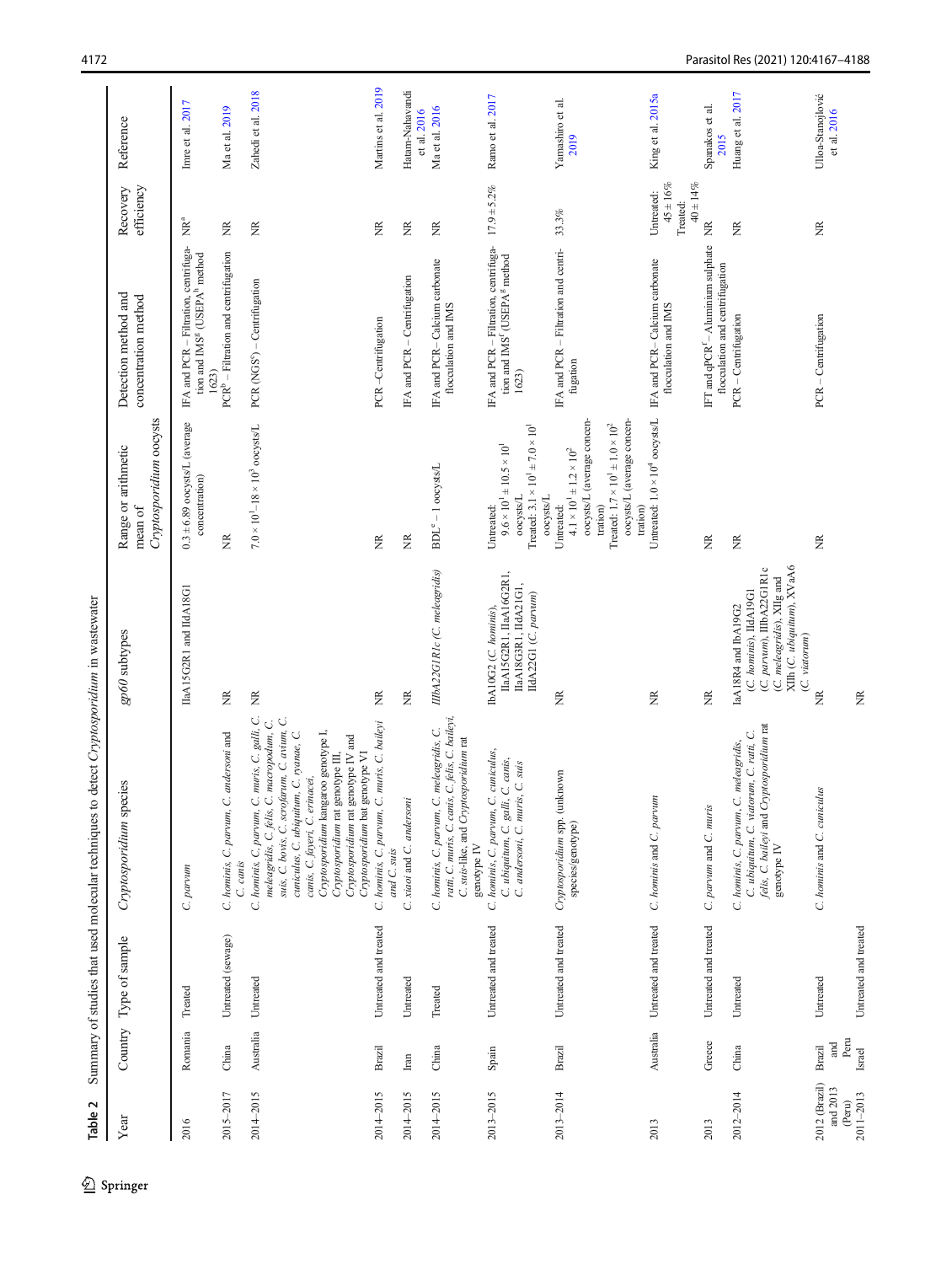| Table 2       | (continued) |                       |                                                                                                                                                                                      |                                                                                                                |                                                                                                                                                                    |                                                                                                       |                                                                      |                                 |
|---------------|-------------|-----------------------|--------------------------------------------------------------------------------------------------------------------------------------------------------------------------------------|----------------------------------------------------------------------------------------------------------------|--------------------------------------------------------------------------------------------------------------------------------------------------------------------|-------------------------------------------------------------------------------------------------------|----------------------------------------------------------------------|---------------------------------|
| ${\it Year}$  | Country     | Type of sample        | Cryptosporidium species                                                                                                                                                              | gp60 subtypes                                                                                                  | Cryptosporidium oocysts<br>Range or arithmetic<br>mean of                                                                                                          | Detection method and<br>concentration method                                                          | efficiency<br>Recovery                                               | Reference                       |
|               |             |                       | C. hominis, C. parvum, C. andersoni or<br>muris, and C. meleagridis                                                                                                                  |                                                                                                                | Untreated: $4 - 1.2 \times 10^2$<br>Treated: $0.1 - 1.2 \times 10^2$<br>oocysts/L<br>oocysts/L                                                                     | IFA and PCR - Filtration, centrifuga-<br>tion and IMS <sup>g</sup> (USEPA <sup>b</sup> method<br>1623 | $23 \pm 1.6\%$<br>$5.3 \pm 0.9$<br>Untreated:<br>Treated:<br>of      | Taran-Benshoshan<br>et al. 2015 |
| 2011-2012     | USA         | Untreated and treated | Cryptosporidium spp. (unknown<br>species/genotype)                                                                                                                                   | $\widetilde{\Xi}$                                                                                              | Untreated: $7.4 \times 10^{1} - 3.0 \times 10^{2}$<br>oocysts/L (mean concen-<br>oocysts/L (mean concen-<br>Treated: $4 - 1.3 \times 10^1$<br>tration)<br>tration) | filtration, centrifugation and IMS<br>IFA and PCR - Electronegative<br>(USEPA 1622)                   | $\widetilde{\Xi}$                                                    | Schmitz et al. 2018             |
| 2011-2012     | USA         | Untreated and treated | Cryptosporidium spp. (unknown<br>species/genotype)                                                                                                                                   | $\widetilde{\Xi}$                                                                                              | Treated: $4-4 \times 10^{1}$ oocysts/L<br>$4.0 \times 10^{1} - 7.2 \times 10^{2}$<br>Untreated: <<br><b>OOCYSIS/L</b>                                              | filtration, centrifugation and IMS<br>IFA and PCR - Electronegative                                   | $65.5 \pm 18$<br>$56.3 \pm 9.$<br>Untreated:<br>Treated:<br>4%<br>7% | Kitajima et al.<br>2014         |
| 2011-2012     | Sweden      | Untreated and treated | Cryptosporidium spp. (unknown<br>species/genotype)                                                                                                                                   | $\widetilde{\Xi}$                                                                                              | ž                                                                                                                                                                  | RT-PCR <sup>1</sup> -Centrifugation                                                                   | ž                                                                    | Berglund et al.<br>2017         |
| 2009-2011     | Germany     | Untreated and treated | C. parvum                                                                                                                                                                            | $\widetilde{\Xi}$                                                                                              | Treated: $3.0 \times 10^1 - 1.2 \times 10^3$<br>$1.3 \times 10^3$ oocysts/L<br>Untreated: $5.0 \times 10^1$<br>oocysts/L                                           | Centrifugation and IMS (USEPA<br>IFA, DAPI <sup>J</sup> and PCR<br>method 1623)                       | $\widetilde{\Xi}$                                                    | Ajonina et al. 2012             |
| 2009-2011     | Germany     | Untreated and treated | Cryptosporidium spp. (unknown<br>species/genotype)                                                                                                                                   | $\widetilde{\Xi}$                                                                                              | ž                                                                                                                                                                  | IFA and PCR - Aluminum sulfate<br>flocculation and sucrose<br>centrifugation                          | ž                                                                    | Gallas-Lindemann<br>et al. 2013 |
| 2009-2010     | China       | Untreated             | C. andersoni and C. ubiquitum,                                                                                                                                                       | ž                                                                                                              | $\widetilde{\Xi}$                                                                                                                                                  | PCR - centrifugation                                                                                  |                                                                      | Liu et al. 2011                 |
| 2009          | China       | Untreated             | C. hominis (), and C. meleagridis                                                                                                                                                    | IbA19G2 (C. hominis)                                                                                           | Ĕ                                                                                                                                                                  | $PCR - centrifugation$                                                                                | <b>NE</b>                                                            | Jiang et al. 2020               |
| 2009          | Tunisia     | Untreated and treated | C. hominis, C. parvum, C. muris, and<br>C. andersoni                                                                                                                                 | ž                                                                                                              | Untreated: $1 - 2.1 \times 10^{-1}$<br>Treated: ND <sup>k</sup><br>oocysts/L                                                                                       | IFA and PCR - MBM <sup>1</sup> and IMS<br>(USEPA method 1623)                                         | $\widetilde{\Xi}$                                                    | Khouja et al. 2010              |
| 2008-2009     | Spain       | Untreated and treated | C. hominis, C. parvum, C. andersoni                                                                                                                                                  | ž                                                                                                              | Treated: $1-1.2 \times 10^2$ oocysts/L<br>Untreated: $1-5.0 \times 10^{1}$<br>oocysts/L                                                                            | PCR - Filtration and IMS (USEPA<br>method 1623)                                                       | $\widetilde{\Xi}$                                                    | Castro-Hermida<br>et al. 2011   |
| 2007-2009     | Turkey      | Untreated (sewage)    | Cryptosporidium spp. (unknown                                                                                                                                                        | ž                                                                                                              | ž                                                                                                                                                                  | PCR and microscopy (Kinyoun<br>Acid-fast stain) - Filtration                                          | ž                                                                    | Aslan et al. 2012               |
| $2006 - 2009$ | China       | Untreated             | meleagridis, C. baileyi, C. muris, C. ratti,<br>C. andersoni, C. canis, C. suis, C.<br>Cryptosporidium pig genotype II,<br>C. hominis, C. parvum, C. cuniculus,<br>species/genotype) | IeA12G3T3, IfA20G1 and<br>IbA20G2, IbA21G2, IdA14,<br>IfA22G1 (C. hominis),<br>IdA16, IeA11G3T3,               | ž                                                                                                                                                                  | PCR - Centrifugation                                                                                  | ž                                                                    | Li et al. $2012$                |
|               |             |                       | Cryptosporidium avian genotype III and<br>Cryptosporidium rat genotype IV                                                                                                            | IIdA19G1 (C. parvum), VaA31<br>(C. cuniculus)                                                                  |                                                                                                                                                                    |                                                                                                       |                                                                      |                                 |
| 2006-2007     | China       | Untreated             | baileyi, C. suis, C. muris, Cryptosporidium<br>. C. meleagridis, C.<br>rat genotype, Cryptosporidium avian<br>genotype III, and a novel genotype<br>hominis (), C. parvum,<br>Ċ.     | IdA16, IeA12G3T3, IfA20G1<br>IbA20G2, IbA21G2, IdA14,<br>IaA18R4, IaA19R4, IbA19G2<br>and IfA22G1 (C. hominis) | ž                                                                                                                                                                  | PCR - Centrifugation                                                                                  | ž                                                                    | Feng et al. 2009                |
| 2006-2007     | Italy       | Treated               | parvm<br>C.                                                                                                                                                                          | ž                                                                                                              | $3.6 - 5.8 \times 10^3$ oocysts/L                                                                                                                                  | tion and Percoll-sucrose floatation<br>IF and PCR - Filtration, centrifuga-                           | $\widetilde{\Xi}$                                                    | Giangaspero et al.<br>2009      |
| $2005 - 2008$ | Tunisia     | Untreated and treated |                                                                                                                                                                                      |                                                                                                                | ž                                                                                                                                                                  |                                                                                                       | ž                                                                    |                                 |

2 Springer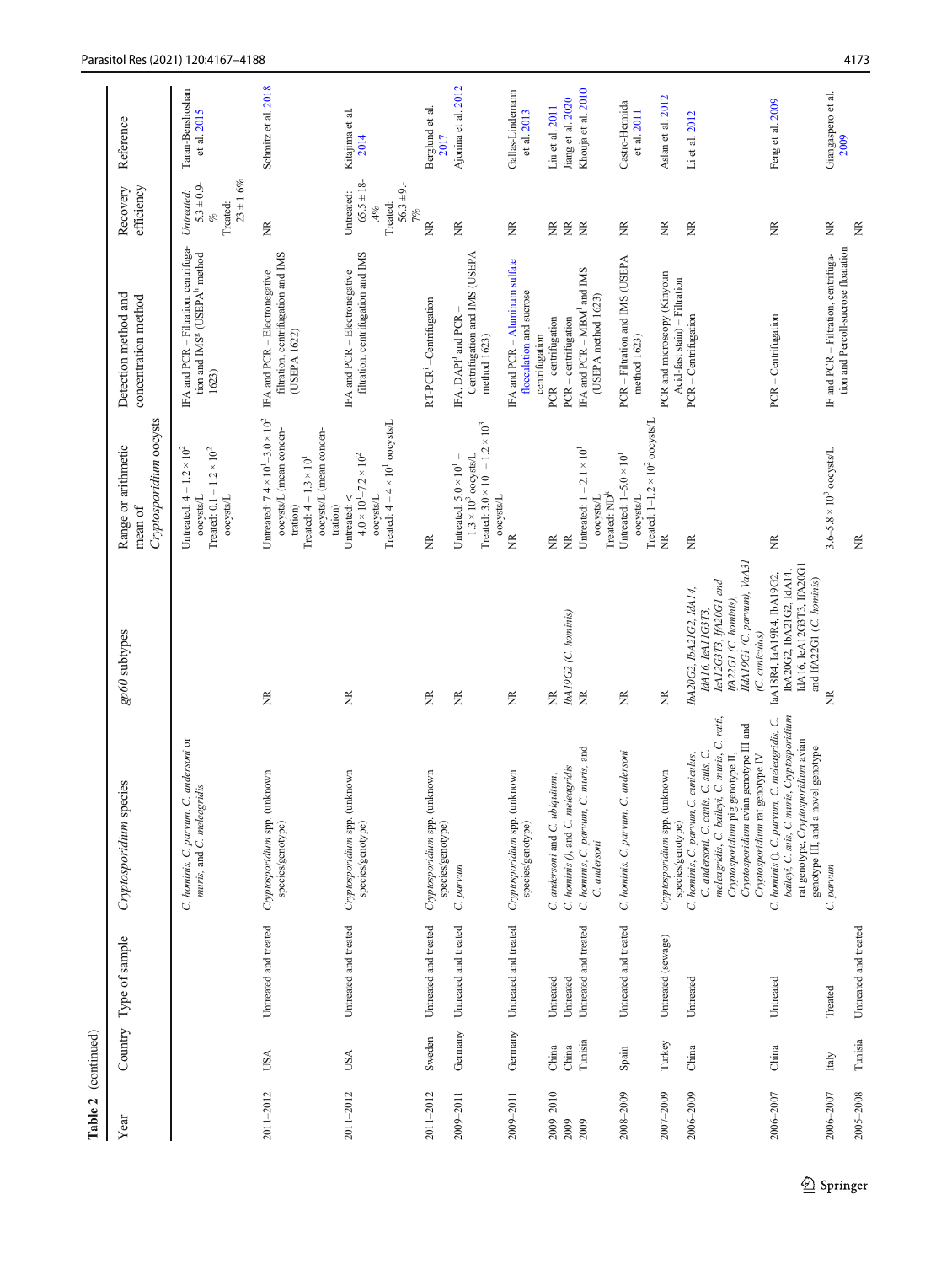| Table 2 (continued) |            |                        |                                                                                                                                                                                                                                                                                                                                                                                                                             |                                                                                                                                                        |                                                                                                                                  |                                                                                                        |                        |                                 |
|---------------------|------------|------------------------|-----------------------------------------------------------------------------------------------------------------------------------------------------------------------------------------------------------------------------------------------------------------------------------------------------------------------------------------------------------------------------------------------------------------------------|--------------------------------------------------------------------------------------------------------------------------------------------------------|----------------------------------------------------------------------------------------------------------------------------------|--------------------------------------------------------------------------------------------------------|------------------------|---------------------------------|
| Year                |            | Country Type of sample | Cryptosporidium species                                                                                                                                                                                                                                                                                                                                                                                                     | gp60 subtypes                                                                                                                                          | Cryptosporidium oocysts<br>Range or arithmetic<br>mean of                                                                        | Detection method and<br>concentration method                                                           | efficiency<br>Recovery | Reference                       |
|                     |            |                        | andersoni, C. ubiquitum, C. meleagridis,<br>C. ornithophilus, Cryptosporidium rat<br>C. hominis, C. parvum, C. muris, C.<br>genotype IV and an unknown<br>Cryptosporidium spp.                                                                                                                                                                                                                                              | IIaA21G2R1 and IIcA5G3b<br>IIaA17G2R1, IIaA18G3R1,<br>laA26R3, IaA27R4 and IdA14<br>(C. hominis), IIaA15G2R1,<br>IIaA20G2R1, IIaA21R1,<br>(C. parvum), |                                                                                                                                  | PCR - Sedimentation and centrifuga-<br>tion                                                            |                        | Ben Ayed et al.<br>2012         |
| 2004-2006           | Italy      | Treated                | C. parvum                                                                                                                                                                                                                                                                                                                                                                                                                   | ž                                                                                                                                                      | oocysts/L (mean concen-<br>$5.62 \times 10^{1} \pm 8.06 \times 10^{1}$<br>tration)                                               | IF and PCR - Centrifugation and<br>Percoll-sucrose floatation                                          | ž                      | Lonigro et al. 2006             |
| 2004                | Spain      | Untreated and treated  | C. baileyi and C. muris                                                                                                                                                                                                                                                                                                                                                                                                     | ž                                                                                                                                                      | Treated: $3.6 \times 10^{1} - 5.2 \times 10^{2}$<br>Untreated: $1.6-1.1 \times 10^3$<br>oocysts/L<br>oocysts/L                   | IFAT and PCR - Centrifugation                                                                          | $\mathbb{R}$           | Gómez-Couso<br>et al. 2006      |
| 2003                | Japan      | Untreated              | C. parvum                                                                                                                                                                                                                                                                                                                                                                                                                   | ž                                                                                                                                                      | ž                                                                                                                                | IFA and PCR - Filtration, centrifuga-<br>tion and IMS <sup>8</sup> (USEPA <sup>b</sup> method<br>1623) | ž                      | Hashimoto<br>Hirata and<br>2006 |
| 2003                | Japan      | Untreated              | C. parvum                                                                                                                                                                                                                                                                                                                                                                                                                   | ž                                                                                                                                                      | ž                                                                                                                                | IFA and PCR - Filtration, centrifuga-<br>tion and IMS <sup>g</sup> (USEPA <sup>h</sup> method<br>1623) | ž                      | Hashimoto et al.<br>2006        |
| 2001                | USA        | Treated                | C. parvum                                                                                                                                                                                                                                                                                                                                                                                                                   | ž                                                                                                                                                      | $2 \times 10^2 - 3 \times 10^2$ oocysts/L                                                                                        | PCR - Serial filtration and centrifu-<br>gation (USEPA method 1622)                                    | 48-59%                 | Tsuchihashi et al.<br>2003      |
| 2000-2002           | <b>USA</b> | Untreated              | Cryptosporidium mouse genotype<br>C. hominis, C. parvum, C. muris, C.<br>andersoni, C. ubiquitum and                                                                                                                                                                                                                                                                                                                        | (C. hominis), subtype family<br>subtype families Ia, Ib and Ie<br>Ila (C. parvum)                                                                      | ž                                                                                                                                | PCR - Centrifugation and IMS                                                                           | Ĕ                      | Zhou et al. 2003                |
| 2001                | Finland    | Untreated and treated  | C. parvum                                                                                                                                                                                                                                                                                                                                                                                                                   | ž                                                                                                                                                      | ž                                                                                                                                | IFA and PCR - Filtration, centrifuga-<br>tion and IMS <sup>g</sup> (USEPA <sup>b</sup> method<br>1623) | ž                      | Hänninen et al.<br>2005         |
| 2000                | <b>USA</b> | Untreated              | andersoni, C.<br>ubiquitum and C. felis<br>C. parvum, C. muris, C.                                                                                                                                                                                                                                                                                                                                                          | ž                                                                                                                                                      | ž                                                                                                                                | PCR - Filteration, centrifugation and<br>IMS (USEPA method 1623)                                       | ž                      | Xiao et al. 2001                |
| 2000                | Germany    | Untreated              | C. hominis, C. parvum, C. muris and<br>C. baileyi                                                                                                                                                                                                                                                                                                                                                                           | $\widetilde{\Xi}$                                                                                                                                      | $\widetilde{\Xi}$                                                                                                                | PCR-centrifugation and IMS                                                                             | $73\text{--}78\%$      | Ward et al. 2002                |
| 1995                | USA        | Untreated and treated  | Cryptosporidium spp. (unknown<br>species/genotype)                                                                                                                                                                                                                                                                                                                                                                          | ž                                                                                                                                                      | Untreated: $1.5 \times 10^3$ oocysts/L<br>Treated: $1.7 \times 10^{1}$ oocysts/L<br>(mean concentration)<br>(mean concentration) | IFA and PCR - Percoll®/sucrose flo-<br>tation (USEPA, 1995) and centri-<br>fugation                    | ž                      | Mayer and Palmer<br>1996        |
|                     |            |                        | a Not reported, <sup>b</sup> polymerase chain reaction, <sup>c</sup> next-generation sequencing, d immunofluorescence assay, c below detection level, <sup>f</sup> quantitative PCR, <sup>g</sup> immunomagnetic separation, <sup>h</sup> US Environmental<br>Protection Agency, <sup>1</sup> real-time PCR, <sup>1</sup> 4', 6-diamidino-2-phenylindole. <sup>k</sup> not detected, <sup>1</sup> Modified Bailenger Method |                                                                                                                                                        |                                                                                                                                  |                                                                                                        |                        |                                 |

 $\mathcal{L}$  Springer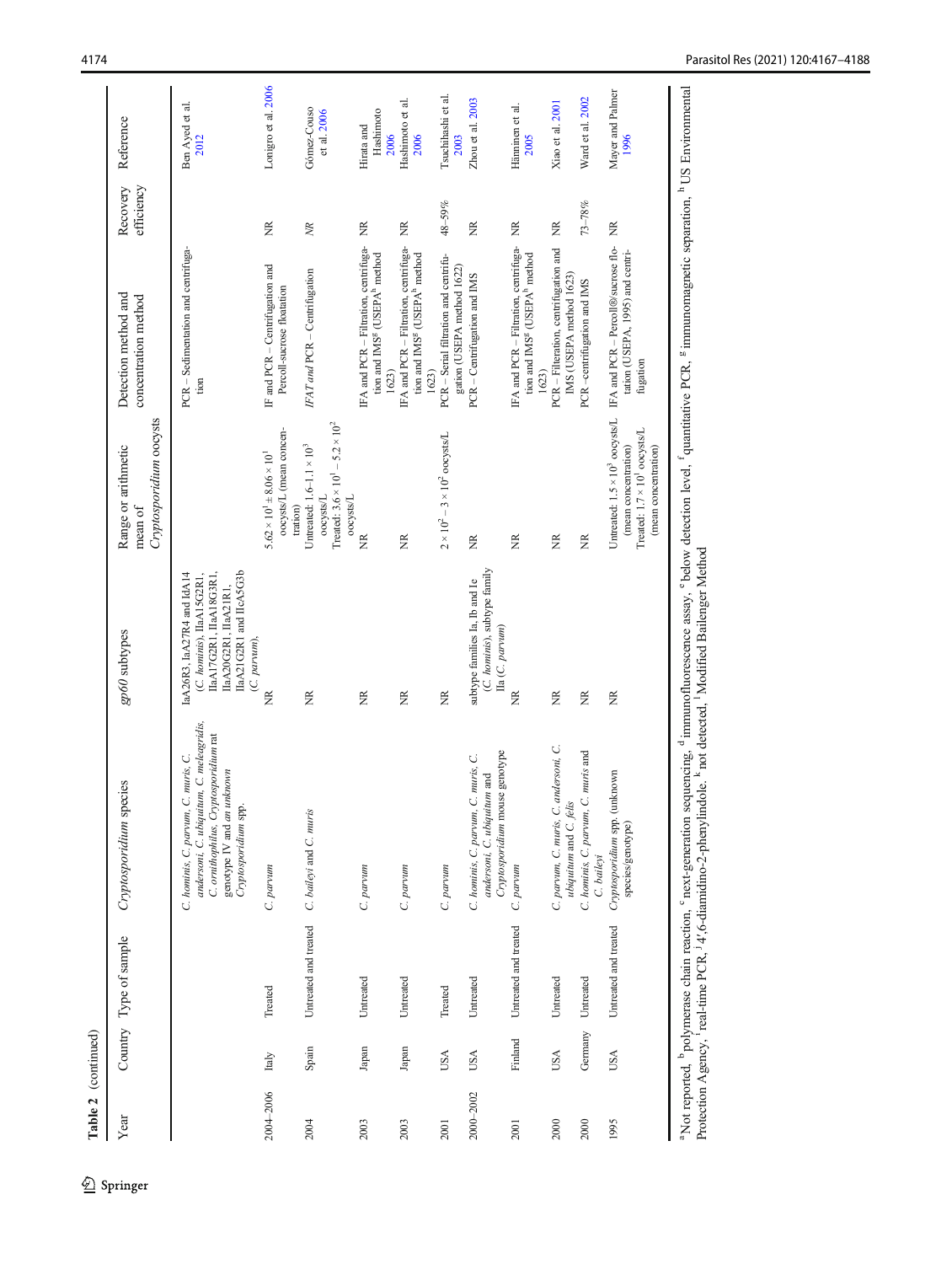Netherlands (Medema et al. [2020](#page-18-0)), Spain (Randazzo et al. [2020a](#page-19-0), [2020b\)](#page-19-0), Turkey (Kocamemi et al. [2020\)](#page-17-0) and the USA (Green et al. [2020;](#page-16-0) Nemudryi et al. [2020](#page-18-0); Wu et al. [2020a\)](#page-20-0). While qRT-PCR is the most reliable method to detect SARS-CoV-2, a variety of serological tests (ELISAs, lateral flow assays etc) have also been developed, which provide additional important information on the kinetics of the immune response and detection of asymptomatic infections and have the advantage that virus proteins are more stable than RNA (La Marca et al. [2020](#page-17-0)). Antibody-based methods have been applied for the detection of SARS-CoV-2 protein in wastewater using immunoblotting and immune-linked PCR (Neualt et al. 2020).

Prior to detection, studies have used a variety of viral concentration methods including ultrafiltration, polyethylene glycol (PEG) precipitation, filtration with an electronegative membrane and centrifugation (Lu et al. [2020\)](#page-18-0) (Table [1](#page-2-0)). To enable accurate measurements of SARS-CoV-2 in wastewater, it is important to determine the recovery efficiencies of these methods. A recent study compared the efficiency of different viral concentration methods from WWTPs using murine hepatitis virus as a human coronavirus (CoV) surrogate (Ahmed et al. [2020b,](#page-14-0) [2020c\)](#page-15-0). Of these, the highest mean recovery (65.7%) was achieved using an adsorption-extraction method, supplemented with  $MgCl<sub>2</sub>$ , followed by an adsorption-extraction method without  $MgCl<sub>2</sub>$  (60.5%). Mean recovery efficiencies for PEG precipitation (44%) and ultrafiltration (Amicon® Ultra-15 – 28%, Centricon Plus-70 - 56%) were lower (Ahmed et al. [2020b](#page-14-0)). Concentration of both liquid and solid fractions of wastewater samples (due to viral particle adsorption to organic matter) and avoiding acidification of samples was identified as important for viral recovery (Ahmed et al. [2020b\)](#page-14-0).

Standard detection methods for Cryptosporidium and Giardia in wastewater involve concentration (using filtration or flocculation) and purification of the oo(cysts) (usually using immuno magnetic separation—IMS), followed by immunofluorescent microscopy and enumeration, based on Method EPA 1693/2014 (USEPA [2014](#page-20-0)). The recovery efficiency from wastewater varies widely and ranges from 5.5% to as high as 100% with mean recoveries of 62% (Cryptosporidium) and 45% (Giardia) (Gennaccaro [2003](#page-16-0); Quintero-Betancourt et al. [2003;](#page-19-0) Robertson et al. [2006](#page-19-0); Nasser et al. [2012;](#page-18-0) Nasser [2016](#page-18-0); Yamashiro et al. [2019](#page-20-0)). However, a major limitation of standard microscopy-based detection methods is that they do not provide information on the species/assemblages. Vital dyes have been used to determine viability but are problematic and subject to overestimation of oo( cyst) viability (Sammarro Silva and Sabogal-Paz [2020](#page-19-0)). As a consequence, more recent studies have employed molecular detection methods for genetic characterisation, or cell culture infectivity assays.

Relatively few studies have genetically characterised Cryptosporidium and Giardia in wastewater (Tables [2](#page-5-0) and [3](#page-10-0)) and most studies have utilised Sanger sequencing of PCR amplicons with only two studies using next-generation sequencing (NGS) of amplicons (Zahedi et al. [2018](#page-20-0), [2019](#page-20-0)). A custom microarray targeting a range of viral, bacterial and protozoan pathogens has also been tested against DNA obtained from whole genome amplification (WGA) of RNA and DNA from wastewater and animal faeces, which detected Giardia but not Cryptosporidium (Li et al. [2015](#page-18-0)).

A wide diversity of Cryptosporidium and Giardia species and assemblages have been detected in wastewater with many studies reporting C. hominis as well as C. parvum, C. muris, C. meleagridis and G. duodenalis assemblages A and B among the most prevalent (King et al. [2015a;](#page-17-0) Taran-Benshoshan et al. [2015](#page-19-0); Ulloa-Stanojlović et al. [2016;](#page-20-0) Huang et al. [2017;](#page-17-0) Ramo et al. [2017](#page-19-0); Zahedi et al. [2018;](#page-20-0) Yamashiro et al. [2019\)](#page-20-0) (Tables [2](#page-5-0) and [3](#page-10-0)). In addition, a few studies have utilised subtyping tools to further investigate Cryptosporidium gp60 subtypes in wastewater (Feng et al. [2009;](#page-16-0) Ben-Ayed et al. 2012; Li et al. [2012](#page-18-0); Ma et al. [2016;](#page-18-0) Huang et al. [2017;](#page-17-0) Jiang et al. [2020](#page-17-0)). Amongst C. hominis subtype families identified in wastewater to date, subtype family Ib was the most predominant subtype family reported (83% of studies that used subtyping), followed by subtype families Ia (66%), Id and Ie (50% each) and If (33%). For C. parvum, only three studies have used subtyping tools, and C. parvum subtype families IIa (Tunisia and USA), IIc (Tunisia) and IId (China) were reported (Zhou et al. [2003;](#page-21-0) Ben Ayed et al. [2012](#page-15-0); Li et al. [2012;](#page-18-0) Huang et al. [2017](#page-17-0)). In addition, subtyping of C. meleagridis, C. viatorum and C. ubiquitum in wastewater samples at the gp60 locus have identified subtypes IIIbA22G1R1c, XvaA6 and two distinct subtype families XIIg and XIIh, respectively (Ma et al. [2016;](#page-18-0) Huang et al. [2017\)](#page-17-0) (Table [2](#page-5-0)).

# Fate/survival/removal of protozoans and SARS-CoV-2 in wastewater

After being shed into nasal, buccal, oesophageal, respiratory and faecal discharges into wastewater, pathogens are exposed to the wastewater environment for hours to days before they reach WWTPs. The fate and survival of pathogens in wastewater systems depend on a variety factors, including wastewater characteristics, the presence of biofilms, temperature, pH, average in-sewer travel time, per-capita water use, and the processes used to treat and disinfect the wastewater (Curtis [2003;](#page-16-0) Cao et al. [2020;](#page-15-0) Hart and Halden [2020;](#page-17-0) Mandal et al. [2020](#page-18-0)). Wastewater treatment usually involves a combination of physical (sedimentation, filtration, inactivation by solar or UV radiation), biological (activated sludge, algae) and chemical (coagulation-flocculation, inactivation by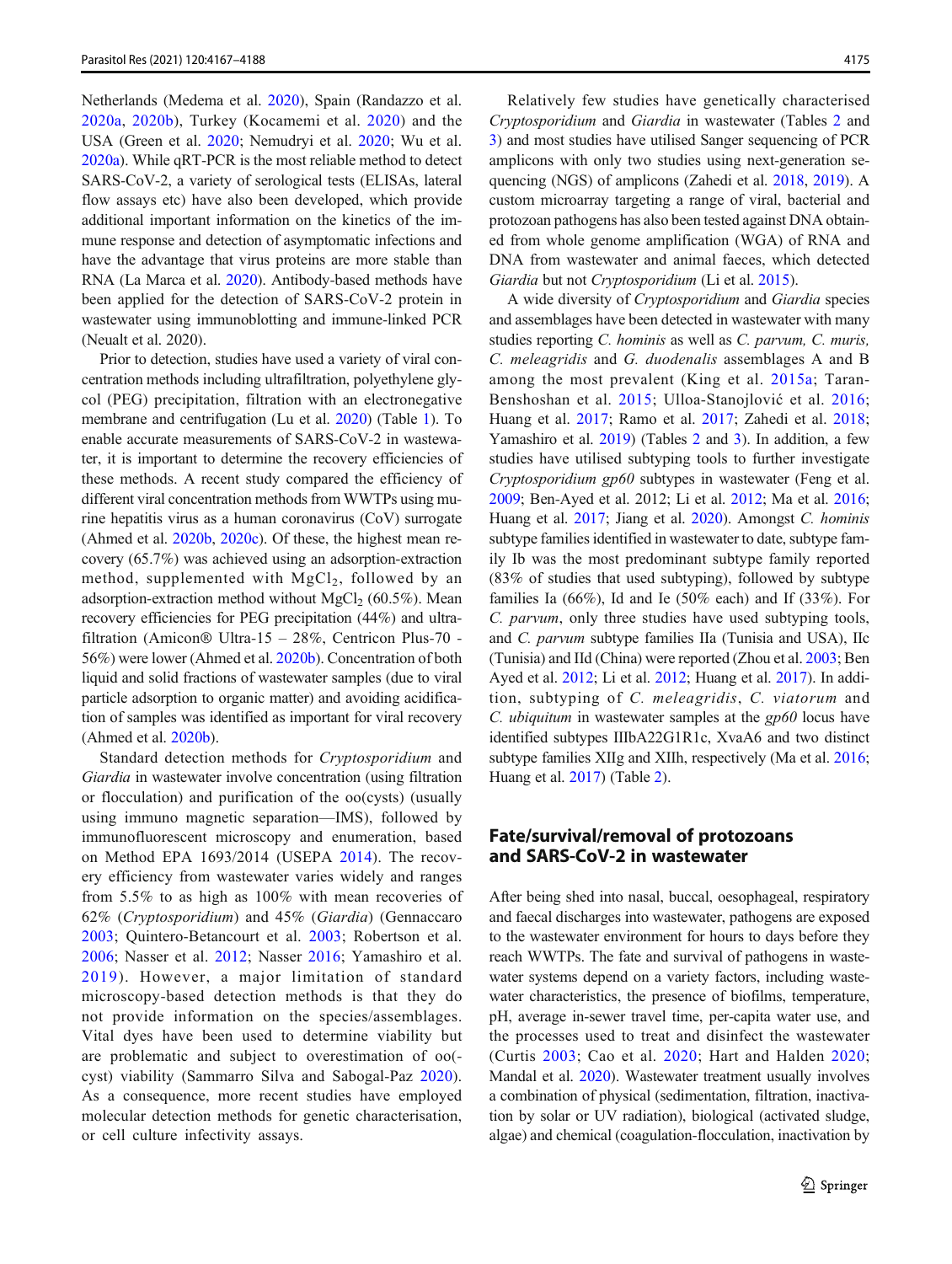oxidants such as chlorine) processes for pathogen removal from wastewater, with some of the process occurring concurrently (Bhatt et al. [2020;](#page-15-0) Fu et al. [2010](#page-16-0); Nasser et al. [2012\)](#page-18-0).

In general, secondary wastewater treatment is capable of removing an average of  $1$ -log<sub>10</sub> (90%) of viruses, although removal levels are highly variable and additional treatment such as chlorination is required to reduce virus levels to safe levels for release to the environment (McLellan et al. [2020\)](#page-18-0). Relatively, little is known about the fate of SARS-COV-2 in WWTPs. In one study, the time from stool emission to the arrival at the WWTP for SARS-CoV-2 was estimated at 6–8 h (Rimoldi et al. [2020\)](#page-19-0) and it has previously been reported that SARS-CoV-1 can remain infectious in wastewater for up to 14 days (at 4 ° C) (Wang et al. [2005a](#page-20-0)). Coronaviruses are enveloped viruses, which means that the virus genome and associated proteins are covered by a lipid membrane taken from the host cell during virus reproduction (Casanova et al. [2009;](#page-15-0) Schoeman and Fielding [2019\)](#page-19-0). In contrast, enteric viruses such as noroviruses and enteroviruses are nonenveloped, and their genome is encapsulated by a protein coat. These structural differences alter their behaviour, with enveloped viruses more readily binding to particulates in wastewater compared with non-enveloped viruses, which are not particle associated (Ye et al. [2016](#page-20-0)). Enveloped viruses are considered to be more fragile compared with non-enveloped viruses because the presence of compounds such as solvents and detergents in wastewater can damage the virus envelope, rendering them non-infectious (Gundy et al. [2009\)](#page-16-0). Wastewater temperature varies seasonally and it has been estimated that at 20 ° C, at least 25% of SARS-COV-2 virus RNA in wastewater should persist even with an in-sewer transit time of 10 h and low virus stability (Hart and Halden [2020\)](#page-17-0). Chlorination is the most commonly used disinfection technique in WWTPs and previous studies have shown that SARS-CoV-1 is more sensitive to disinfection than Escherichia coli, with complete inactivation at a dose of 10 mg/L chlorine or 20 mg/L chlorine dioxide (Wang et al. [2005b](#page-20-0)). A study in Italy detected SARS-CoV-2 RNA in raw, but not in tertiary treated wastewaters and none of the positive samples contained infectious virus (Rimoldi et al. [2020](#page-19-0)), which is similar to a study in Spain (Randazzo et al. [2020b\)](#page-19-0). A study in Paris identified SARS-CoV-2 RNA in raw (23/23) and treated (6/8) wastewater, but there was a 100-fold reduction in viral load in treated water compared to raw water (Wurtzer et al. [2020b](#page-20-0)).

The removal of Cryptosporidium and Giardia (oo)cysts at WWTPs can be highly variable and often dependent on the temperature and type of wastewater treatment processes used (Emelko [2003;](#page-16-0) Nasser et al. [2012;](#page-18-0) 2016; King et al. [2017](#page-17-0); Hamilton et al. [2018;](#page-16-0) Schmitz et al. [2018\)](#page-19-0). Seasonality and inflow also affect removal (King et al. [2017\)](#page-17-0), and many studies have reported variable removal of both Cryptosporidium and Giardia from WWTPs, particularly activated sludge (Nasser et al.  $2012$ ; 2016). Giardia Log<sub>10</sub> reduction values (LRV) removal efficiencies of 0.5–4.0 (Taran-Benshoshan et al. [2015;](#page-19-0) Soller et al. [2017;](#page-19-0) Hamilton et al. [2018;](#page-16-0) Yamashiro et al. [2019](#page-20-0)) and Cryptosporidium LRVs ranging from 0.21 to 3.08 (King et al. [2017](#page-17-0); Soller et al. [2017;](#page-19-0) Hamilton et al. [2018](#page-16-0)) have been reported from various WWTPs. WWTPs that used Bardenpho processes (similar to activated sludge but incorporates additional aerobic (oxic) and anoxic stages) have been reported to have had significantly greater LRVs for Cryptosporidium and Giardia than WWTPs using activated sludge or other methods (Schmitz et al. [2018\)](#page-19-0).

Few studies have measured the extent of protozoan inactivation that may be occurring across treatment processes. An integrated Cryptosporidium assay that determines oocyst density, infectivity and genotype has been developed (Swaffer et al. [2014;](#page-19-0) King et al. [2015a,](#page-17-0) [2017\)](#page-17-0) and applied to wastewater (King et al. [2015b](#page-17-0), [2017\)](#page-17-0). Using this assay, King et al. [\(2017\)](#page-17-0) showed that Cryptosporidium oocyst infectivity in wastewater in two states in Australia were stable throughout the year but that removals across secondary treatment processes were seasonal and highly variable (King et al. [2017](#page-17-0)). Interestingly, the infectivity of oocysts that were not removed in the effluent was higher compared to inlet samples for some WWTPs analysed, possibly due to the preferential removal of damaged/non-infectious oocysts. Another study reported that while activated sludge removed  $\sim 80\%$  of oocysts, the remaining oocysts were still infectious in mice (Villacorta-Martínez de Maturana et al. [1992](#page-20-0)), which highlights the importance of incorporating routine infectivity testing in wastewater (King et al. [2017\)](#page-17-0). Ultrafiltration (Cryptosporidium: 4.4–6.0 LRV; Giardia: 4.7–7.4 LRV) and UV disinfection combined with advanced oxidation (∼ 6.0 LRV for both Cryptosporidium and Giardia) were reported as the most efficient methods for removal and disinfection of Cryptosporidium and Giardia (oo)cysts in WWTPs (Soller et al. [2017\)](#page-19-0). Future studies on environmental conditions including temperature and pH and other wastewater treatment processes and disinfection studies are necessary to better understand the removal of a range of pathogens from WWTPs (Bhatt et al. [2020\)](#page-15-0).

## Benefits of wastewater-based epidemiology

Normally, disease outbreaks are detected and their progression monitored by the clinical testing of symptomatic individuals. However, particularly in the case of enteric pathogens, outbreaks can be missed or disease incidence under-reported because there is a reliance on infected people presenting for medical care, and for medical practitioners to request clinical testing to confirm infection and to report results (Cacciò and Chalmers [2016](#page-15-0)). In the case of the COVID-19 pandemic, many countries adopted large-scale screening of people with flu-like symptoms to identify COVID-19 cases and assist with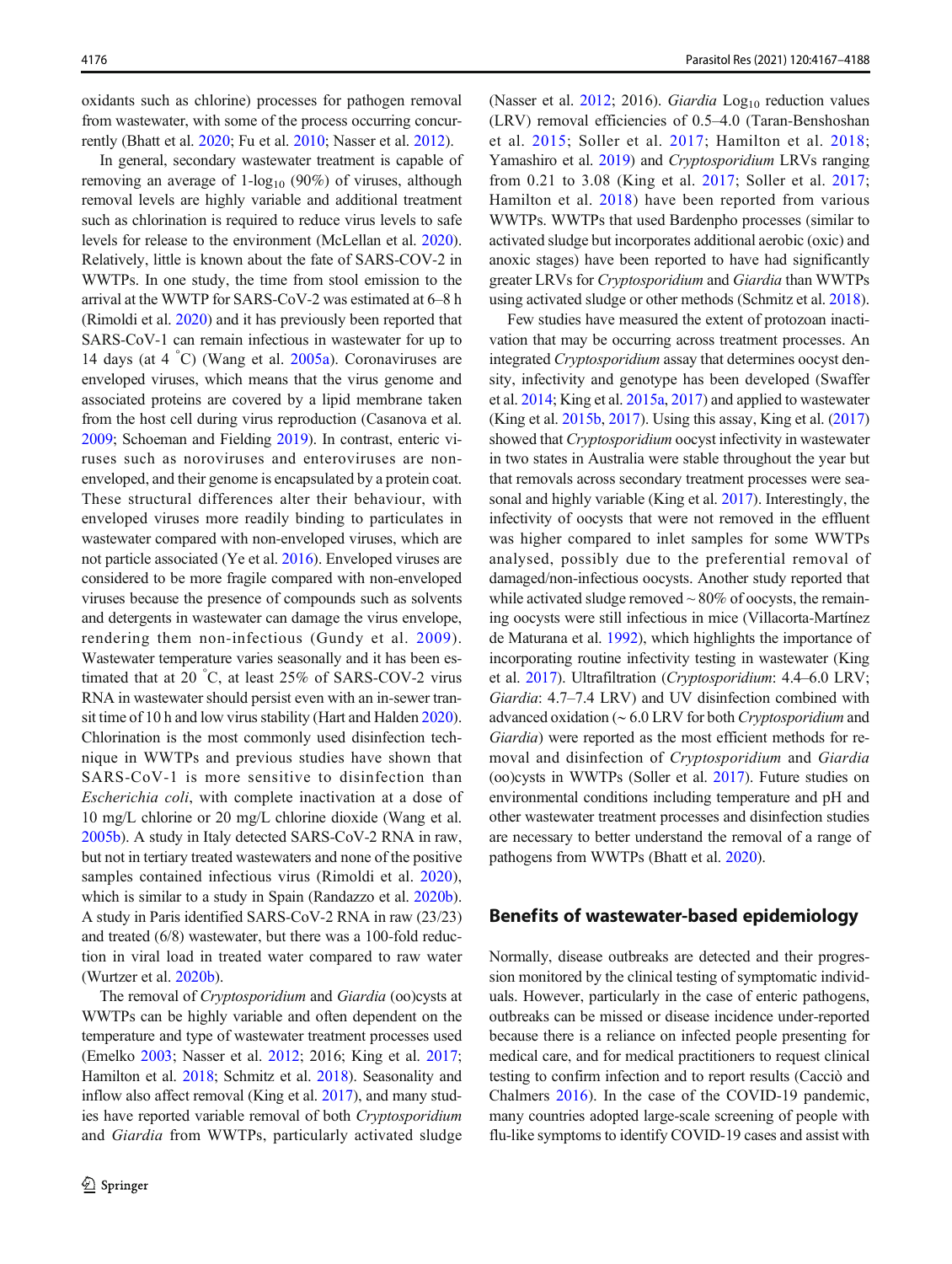<span id="page-10-0"></span>

| S<br>Table                             |                        |                                     | detect Giardia in wastewater<br>Summary of studies that used molecular techniques to |                                                                                                                                                                               |                                                                                                        |                                                                  |                                       |
|----------------------------------------|------------------------|-------------------------------------|--------------------------------------------------------------------------------------|-------------------------------------------------------------------------------------------------------------------------------------------------------------------------------|--------------------------------------------------------------------------------------------------------|------------------------------------------------------------------|---------------------------------------|
| Year                                   | Country                | Type of sample                      | G. duodenalis assemblages detected                                                   | Range or arithmetic mean of Giardia<br>cysts                                                                                                                                  | Detection method and<br>concentration method                                                           | efficiency<br>Recovery                                           | Reference                             |
| 2016                                   | Romania                | Treated                             | G. duodenalis assemblage AII and E                                                   | $1.96 \pm 3.0 \times 10^{1}$ cysts/L (average con-<br>centration)                                                                                                             | IFA and PCR - Filtration, centrifuga-<br>tion and IMS <sup>g</sup> (USEPA <sup>b</sup> method<br>1623) | lang<br>⊵                                                        | Imre et al. 2017                      |
| 2014-2015<br>2015-2017                 | China<br><b>Brazil</b> | Untreated (sewage)<br>Untreated and | G. duodenalis (unknown assemblage)<br>G. duodenalis assemblage A and G               | $\widetilde{\Xi}$<br>ž                                                                                                                                                        | $PCRb$ – Filtration and centrifugation<br>PCR-Centrifugation                                           | Ĕ<br>$\widetilde{\Xi}$                                           | Martins et al. 2019<br>Ma et al. 2019 |
| 2014-2015                              | Iran                   | Untreated<br>treated                | (subassemblages AI, AII and AIII),<br>G. duodenalis assemblage A<br>and EIII         | Ž                                                                                                                                                                             | IFA $^{\circ}$ and PCR – Centrifugation                                                                | Ĕ                                                                | Hatam-Nahavandi<br>et al. 2017        |
| 2014-2015                              | China                  | Treated                             | (subassemblage AII) and B<br>G. duodenalis assemblage A                              | $BDLd - 4.9 \times 101$ cysts/L                                                                                                                                               | IFA and PCR-Calcium carbonate<br>flocculation and IMS                                                  | ã                                                                | Ma et al. 2016                        |
| 2013-2015                              | Spain                  | Untreated and<br>treated            | (subassemblage AII), and B<br>G. duodenalis assemblage A                             | Untreated: $3.2 \times 10^3 \pm 2.0 \times 10^3$ cysts/L<br>Treated: $5.0 \times 10^1 \pm 2.8 \times 10^1$ cysts/L                                                            | IFA and PCR - Filtration, centrifuga-<br>tion and IMS <sup>f</sup> (USEPA <sup>g</sup> method<br>1623) | $37.2 \pm 18.5\%$                                                | Ramo et al. 2017                      |
| 2013-2014                              | <b>Brazil</b>          | Untreated and<br>treated            | (subassemblage AII), and C<br>G. duodenalis assemblage A                             | Treated: $1.1 \times 10^1 \pm 6.6 \times 10^1$ cysts/L<br>cysts/L (average concentration)<br>Untreated: $14.1 \times 10^{1} \pm 6.7 \times 10^{2}$<br>(average concentration) | IFA and PCR - Filtration and centri-<br>fugation                                                       | 94.2%                                                            | Yamashiro et al.<br>2019              |
| 2013                                   | Greece                 | Untreated and<br>treated            | G. duodenalis (unknown assemblage)                                                   | ž                                                                                                                                                                             | IFT and $qPCR^e -$ Aluminium sulphate<br>flocculation and centrifugation                               | Ž                                                                | Spanakos et al.<br>2015               |
| 2012-2014                              | China                  | Untreated                           | Ф<br>(subassemblages AII and AIII), B,<br>G. duodenalis assemblage A<br>and AII-like | Ž                                                                                                                                                                             | PCR - Centrifugation                                                                                   | ž                                                                | Huang et al. 2017                     |
| and 2013<br>(Brazil)<br>(Peru)<br>2012 | Peru<br>and<br>Brazil  | Untreated                           | G. duodenalis assemblage A and B                                                     | ž                                                                                                                                                                             | PCR - Centrifugation                                                                                   | ž                                                                | Ulloa-Stanojlović<br>et al. 2016      |
| 2011-2013                              | Israel                 | Untreated and<br>treated            | G. duodenalis (unknown assemblage)                                                   | Untreated: $1.0 \times 10^{1} - 12 \times 10^{3}$ cysts/L<br>Treated: $0.1 - 9.1 \times 10^{1}$ cysts/L                                                                       | IFA and PCR - Filtration, centrifuga-<br>tion and IMS <sup>f</sup> (USEPA <sup>g</sup> method<br>1623) | $41.7 + 3.2\%$<br>$49 \pm 14.5\%$<br>Untreated:<br>Treated:      | Taran-Benshoshan<br>et al. 2015       |
| 2011-2012                              | USA                    | Untreated and<br>treated            | Giardia duodenalis (unknown<br>assemblage)                                           | Untreated: $1.8 \times 10^3 - 6.4 \times 10^3$ cysts/L<br>Treated: $8-1.9 \times 10^2$ cysts/L (mean<br>(mean concentration)<br>concentration)                                | filtration, centrifugation and IMS<br>IFA and PCR - Electronegative<br>(USEPA 1622)                    | Ĕ                                                                | Schmitz et al. 2018                   |
| 2011-2012                              | USA                    | Untreated and<br>treated            | (subassemblage AII) and B<br>G. duodenalis assemblage A                              | Untreated: $1.4 \times 10^3 - 1.5 \times 10^4$ cysts/L<br>Treated: < 4.0-6.2 $\times$ 10 <sup>2</sup> cysts/L                                                                 | filtration, centrifugation and IMS<br>IFA and PCR - Electronegative                                    | $52.5 \pm 17.1\%$<br>$48.3 \pm 10.4\%$<br>Untreated:<br>Treated: | Kitajima et al.<br>2014               |
| 2011-2012                              | Sweden                 | Untreated and<br>treated            | Giardia duodenalis (unknown<br>assemblage)                                           | Ž                                                                                                                                                                             | RT-PCR <sup>h</sup> -Centrifugation                                                                    | Ĕ                                                                | Berglund et al.<br>2017               |
| 2011                                   | Thailand               | Household sewer<br>canal            | Giardia duodenalis (unknown<br>assemblage)                                           | BDL – 3.0 × 10 <sup>3</sup> ± 5.2 × 10 <sup>3</sup> cysts/L<br>(mean concentration)                                                                                           | qPCR - Centrifugation                                                                                  | Ž                                                                | Ferrer et al. 2012                    |
| 2009-2011                              | Germany                | Untreated and<br>treated            | Giardia duodenalis (unknown<br>assemblage)                                           | Ĕ                                                                                                                                                                             | IFA and $PCR - Aluninum$ sulfate<br>flocculation and sucrose<br>centrifugation                         | Ĕ                                                                | Gallas-Lindemann<br>et al. 2013       |

 $\mathcal{D}$  Springer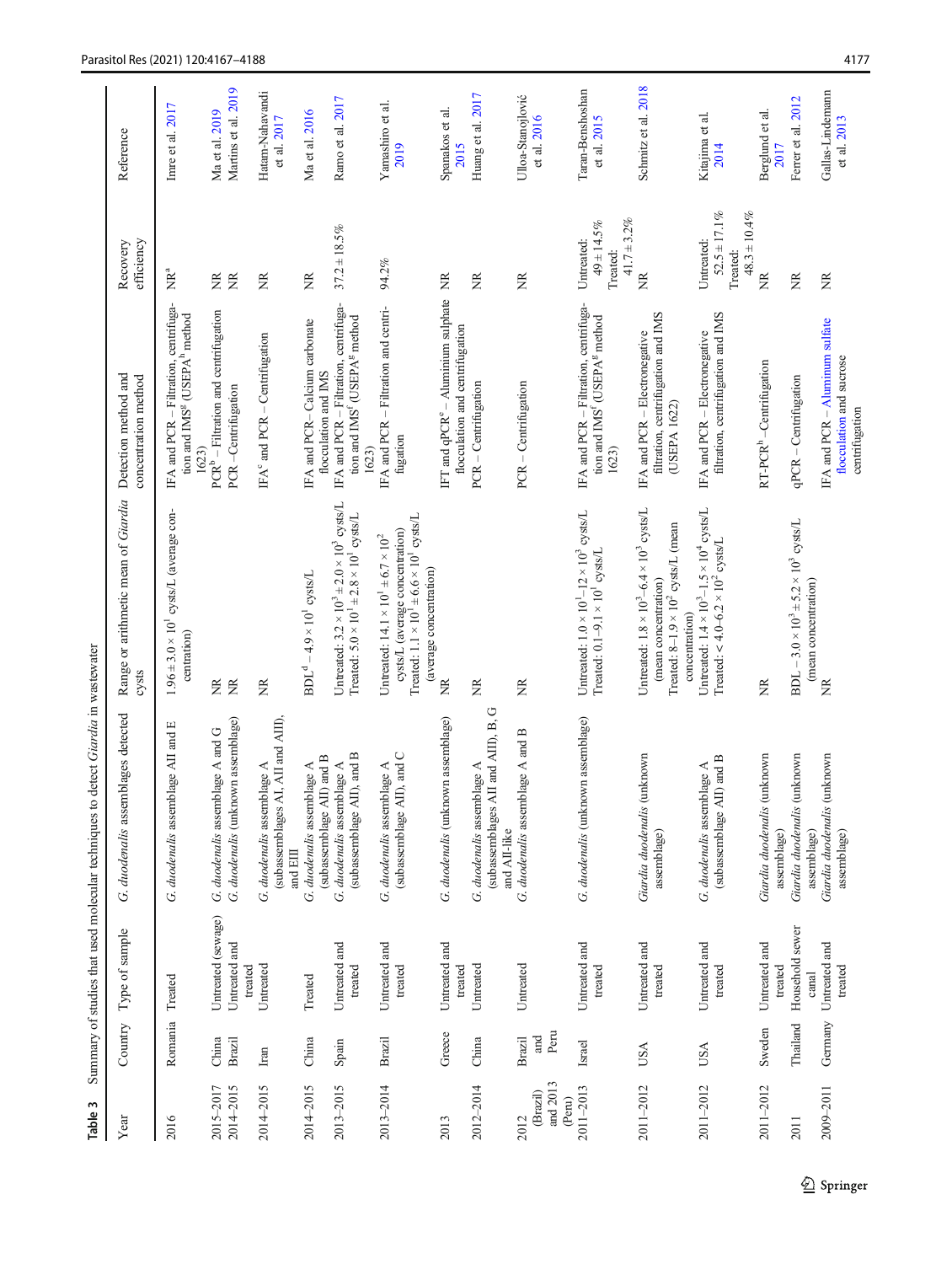| Year      |                 | Country Type of sample                                          | G. duodenalis assemblages detected                                                                                                                                                                                                                       | Range or arithmetic mean of Giardia<br>cysts                                                                                       | Detection method and<br>concentration method                                                                         | efficiency<br>Recovery | Reference                            |
|-----------|-----------------|-----------------------------------------------------------------|----------------------------------------------------------------------------------------------------------------------------------------------------------------------------------------------------------------------------------------------------------|------------------------------------------------------------------------------------------------------------------------------------|----------------------------------------------------------------------------------------------------------------------|------------------------|--------------------------------------|
| 2009-2010 | Africa<br>South | Untreated and<br>treated                                        | G. duodenalis assemblage A and B                                                                                                                                                                                                                         | Ž                                                                                                                                  | PCR - Centrifugation, ferric sulphate<br>flocculation and caesium chloride<br>flocculation.                          | Ĕ                      | Samie and Ntekele<br>2014            |
| 2009-2010 | China           | Untreated                                                       | (subassemblage AII) and B<br>G. duodenalis assemblage A                                                                                                                                                                                                  | Ĕ                                                                                                                                  | PCR - centrifugation                                                                                                 | g                      | Liu et al. 2011                      |
| 2009      | China           | Untreated                                                       | (subassemblages AII and AIV)<br>G. duodenalis assemblage A                                                                                                                                                                                               | Ž                                                                                                                                  | PCR - centrifugation                                                                                                 | Ž                      | Jiang et al. 2020                    |
| 2009      | Tunisia         | Untreated and<br>treated                                        | G. duodenalis assemblage A and B                                                                                                                                                                                                                         | Untreated: $1 - 1.1 \times 10^2$ cysts/L<br>Treated: ND <sup>1</sup>                                                               | IFA and PCR - MBM and IMS<br>(USEPA method 1623)                                                                     | ž                      | Khouja et al. 2010                   |
| 2008-2009 | Spain           | Untreated and<br>treated                                        | (subassemblages AI and AII), and E<br>G. duodenalis assemblage A                                                                                                                                                                                         | Untreated: $2 - 10 \times 10^3$ cysts/L<br>Treated: $2-2.1 \times 10^3$ cysts/L                                                    | PCR - Filtration and IMS (USEPA<br>method 1623)                                                                      | Ĕ                      | Castro-Hermida<br>et al. 2011        |
| 2006-2007 | Italy           | Treated                                                         | G. duodenalis assemblage A and B                                                                                                                                                                                                                         | $1.4 - 10.4 \times 103$ cysts/L                                                                                                    | IF and PCR - Filtration, centrifugation<br>and Percoll-sucrose floatation                                            | Ž                      | Giangaspero et al.<br>2009           |
| 2005-2008 | Tunisia         | Untreated and<br>treated                                        | (subassemblages AI and AII) and B<br>G. duodenalis assemblage A<br>and $\mathbb E$                                                                                                                                                                       | Ĕ                                                                                                                                  | PCR - Sedimentation and centrifuga-<br>tion                                                                          | Z                      | Ben Ayed et al.<br>2012              |
| 2004-2006 | Italy           | Treated                                                         | G. duodenalis assemblage A and B                                                                                                                                                                                                                         | $1.8 \times 10^3 \pm 1.8 \times 10^3$ cysts/L (mean                                                                                | IF and PCR – Centrifugation and                                                                                      | ž                      | Lonigro et al. 2006                  |
| 2004      | France          | Untreated                                                       | blage A, B and E<br>G. duodenalis assem                                                                                                                                                                                                                  | $5.3 \times 10^2 - 1.1 \times 10^4$ cysts/L<br>concentration)                                                                      | IFA and RT-PCR-Percoll®-sucrose<br>flotation (USEPA method 1995)<br>Percoll-sucrose floatation<br>and centrifugation | ž                      | Schwartzbord<br>Bertrand and<br>2007 |
| 2002      | USA             | Untreated                                                       | Giardia duodenalis (unknown<br>assemblage)                                                                                                                                                                                                               | $2.5 \times 10^2 - 2.4 \times 10^3$ cysts/L                                                                                        | flotation (USEPA, 1995) and cen-<br>IFA and qPCR - Percoll®/sucrose                                                  | Ž                      | Bertrand et al.<br>2004              |
| 2002      | Canada          | Untreated                                                       | G. duodenalis assemblage A and B                                                                                                                                                                                                                         | $2.6 \times 10^3 - 1.3 \times 10^4$ cysts/L                                                                                        | qPCR - Percoll-sucrose flotation and<br>Centrifugation<br>trifugation                                                | ž                      | Guy et al. 2003                      |
| 2001      | Finland         | Untreated and<br>treated                                        | G. duodenalis assemblage A and B                                                                                                                                                                                                                         | Ž                                                                                                                                  | IFA and PCR - Filtration, centrifuga-<br>tion and IMS <sup>g</sup> (USEPA <sup>h</sup> method<br>1623)               | ž                      | Hanninen et al.<br>2005              |
| 2000      | Italy           | Untreated                                                       | G. duodenalis assemblage A and B                                                                                                                                                                                                                         | $2.1 \times 10^3 - 4.2 \times 10^4$ cysts/L                                                                                        | IFA and PCR – Filtration and centri-<br>fugation                                                                     | ž                      | Cacciò et al. 2003                   |
| 1999-2003 | USA             | Untreated                                                       | G. duodenalis assemblage A and B                                                                                                                                                                                                                         | Ĕ                                                                                                                                  | PCR - Centrifugation and IMS                                                                                         | Ĕ                      | Sulaiman et al.<br>2004              |
| 1995      | <b>USA</b>      | Untreated and<br>treated                                        | Giardia duodenalis (unknown<br>assemblage)                                                                                                                                                                                                               | Untreated: $1.3 \times 10^4$ cysts/L (mean con-<br>Treated: 1.1 × 10 <sup>1</sup> cysts/L (mean con-<br>centration)<br>centration) | IFA and PCR - Percoll®/sucrose flo-<br>tation (USEPA, 1995) and centrifu<br>gation                                   | ž                      | Mayer and Palmer<br>1996             |
|           |                 | PCR, <sup>i</sup> not detected, <sup>j</sup> Modified Bailenger | <sup>a</sup> Not reported, <sup>b</sup> polymerase chain reaction, 'immunofluorescence assay, dbelow detection level, 'quantitative PCR, <sup>f</sup> immunomagnetic separation, <sup>g</sup> US Environmental Protection Agency, <sup>h</sup> real-time |                                                                                                                                    |                                                                                                                      |                        |                                      |

Table 3 (continued) Table 3 (continued)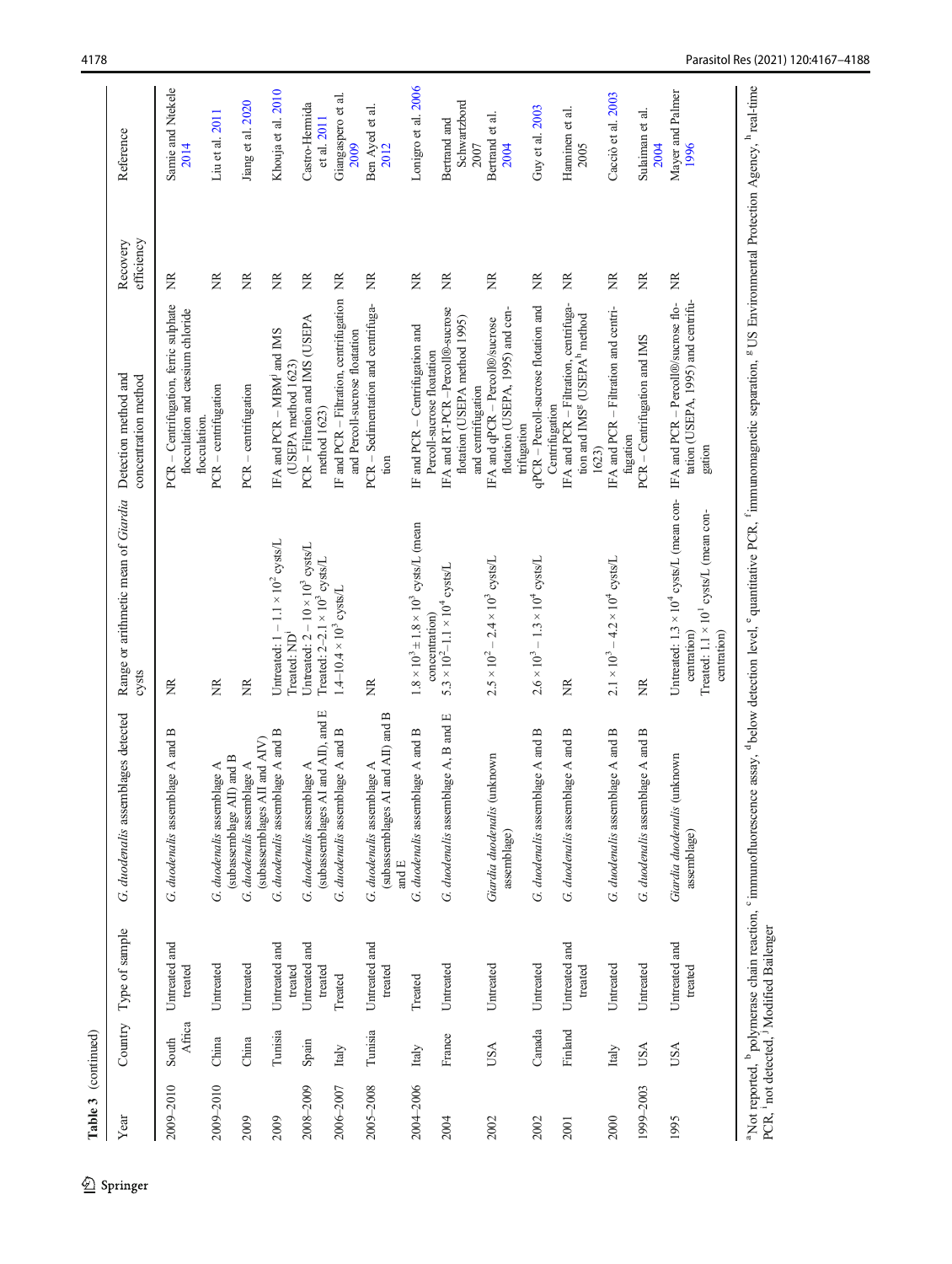disease containment, overwhelming the testing capacity of many public health systems and also causing global shortages of testing reagents. As pathogens such as viruses (e.g. SARS-CoV-2) and protozoa (Cryptosporidium and Giardia) are shed through faeces into wastewater, continuous and systematic monitoring of WWTPs can clearly benefit public health by providing early warning signs and information about temporal and spatial spread of infection in different localities at a population level (Kitajima et al. [2020](#page-17-0)).

Several WBE studies have reported the occurrence of local community transmission of SARS-CoV-2 before the first notified autochthonous SARS-CoV-2 cases (La Rosa et al. [2020a;](#page-17-0) Medema et al. [2020;](#page-18-0) Randazzo et al. [2020a](#page-19-0), [2020b\)](#page-19-0). Had this testing been in place at the time, it would have provided public health officials with more time to coordinate and implement actions to slow the spread of disease. A study in the UK reported that clinical testing underestimated the prevalence of COVID-19 and that large reductions in SARS-CoV-2 RNA in wastewater coincided with lockdowns (Martin et al. [2020](#page-18-0)).

Similarly, analyses of wastewater in Australia for Cryptosporidium identified a large increase in oocyst numbers relating to an outbreak of cryptosporidioisis, prior to it being reported by public health officials (King et al. [2017](#page-17-0)). WBE has also been used in several studies to show that the community level prevalence of Giardia is underestimated (Jakubowski et al. [1991;](#page-17-0) Oda et al. [2005;](#page-18-0) Nasser et al. [2012\)](#page-18-0).

The lag time between symptoms developing and clinical testing varies depending on a number of factors including willingness of individuals to present for testing, workloads in testing facilities etc., but is usually 3–9 days after symptom onset. One study in the US reported that WBE for SARS-CoV-2 foreshadowed new clinical case reports by 2–4 days (Nemudryi et al. [2020\)](#page-18-0) and another that viral titre trends in wastewater appeared 4–10 days earlier in wastewater than in clinical data (Wu et al. [2020b](#page-20-0)). In addition to this lag time, clinical testing for SARS-CoV-2 underestimates the true scale of the pandemic, as another US study estimated that only 32% of SARS-CoV-2-infected individuals sought medical care (Silverman et al. [2020\)](#page-19-0). WBE overcomes this by capturing data from all individuals in the community. WBE can also detect asymptomatic community infections and rapidly identify emerging clusters which can then be used to alert public health officials about emerging undetected transmission events (Tang et al. [2020](#page-19-0)).

In addition, WBE can be used to monitor the effectiveness of public health interventions. For example, a study in Cuba detected poliovirus in 100% of wastewater samples prior to an immunization campaign, but 15 weeks after the campaign, no virus was detected (Más Lago et al. [2003\)](#page-18-0). Similarly, WBE could be used to monitor the ongoing effectiveness of public health campaigns to reduce COVID-19 by tracking increases or decreases in disease burden, or to detect the re-emergence of disease in communities that have no active COVID-19 cases. Carefully designed spatial sampling and nationwide WBE monitoring could be used to identify and monitor sensitive locations, such as aged care facilities, or to generate maps of disease clusters and show patterns of disease and identify which public health interventions are more effective than others (Daughton [2020\)](#page-16-0). Communities with high numbers of a particular pathogen identified could be targeted for more focussed testing and in the longer term to identify and mitigate causes, e.g. socioeconomic status, age demographics, etc. (Sims and Kasprzyk-Hordern [2020](#page-19-0)).

Sequencing and phylogenetic analysis of pathogens in wastewater allows for comparisons between regions and detection of sources of infection and transmission dynamics. This is very much in its infancy for SARS-CoV-2 in wastewater, but is actively being used in identifying and tracing sources of COVID-19 as part infection control strategies (Rockett et al. [2020\)](#page-19-0). Such an approach may be particularly useful in settings with low disease incidence when the source of new infection clusters is being tracked (Eden et al. [2020\)](#page-16-0). A comprehensive study using WGS assessed the geographic and temporal distribution of SARS-CoV-2 lineages across Europe (Alm 2020) and this approach was used in the Netherlands to identify separate introductions to mink farms (Oreshkova et al. [2020\)](#page-18-0). A study in England used WBE to detect virus variants that were particularly prevalent in the UK and also identified the increasing dominance of the Spike protein G614 variant using Whole Genome sequencing (WGS) (Martin et al. [2020\)](#page-18-0). Similarly, phylogenetic analyses of a SARS-CoV-2 genome from a WWTP in Bozeman, Montana (USA), showed that it was more closely related to isolates from California and Australia than the Wuhan WA1 linage (Nemudryi et al. [2020\)](#page-18-0). Surveillance using WGS has also been used to show that infections in California have been due to multiple introductions from interstate and international sources (Deng et al. [2020\)](#page-16-0).

Subtyping of Cryptosporidium from wastewater in China has been used to identify differences in the transmission dynamics of C. hominis from different cities (Li et al. [2012\)](#page-18-0). In the same way, molecular analyses have been used to identify that hospitals are important contributors of Cryptosporidium and Giardia to urban wastewater (Jiang et al. [2020](#page-17-0)). Molecular typing of Cryptosporidium in wastewater has also been used to identify the contribution of abattoirs to wastewater as species from livestock such as C. andersoni (Zhou et al. [2003](#page-21-0); Ben Ayed et al. [2012\)](#page-15-0) and species from poultry (C. galli, C. baileyi and C. meleagridis) (Huang et al. [2017;](#page-17-0) Ramo et al. [2017;](#page-19-0) Zahedi et al. [2018\)](#page-20-0) are more frequently detected in cities with large abattoirs. WBE has identified the persistence of the C. hominis IbA10G2 subtype, which was responsible for the 1993 Milwaukee outbreak (Zhou et al. 1993). A study conducted 7 years after the outbreak identified that despite the complexity of Cryptosporidium in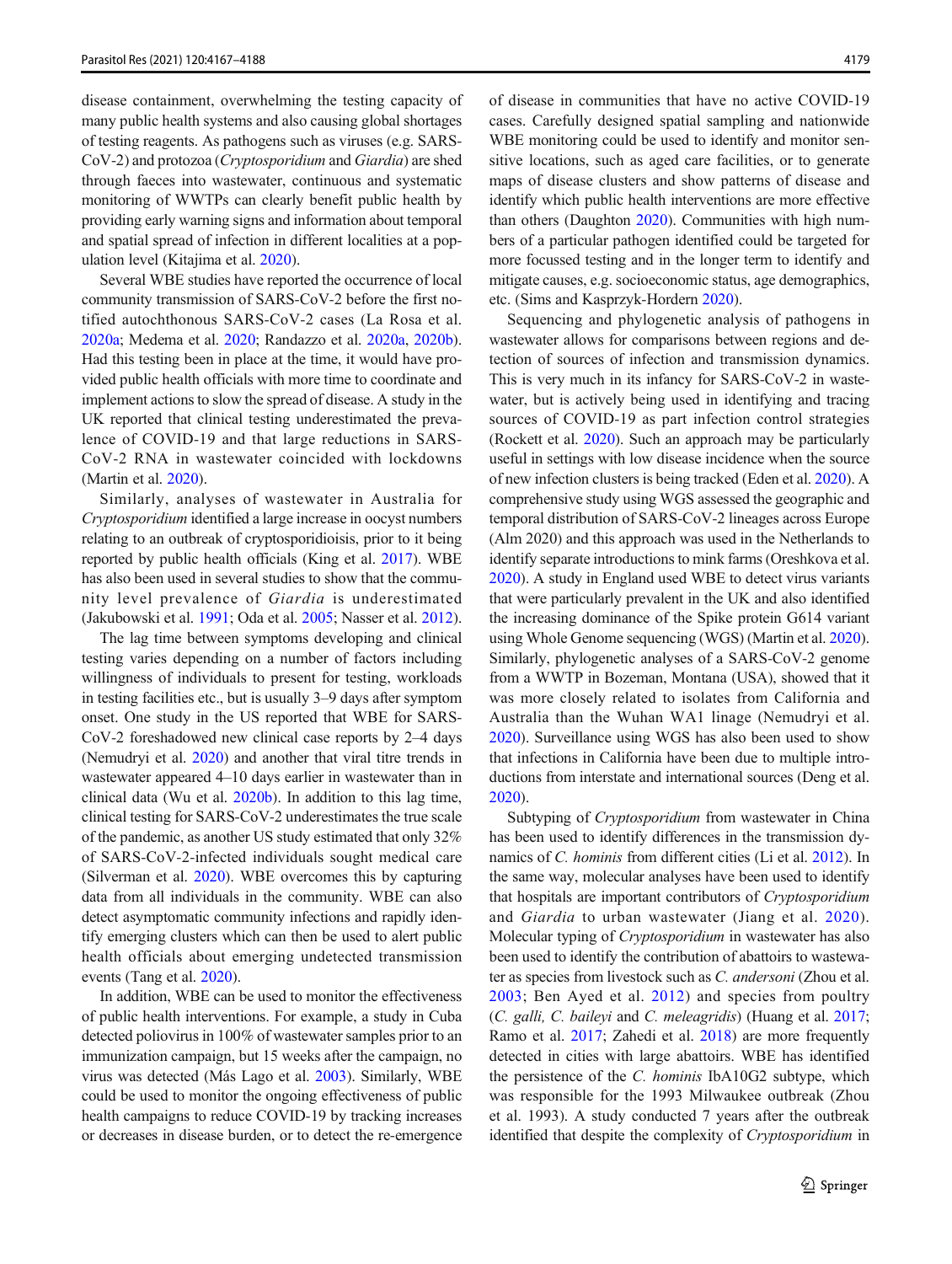wastewater, the IbA10G2 subtype was still the predominant subtype indicating its persistence even in the absence of another outbreak (Zhou et al. 1993). WBE has also been used to show that anthroponotic and not zoonotic transmission of Giardia dominates in cities in China due to the absence of detection of animal-specific Giardia assemblages and even when potentially zoonotic assemblages (A) were detected, subtyping identified sub-assemblage AII, which is mainly found in humans (Li et al. [2012\)](#page-18-0). Due to the diversity of pathogens from different sources in wastewater, NGS has advantages over conventional Sanger sequencing in identifying the extent of diversity and also detecting low abundance species that may not otherwise be detected by conventional sequencing. For example, NGS has been shown to detect a larger diversity of Cryptosporidium species and subtypes in Australian wastewater compared to Sanger and identified striking differences between states, reflecting differing contributions from humans, livestock, wildlife and birds and abattoirs to wastewater (Zahedi et al. [2018\)](#page-20-0).

## Challenges, risks and future prospects

Despite the obvious benefits of WBE, many challenges remain. Concentrations of pathogens in wastewater can vary seasonally and daily, depending on a wide variety of factors including the disease prevalence and age and health status in communities, the rate at which the pathogens are shed into the wastewater in nasal, buccal, oesophageal, respiratory and faecal discharges, climate and environmental factors including rainfall, the relative proportions of industrial and domestic effluent, water use and wastewater management practices including sewer residence and holding times. The impacts of all these factors need to be better understood to improve the predictive value of WBE.

It is particularly important to better understand how and in what quantities pathogens are shed in the nasal, buccal, oesophageal, respiratory and faecal discharges from infected individuals that might enter wastewater streams in order to model the number of infections in the community using the numbers of pathogen detected in wastewater. For example, defecation frequency is the highest in the morning (Heaton et al. [1992\)](#page-17-0) and therefore the timing of sampling is important, as morning samples are likely to contain higher numbers of faecal-oral pathogens. In addition, pathogen shedding is frequently sporadic. For instance, not all COVID-19 patients shed virus in their faeces. A recent meta-analysis of ninetyfive studies reported that 43% (934/2149) of patients (including asymptomatic patients) tested positive for SARS-CoV-2 in stool samples but the prevalence of positivity from faecal samples varied widely across studies (van Doorn et al. [2020\)](#page-20-0). The viral load of SARS-CoV-2 in the faeces of patients also varies widely depending on the infection course, with up to

108 copies per gram of faeces (Foladori et al. [2020;](#page-16-0) Lescure et al. [2020;](#page-17-0) Pan et al. [2020](#page-18-0); Wölfel et al. [2020](#page-20-0)). Similarly, both Cryptosporidium and Giardia also exhibit sporadic (oo)cyst shedding in faeces (Danciger and Lopez [1975](#page-16-0); Chappell et al. [1996\)](#page-15-0) and as with SARS-CoV-2, the (oo)cyst faecal load also varies widely with up to  $10^{5-7}$  Cryptosporidium oocysts per gram of faeces (Chappell et al. [1996\)](#page-15-0).

It is also unclear how long the shedding continues in faeces once other symptoms have resolved. For primarily upper respiratory and nasopharyngeal pathogens, shedding from nasal, buccal, oesophageal and respiratory discharges into wastewater are relevant as well as faecal inputs. Other pathogens, such as norovirus, are often shed in vomitus (Kirby et al. [2016\)](#page-17-0). As regards SARS-CoV-2, initial studies report that faecal shedding is relevant to wastewater samples since faecal samples were positive between 1 and > 30 days (up to 7 weeks) post onset of illness and the median survival of positive viral signals was significantly longer in faecal samples than that in oropharyngeal swabs (Amirian [2020](#page-15-0); Wang et al. [2020](#page-20-0)). With Cryptosporidium, oocyst shedding post cessation of diarrhoea is very variable and can extend for up to 60 days (Jokipii and Jokipii [1986](#page-17-0); Stehr-Green et al. [1987](#page-19-0)) and for up to 6 months with Giardia (Hanevik et al. [2007\)](#page-17-0).

Efficient recovery and concentration of pathogens from WWTPs prior to identification is central to reliable detection. Currently, there are differences in the types and volumes of samples analysed and differences in the concentration and processing procedures and detection methods used between studies. In order to make WBE studies more comparable, a standard approach for WBE including robust sample design and quality assurance protocols is essential (Ahmed et al. [2020d;](#page-15-0) Farkas et al. [2020\)](#page-16-0). Studies to develop a simple, effective primary concentration method that can be used for the concentration of viral, bacterial and eukaryotic pathogens are also vital. Central to this is the ability to determine recovery efficiencies for the different pathogens monitored as without this, accurate quantitation and determination of the numbers of pathogens present in WWTPs is not possible. Whatever methods are developed for real-time WBE detection in the future, they need to be fully quantitative to allow for comparison across communities. If detection methods are nucleic acid based, then standardised extraction and PCR-based diagnostic methods should be used.

Understanding the detection limits of WBE is also an area that requires more study (i.e. what numbers of cases need to be positive in a community before they can be confidently detected at a WWTP). Modelling suggests that for SARS-CoV-2, detection in community wastewater of one positive case per 100 to 2,000,000 non-infected people is theoretically feasible (Hart and Halden [2020;](#page-17-0) Kitajima et al. [2020](#page-17-0)). A study in Japan reported that SARS-CoV-2 RNA could be detected in WWTPs when the number of total confirmed cases was as low as 1 in 100,000 people but that detection frequency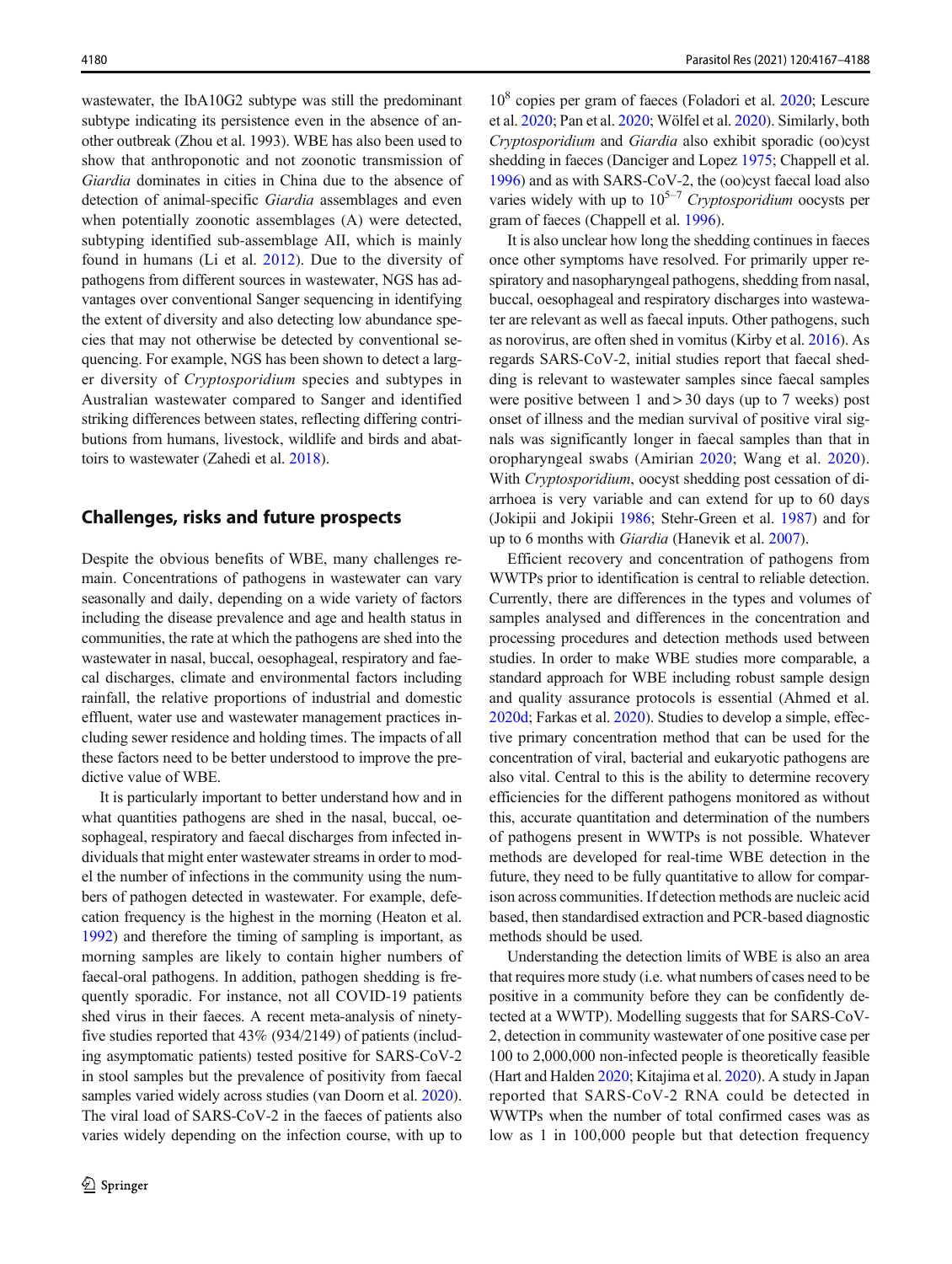<span id="page-14-0"></span>increased and became more reliable once cases were at 10 in 100,000 people or higher (Hata et al. [2020](#page-17-0)). The detection limits for other pathogens remain unknown.

While some studies have reported that the prevalence in wastewater correlated well with the reported COVID-19 community prevalence (Ahmed et al. 2020a; Medema et al. [2020](#page-18-0); Wurtzer et al. [2020a,](#page-20-0) [2020b](#page-20-0)), another study reported that SARS-CoV-2 concentrations in wastewater were orders of magnitude greater than the number of confirmed clinical cases (Wu et al. [2020a](#page-20-0)). The impact of confounding variables such as the rate of asymptomatic cases and the variation in numbers of individuals that present for testing as well as the testing and quantitation methods used are also variables that require further study to provide more robust data in this area. Another challenge associated with WBE is estimating the population size of individual WWTP catchments and the contribution of tourists or commuters in smaller communities (Sims and Kasprzyk-Hordern [2020](#page-19-0)). Ethical considerations, including privacy and the stigmatisation of ethnic and vulnerable populations, are also issues that will need to be managed. Analyses based on populations over  $> 10,000$  are thought to provide anonymity; however, reporting the emergence and/or spread of disease in small populations or sub-populations by WBE must be done with care and needs to be sensitive to different social, ethnic and economic circumstances (Sims and Kasprzyk-Hordern [2020\)](#page-19-0).

Although RT-PCR is the most widely used method for detecting SARS-CoV-2, it can be expensive, timeconsuming and requires skilled technicians, and is therefore not conducive to real-time WBE. A variety of point-of-care (POC) options are being explored including paper-based devices (e.g. those that use inexpensive isothermal nucleic acid amplification on a paper material) (Mao et al. [2020b](#page-18-0)). However, available data indicates that current isothermal amplification of SARS-CoV-2 lacks the required sensitivity and throughput and still requires sample concentration prior to analyses. CRISPR (clustered regularly interspaced short palindromic repeats)-based isothermal RNA detection assays has been developed to help overcome some of these issues but are expensive and the sensitivity remains to be fully evaluated (Broughton et al. [2020;](#page-15-0) Huang et al. [2020\)](#page-17-0). Small-scale labon-a chip biosensor devices which use a bio-recognition element (e.g., antibodies, aptamer, peptides, protein, etc.) that can generate physicochemical signals (optical, electrochemical, etc.) are increasingly being developed for pathogen detection (Ryan et al. [2017;](#page-19-0) Cesewski and Johnson [2020](#page-15-0)), including Cryptosporidium (Luka et al. [2019](#page-18-0)) and SARS-CoV-2 (Funari et al. [2020;](#page-16-0) Mavrikou et al. [2020](#page-18-0); Qiu et al. [2020](#page-19-0); Seo et al. [2020\)](#page-19-0). Biosensors have the potential for rapid and real-time WBE and have been applied to wastewater (Yang et al. [2017\)](#page-20-0), but still present many technical challenges including sensitivity, specificity and detection limit (Ryan et al. [2017;](#page-19-0) Cesewski and Johnson [2020;](#page-15-0) Mao et al. [2020c\)](#page-18-0).

Moreover, as discussed above, we need to better understand the infectiousness, half-life and survival of various pathogens in wastewater as well as the travel time to the treatment facility, water use per capita and the effectiveness of various WWTP processes and disinfection technologies (chlorine, UV, ozone etc) on the removal of a wide range of pathogens to better inform computational models (Ahmed et al. 2020a, [2020d;](#page-15-0) Hart and Halden [2020;](#page-17-0) Mandal et al. [2020](#page-18-0)).

## Conclusions

WBE has the potential to be a powerful and effective early warning tool for community-wide monitoring of public health. However, improved assays for pathogen concentration, detection, quantitation and infectivity are needed for continuous and systematic monitoring of WWTPs. WBE also needs to be integrated with clinical testing, case reporting and public health campaigns, including coordination of testing methods, so that data generated from WBE and clinical testing is comparable. Recently, a global COVID-19 WBE Collaborative project has been launched ([www.](http://www.covid19wbec.org/) [covid19wbec.org/](http://www.covid19wbec.org/)) in collaboration with the Sewage Analysis CORe group Europe (SCORE) network and the Global Water Pathogen Project to coordinate methodological research and reporting on WBE. Based on this precedent, similar collaboration in relation to the monitoring of protozoan and other pathogens in wastewater is highly desirable. Molecular sequencing and typing of pathogens in wastewater holds great promise for identifying sources of infection and determining transmission dynamics.

#### Compliance with ethical standards

Competing interests The authors declare that they have no competing interests.

#### References

- Adeyemo FE, Singh G, Reddy P, Bux F, Stenström TA (2019) Efficiency of chlorine and UV in the inactivation of Cryptosporidium and Giardia in wastewater. PLoS One 14(5):e0216040
- Ahmed W, Angel N, Edson J, Bibby K, Bivins A, O'Brien JW, Choi PM, Kitajima M, Simpson SL, Li J, Tscharke B, Verhagen R, Smith WJM, Zaugg J, Dierens L, Hugenholtz P, Thomas KV, Mueller JF (2020a) First confirmed detection of SARS-CoV-2 in untreated wastewater in Australia: a proof of concept for the wastewater surveillance of COVID-19 in the community. Sci Total Environ 728: 138764
- Ahmed W, Bertsch PM, Bivins A, Bibby K, Farkas K, Gathercole A, Haramoto E, Gyawali P, Korajkic A, McMinn BR, Mueller JF, Simpson SL, Smith WJM, Symonds EM, Thomas KV, Verhagen R, Kitajima M (2020b) Comparison of virus concentration methods for the RT-qPCR-based recovery of murine hepatitis virus, a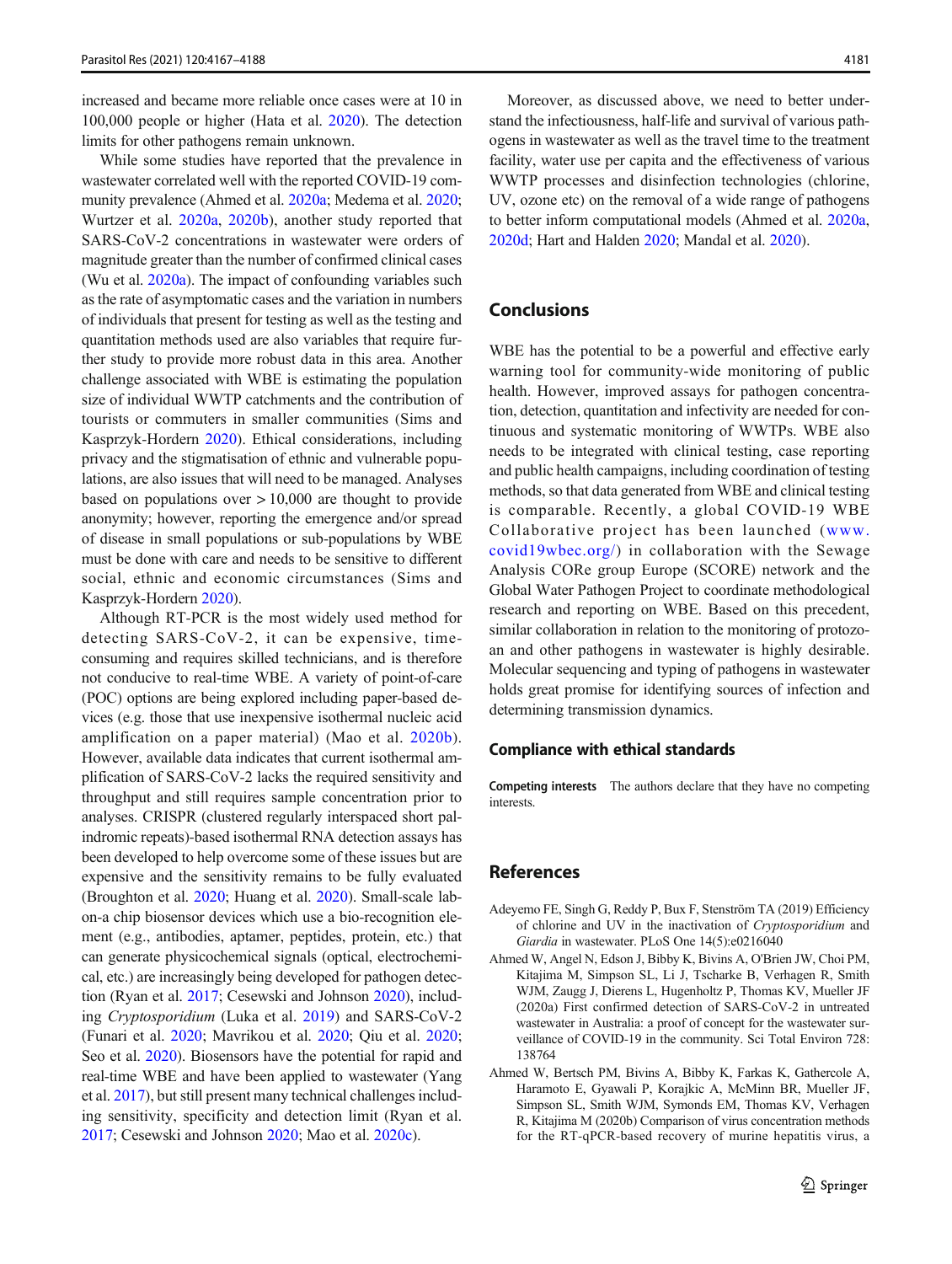<span id="page-15-0"></span>surrogate for SARS-CoV-2 from untreated wastewater. Sci Total Environ 739:139960

- Ahmed W, Bertsch PM, Bibby K, Haramoto E, Hewitt J, Huygens F, Gyawali P, Korajkic A, Riddell S, Sherchan SP, Simpson SL, Sirikanchana K, Symonds EM, Verhagen R, Vasan SS, Kitajima M, Bivins A (2020c) Decay of SARS-CoV-2 and surrogate murine hepatitis virus RNA in untreated wastewater to inform application in wastewater-based epidemiology. Environ Res 191:110092
- Ahmed W, Bivins A, Bertsch PM, Bibby K, Choi PM, Farkas K, Gyawali P, Hamilton KA, Haramoto E, Kitajima M, Simpson SL, Tandukar S, Thomas K, Mueller JF (2020d) Surveillance of SARS-CoV-2 RNA in wastewater: methods optimisation and quality control are crucial for generating reliable public health information. Curr Opin Environ Sci Health In Press. [https://doi.org/10.1016/j.coesh.2020.](https://doi.org/10.1016/j.coesh.2020.09.003) [09.003](https://doi.org/10.1016/j.coesh.2020.09.003)
- Ajonina C, Buzie C, Ajonina IU, Basner A, Reinhardt H, Gulyas H, Liebau E, Otterpohl R (2012) Occurrence of Cryptosporidium in a wastewater treatment plant in North Germany. J Toxicol Environ Health A 75(22–23):1351–1358
- Alhamlan FS, Al-Qahtani AA, Al-Ahdal MN (2015) Recommended advanced techniques for waterborne pathogen detection in developing countries. J Infect Dev Ctries 9(2):128–135
- Amirian ES (2020) Potential fecal transmission of SARS-CoV-2: current evidence and implications for public health. Int J Infect Dis 95:363– 370
- Ampuero M, Valenzuela S, Valiente-Echeverría F, Soto-Rifo R, Barriga GP, Chnaiderman J, Rojas C, Guajardo-Leiva S, Díez B, Gaggero A (2020) SARS-CoV-2 detection in sewage in Santiago. Chile - preliminary results medRxiv. [https://doi.org/10.1101/2020.07.02.](https://doi.org/10.1101/2020.07.02.20145177) [20145177](https://doi.org/10.1101/2020.07.02.20145177)
- Arora S, Nag A, Sethi J, Rajvanshi J, Saxena S, Shrivastava SK, Gupta AB (2020) Sewage surveillance for the presence of SARS-CoV-2 genome as a useful wastewater based epidemiology (WBE) tracking tool in India. medRxiv. [https://doi.org/10.1101/2020.06.18.](https://doi.org/10.1101/2020.06.18.20135277) [20135277](https://doi.org/10.1101/2020.06.18.20135277)
- Aslan G, Bayram G, Otağ F, Direkel S, Taylan Özkan A, Ceber K, Emekdaş G (2012) Investigation of the presence of Cryptosporidium spp. in different water sources in Mersin province, Turkey. Mikrobiyol Bul 46(1):93–100
- Balboa S, Mauricio-Iglesias M, Rodríguez S, Martínez-Lamas L, Vasallo FJ, Regueiro B, Lema JM (2020) The fate of SARS-CoV-2 in wastewater treatment plants points out the sludge line as a suitable spot for incidence monitoring. medRxiv. [https://doi.org/10.1101/2020.05.](https://doi.org/10.1101/2020.05.25.20112706) [25.20112706](https://doi.org/10.1101/2020.05.25.20112706)
- Bar-Or I, Yaniv K, Shagan M, Ozer E, Erster O, Mendelson E, Mannasse B, Shirazi R, Kramarsky-Winter E, Nir O, Abu-Ali H, Ronen Z, Rinott E, Lewis YE, Friedler E, Bitkover E, Paitan Y, Berchenko Y, Kushmaro A (2020) Regressing SARS-CoV-2 sewage measurements onto COVID-19 burden in the population: a proof-of-concept for quantitative environmental surveillance. medRxiv. [https://doi.](https://doi.org/10.1101/2020.04.26.20073569) [org/10.1101/2020.04.26.20073569](https://doi.org/10.1101/2020.04.26.20073569)
- Ben Ayed L, Yang W, Widmer G, Cama V, Ortega Y, Xiao L (2012) Survey and genetic characterization of wastewater in Tunisia for Cryptosporidium spp., Giardia duodenalis, Enterocytozoon bieneusi, Cyclospora cayetanensis and Eimeria spp. J Water Health 10(3):431–444
- Berchenko Y, Manor Y, Freedman LS, Kaliner E, Grotto I, Mendelson E, Huppert A (2017) Estimation of polio infection prevalence from environmental surveillance data. Sci Transl Med 9:eaaf6786
- Berglund B, Dienus O, Sokolova E, Berglind E, Matussek A, Pettersson T, Lindgren PE (2017) Occurrence and removal efficiency of parasitic protozoa in Swedish wastewater treatment plants. Sci Total Environ 598:821–827
- Bertrand I, Ganzter C, Chesnot T, Schwartzbrod J (2004) Improved specificity for Giardia lamblia cyst quantification in wastewater by

 $\mathcal{Q}$  Springer

development of real-time PCR method. J Microbiol Methods 57: 41–53

- Bhatt A, Arora P, Prajapati SK (2020) Occurrence, fates and potential treatment approaches for removal of viruses from wastewater: a review with emphasis on SARS-CoV-2. J Environ Chem Eng 8(5):104429
- Bolland SJ, Zahedi A, Oskam C, Murphy B, Ryan U (2020) Cryptosporidium bollandi n. sp. (Apicomplexa: Cryptosporidiiae) from angelfish (Pterophyllum scalare) and Oscar fish (Astronotus ocellatus). Exp Parasitol 217:107956
- Broughton JP, Deng X, Yu G, Fasching CL, Singh J, Streithorst J, Granados A, Sotomayor-Gonzalez A, Zorn K, Gopez A, Hsu E, Gu W, Miller S, Pan CY, Guevara H, Wadford DA, Chen JS, Chiu CY (2020) Rapid detection of 2019 novel coronavirus SARS-CoV-2 using a CRISPR-based DETECTR Lateral Flow Assay. medRxiv. <https://doi.org/10.1101/2020.03.06.20032334>
- Cacciò SM, De Giacomo M, Aulicino FA, Pozio E (2003) Giardia cysts in wastewater treatment plants in Italy. Appl Environ Microbiol 69: 3393–3398
- Cacciò SM, Chalmers RM (2016) Human cryptosporidiosis in Europe. Clin Microbiol Infect 22(6):471–480
- Campbell AT, Robertson LJ, Snowball MR, Smith HV (1995) Inactivation of oocysts of Cryptosporidium parvum by ultraviolet irradiation. Water Res 29(11):2583–2586
- Cao B, Gu AZ, Hong PY, Ivanek R, Li B, Wang A, Wu J (2020) Editorial perspective: viruses in wastewater: wading into the knowns and unknowns. Environ Res In press. [https://doi.org/10.1016/j.envres.](https://doi.org/10.1016/j.envres.2020.110255) [2020.110255](https://doi.org/10.1016/j.envres.2020.110255)
- Casanova L, Rutala WA, Weber DJ, Sobsey MD (2009) Survival of surrogate coronaviruses in water. Water Res 43:1893–1898
- Castiglioni S, Zuccato E, Crisci E, Chiabrando C, Fanelli R, Bagnati R (2006) Identification and measurement of illicit drugs and their metabolites in urban wastewater by liquid chromatography-tandem mass spectrometry. Anal Chem 78(24):8421–8429
- Castro-Hermida JA, Garcia-Presedo I, Almeida A, Gonzalez-Warleta M, Correia Da Costa JM, Mezo M (2008) Contribution of treated wastewater to the contamination of recreational river areas with Cryptosporidium spp. and Giardia duodenalis. Water Res 42: 3528–3538
- Castro-Hermida JA, García-Presedo I, Almeida A, González-Warleta M, Correia Da Costa JM, Mezo M (2011) Cryptosporidium spp. and Giardia duodenalis in two areas of Galicia (NW Spain). Sci Total Environ 409(13):2451–2459
- Cacció SM, Sprong H (2014) Epidemiology of giardiasis in humans. In: Lujan HD, Svard S (eds) Giardia: A model organism. Springer, Vienna, New York, pp 16–28
- Cesewski E, Johnson BN (2020) Electrochemical biosensors for pathogen detection. Biosens Bioelectron 159:112214
- CDC (2020) 2019-Novel Coronavirus (2019-nCoV) Real-Time rRT-PCR panel primers and probes. U.S. Centers for Disease Control and Prevention, [https://www.cdc.gov/coronavirus/2019-ncov/lab/rt](https://www.cdc.gov/coronavirus/2019-ncov/lab/rt-pcr-panel-primer-probes.html)[pcr-panel-primer-probes.html](https://www.cdc.gov/coronavirus/2019-ncov/lab/rt-pcr-panel-primer-probes.html) Accessed October 21<sup>st</sup> 2020
- Chappell CL, Okhuysen PC, Sterling CR, DuPont HL (1996) Cryptosporidium parvum: intensity of infection and oocyst excretion patterns in healthy volunteers. J Infect Dis 173(1):232–236
- Chappell CL, Okhuysen PC, Langer-Curry R, Widmer G, Akiyoshi DE, Tanriverdi S, Tzipori S (2006) Cryptosporidium hominis: experimental challenge of healthy adults. Am J Trop Med Hyg 75(5): 851–857
- Chavarria-Miró G, Anfruns-Estrada E, Guix S, Paraira M, Galofré B, Sáanchez G (2020) Sentinel surveillance of SARS-CoV-2 in wastewater anticipates the occurrence of COVID-19 cases. medRxiv. <https://doi.org/10.1101/2020.06.13.20129627>
- Cheung KS, Hung IFN, Chan PPY, Lung KC, Tso E, Liu R, Ng YY, Chu MY, Chung TWH, Tam AR, Yip CCY, Leung KH, Fung AY, Zhang RR, Lin Y, Cheng HM, Zhang AJX, To KKW, Chan KH,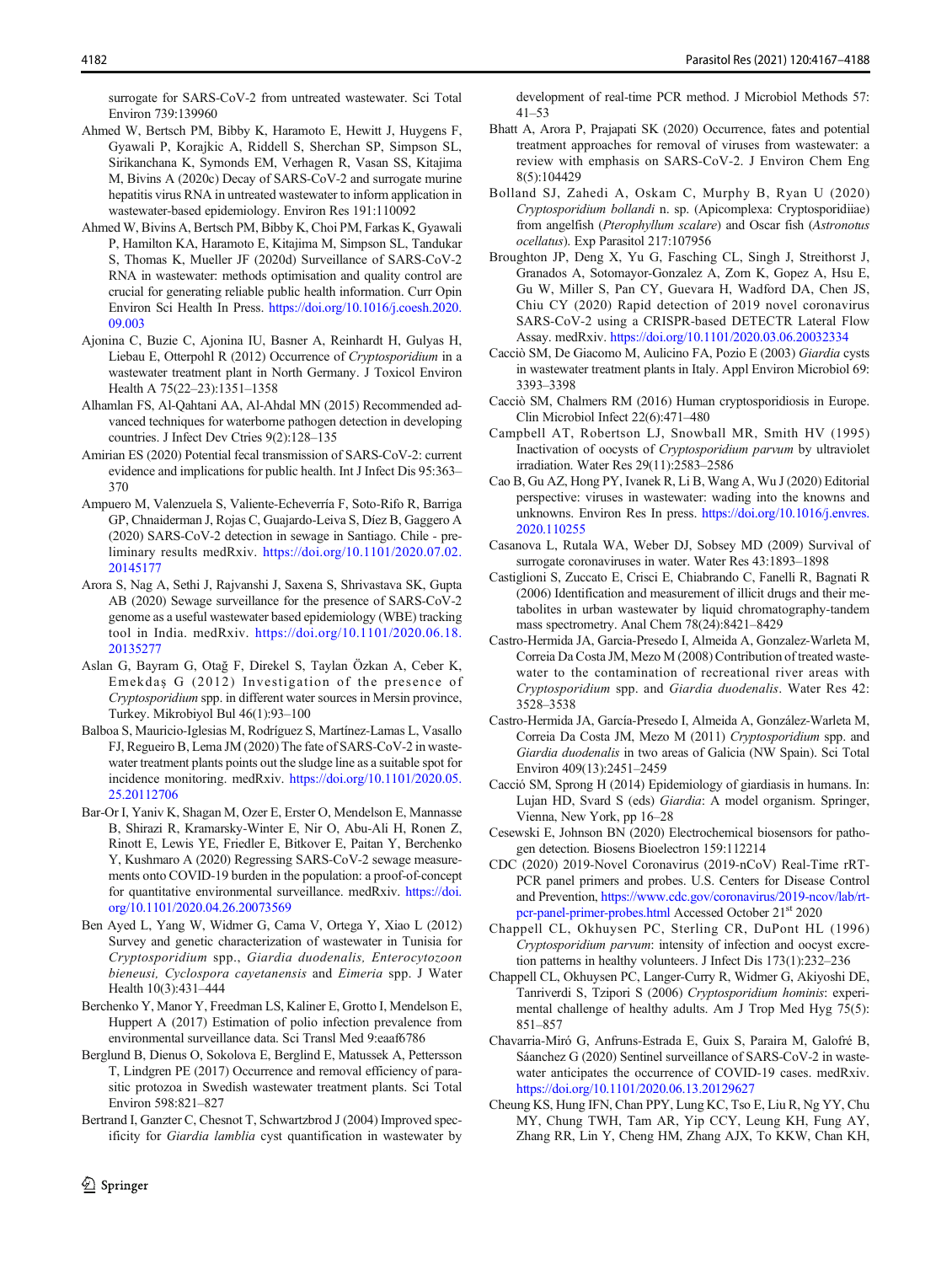<span id="page-16-0"></span>Yuen KY, Leung WK (2020) Gastrointestinal manifestations of SARS-CoV-2 infection and virus load in fecal samples from a Hong Kong cohort: systematic review and meta-analysis. Gastroenterol 159(1):81–95

- Choi PM, Tscharke BJ, Donner E, O'Brien JW, Grant SC, Kaserzon SL (2018) Wastewater-based epidemiology biomarkers: past, present and future. TrAC Trends in Anal Chem 105:453–469
- Coffey CM, Collier SA, Gleason ME, Yoder JS, Kirk MD, Richardson AM, Fullerton KE, Benedict KM (2020). Clin Infect Di 12:ciaa128. <https://doi.org/10.1093/cid/ciaa128>
- Corman VM, Landt O, Kaiser M, Molenkamp R, Meijer A, Chu DK, Bleicker T, Brünink S, Schneider J, Schmidt ML, Mulders DG, Haagmans BL, van der Veer B, van den Brink S, Wijsman L, Goderski G, Romette JL, Ellis J, Zambon M, Peiris M, Goossens H, Reusken C, Koopmans MP, Drosten C (2020) Detection of 2019 novel coronavirus (2019-nCoV) by real-time RT-PCR. Euro Surveill 25(3):2000045
- Curtis T (2003) 30 Bacterial pathogen removal in wastewater treatment plants. In: Mara D, Horn N (eds): Handbook of Water and Wastewater Microbiology, Academic Press, pp 477-449
- Danciger M, Lopez M (1975) Numbers of Giardia in the feces of infected children. Am J Trop Med Hyg 24(2):237–242
- Daughton CG (2020) Wastewater surveillance for population-wide Covid-19: the present and future. Sci Total Environ 736:139631
- Deere D, Khan S (2016) Collation and analysis of source water pathogen monitoring data. Water Research Australia for WaterVal for the Australian Water Recycling Centre of Excellence. [https://www.](https://www.waterra.com.au/research/waterval/) [waterra.com.au/research/waterval/](https://www.waterra.com.au/research/waterval/)
- Deere D, Sobsey M, Sinclair M, Hill K and White P (2020) Historical context and initial expectations on sewage surveillance to inform the control of COVID-19. HealthStream, Issue 97, Water Research Australia
- Deng X, Gu W, Federman S, du Plessis L, Pybus OG, Faria NR, Wang C, Yu G, Bushnell B, Pan CY, Guevara H, Sotomayor-Gonzalez A, Zorn K, Gopez A, Servellita V, Hsu E, Miller S, Bedford T, Greninger AL, Roychoudhury P, Starita LM, Famulare M, Chu HY, Shendure J, Jerome KR, Anderson C, Gangavarapu K, Zeller M, Spencer E, Andersen KG, MacCannell D, Paden CR, Li Y, Zhang J, Tong S, Armstrong G, Morrow S, Willis M, Matyas BT, Mase S, Kasirye O, Park M, Masinde G, Chan C, Yu AT, Chai SJ, Villarino E, Bonin B, Wadford DA, Chiu CY (2020) Genomic surveillance reveals multiple introductions of SARS-CoV-2 into northern California. Science 369(6503):582–587
- Dong S, Yang Y, Wang Y, Yang D, Yang Y, Shi Y, Li C, Li L, Chen Y, Jiang Q, Zhou Y (2020) Prevalence of Cryptosporidium infection in the global population: a systematic review and meta-analysis. Acta Parasitol 65(4):882–889
- Dunn N, Juergens AL (2020) Giardiasis. In: StatPearls. Treasure Island (FL): StatPearls publishing; 2020 Jan-. Available from: [https://](https://www.ncbi.nlm.nih.gov/books/NBK513239/) [www.ncbi.nlm.nih.gov/books/NBK513239/](https://www.ncbi.nlm.nih.gov/books/NBK513239/)
- DuPont HL, Chappell CL, Sterling CR, Okhuysen PC, Rose JB, Jakubowski W (1995) The infectivity of Cryptosporidium parvum in healthy volunteers. N Engl J Med 332(13):855–859
- Eden JS, Rockett R, Carter I, Rahman H, de Ligt J, Hadfield J, Storey M, Ren X, Tulloch R, Basile K, Wells J, Byun R, Gilroy N, O'Sullivan MV, Sintchenko V, Chen SC, Maddocks S, Sorrell TC, Holmes EC, Dwyer DE, Kok J; 2019-nCoV Study Group (2020) An emergent clade of SARS-CoV-2 linked to returned travellers from Iran. Virus Evol 6(1):veaa027
- Efstratiou A, Ongerth JE, Karanis P (2017) Waterborne transmission of protozoan parasites: review of worldwide outbreaks - an update 2011-2016. Water Res 114:14–22
- Emelko MB (2003) Removal of viable and inactivated Cryptosporidium by dual-and tri-media filtration. Water Res 37:2998–3008
- Farkas K, Hillary LS, Malham SK, McDonald JE, Jones DL (2020) Wastewater and public health: the potential of wastewater

surveillance for monitoring COVID-19. Curr Opin Environ Sci Health 17:14–20

- Feng Y, Li N, Duan L, Xiao L (2009) Cryptosporidium genotype and subtype distribution in raw wastewater in Shanghai, China: evidence for possible unique Cryptosporidium hominis transmission. J Clin Microbiol 47(1):153–157
- Feng Y, Ryan UM, Xiao L (2018) Genetic diversity and population structure of Cryptosporidium. Trends Parasitol 34:997–1011
- Ferrer A, Nguyen-Viet H, Zinsstag J (2012) Quantification of diarrhea risk related to wastewater contact in Thailand. Ecohealth 29(1):49– 59
- Foladori P, Cutrupi F, Segata N, Manara S, Pinto F, Malpei F, Bruni L, La Rosa G (2020) SARS-CoV-2 from faeces to wastewater treatment: what do we know? A review. Sci Total Environ 743:140444
- Fongaro G, Stoco PH, Sobral Marques Souza D, Grisars EC, Magri ME, Rogovski P, Schörner AM, Barazzetti FH, Christoff AP, de Oliveira L F V, Bazzo ML, Wagner G, Hernández M, Rodriguez-Lázaro D (2020) SARS-CoV-2 in human sewage in Santa Catalina, Brazil, November 2019. medRxiv. [https://doi.org/10.1101/2020.06.26.](https://doi.org/10.1101/2020.06.26.20140731) [20140731](https://doi.org/10.1101/2020.06.26.20140731)
- Fu C, Xie X, Huang JJ, Zhang T, Wu QY, Chen JN, Hu HY (2010) Monitoring and evaluation of removal of pathogens at municipal wastewater treatment plants. Water Sci Technol 61:1589–1599
- Funari R, Chu KY, Shen AQ (2020) Detection of antibodies against SARS-CoV-2 spike protein by gold nanospikes in an optomicrofluidic chip. Biosens Bioelectron 169:112578
- Gallas-Lindemann C, Sotiriadou I, Plutzer J, Karanis P (2013) Prevalence and distribution of Cryptosporidium and Giardia in wastewater and the surface, drinking and ground waters in the lower Rhine, Germany. Epidemiol Infect 141(1):9–21
- Gennaccaro AL, McLaughlin MR. Quintero-Betancourt W, Huffman DE, Rose JB (2003). Infectious Cryptosporidium parvum oocysts in final reclaimed effluent. Appl Environ Microbiol 69(8):4983– 4984
- Giangaspero A, Cirillo R, Lacasella V, Lonigro A, Marangi M, Cavallo P, Berrilli F, Di Cave D, Brandonisio O (2009) Giardia and Cryptosporidium in inflowing water and harvested shellfish in a lagoon in southern Italy. Parasitol Int 58(1):12–17
- Gleick PH (2002) Dirty-water: estimated deaths from water-related diseases 2000–2020. Oakland, CA: Pacific Institute for Studies in Development, Environment, and Security. [https://pacinst.org/](https://pacinst.org/publication/569/) [publication/569/](https://pacinst.org/publication/569/) Accessed October 2020
- Gómez-Couso H, Méndez-Hermida F, Castro-Hermida JA, Ares-Mazás E (2006) Cryptosporidium contamination in harvesting areas of bivalve molluscs. J Food Prot 69(1):185-190
- Gonzalez R, Curtis K, Bivins A, Bibby K, Weir MH, Yetka K, Thompson H, Keeling D, Mitchell J, Gonzalez D (2020) COVID-19 surveillance in southeastern Virginia using wastewater-based epidemiology. Water Res 186:116296
- Green H, Wilder M, Collins M, Fenty A, Gentile K, Brittany L, Zeng T, Middleton FA, Larsen DA (2020) Quantification of SARS-CoV-2 and cross-assembly phage (crAssphage) from wastewater to monitor coronavirus transmission within communities. medRxiv. [https://doi.](https://doi.org/10.1101/2020.05.21.20109181) [org/10.1101/2020.05.21.20109181](https://doi.org/10.1101/2020.05.21.20109181)
- Gundy PM, Gerba CP, Pepper IL (2009) Survival of coronaviruses in water and wastewater. Food Environ Virol 1:10
- Guy RA, Payment P, Krull UJ, Horgen PA (2003) Real-time PCR for quantification of Giardia and Cryptosporidium in environmental water samples and wastewater. Appl Environ Microbiol 69:5178– 5185
- Hall GV, Kirk MD, Ashbolt R, Stafford R, Lalor K, Group OW (2006) Frequency of infectious gastrointestinal illness in Australia, 2002: regional, seasonal and demographic variation. Epidemiol Infect 134: 111–118
- Hamilton KA, Waso M, Reyneke B, Saeidi N, Levine A, Lalancette C, Besner MC, Khan W, Ahmed W (2018) Cryptosporidium and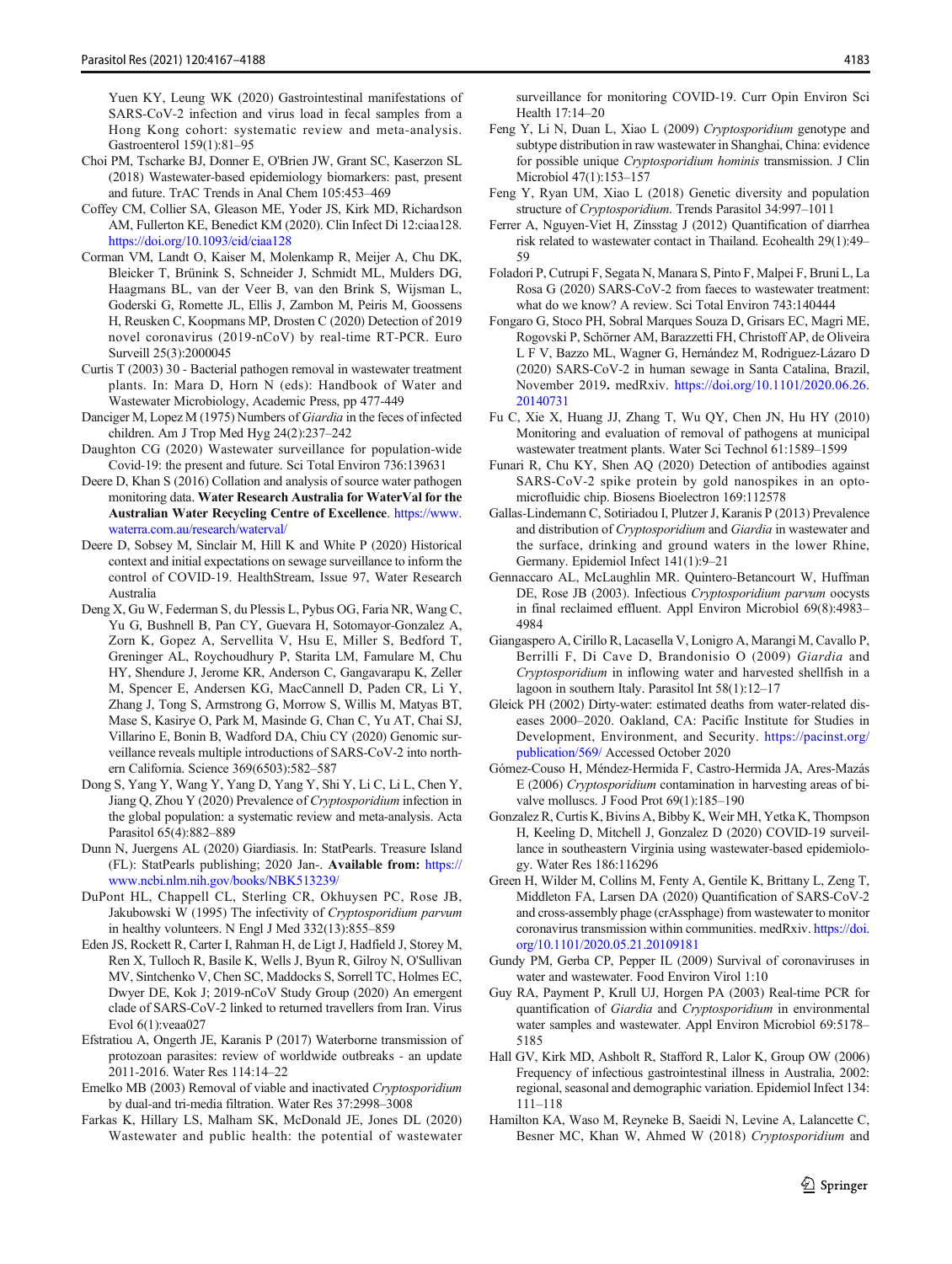<span id="page-17-0"></span>Giardia in wastewater and surface water environments. J Environ Qual 47(5):1006–1023

- Hanevik K, Hausken T, Morken MH, Strand EA, Mørch K, Coll P, Helgeland L, Langeland N (2007) Persisting symptoms and duodenal inflammation related to Giardia duodenalis infection. J Inf Secur 55(6):524–530
- Hänninen ML, Horman A, Rimhanen-Finne R, Vahtera H, Malmberg S, Herve S, Lahti K (2005) Monitoring of Cryptosporidium and Giardia in the Vantaa river basin, southern Finland. Int J Hyg Environ Health 208:163–171
- Haramoto E, Malla B, Thakali O, Kitajima M (2020) First environmental surveillance for the presence of SARS-CoV-2 RNA in wastewater and river water in Japan. Sci Total Environ 737:140405
- Hart OE, Halden RU (2020) Computational analysis of SARS-CoV-2/ COVID-19 surveillance by wastewater-based epidemiology locally and globally: feasibility, economy, opportunities and challenges. Sci Total Environ 730:138875
- Hashimoto A, Sugimoto H, Morita S, Hirata T (2006) Genotyping of single Cryptosporidium oocysts in sewage by semi-nested PCR and direct sequencing. Water Res 40:2527–2532
- Hata A, Honda R, Hara-Yamamura H, Meuchi Y (2020) Detection of SARS-CoV-2 in wastewater in Japan during a COVID-19 outbreak. Sci Total Environ 2020:143578. [https://doi.org/10.1016/j.scitotenv.](https://doi.org/10.1016/j.scitotenv.2020.143578) [2020.143578](https://doi.org/10.1016/j.scitotenv.2020.143578)
- Hatam-Nahavandi K, Mohebali M, Mahvi AH, Keshavarz H, Najafian HR, Mirjalali H, Rezaei S, Rezaeian M (2016) Microscopic and molecular detection of Cryptosporidium andersoni and Cryptosporidium xiaoi in wastewater samples of Tehran province, Iran. Iran J Parasitol 11:499–506
- Hatam-Nahavandi K, Mohebali M, Mahvi AH, Keshavarz H, Mirjalali H, Rezaei S, Meamar AR, Rezaeian M (2017) Subtype analysis of Giardia duodenalis isolates from municipal and domestic raw wastewaters in Iran. Environ Sci Pollut Res Int 4(14):12740–12747
- Heaton KW, Radvan J, Cripps H, Mountford RA, Braddon FE, Hughes AO (1992) Defecation frequency and timing, and stool form in the general population: a prospective study. Gut 33:818–824
- Hirata T, Hashimoto A (2006) Genotyping of single Cryptosporidium oocysts isolated from sewage and river water. Water Sci Technol 54:197–202
- Holshue ML, DeBolt C, Lindquist S (2020) First case of 2019 novel coronavirus in the United States. N Engl J Med 382:929–936
- Holubová N, Tůmová L, Sak B, Hejzlarová A, Konečný R, McEvoy J, Kváč M (2020) Description of Cryptosporidium ornithophilus n. sp. (Apicomplexa Cryptosporidiidae) in farmed ostriches. Parasit Vectors 13:340
- Huang C, Hu Y, Wang L, Wang Y, Li N, Guo Y, Feng Y, Xiao L (2017) Environmental transport of emerging human-pathogenic Cryptosporidium species and subtypes through combined sewer overflow and wastewater. Appl Environ Microbiol 83:e00682– e00617
- Huang Z, Tian D, Liu Y, Lin Z, Lyon C, Lai W, Fusco D, Drouin A, Yin X, Hu T, Ning B (2020) Ultra-sensitive and high-throughput CRISPR-powered COVID-19 diagnosis. Biosens Bioelectron 164: 112316
- Imre K, Morar A, Ilie MS, Plutzer J, Imre M, Emil T, Herbei MV, Dărăbuș G (2017) Survey of the occurrence and human infective potential of Giardia duodenalis and Cryptosporidium spp. in wastewater and different surface water sources of Western Romania. Vector Borne Zoonotic Dis 17:685–691
- Jakubowski W, Sykora JL, Sorber CA, Casson LW, Gavaghan PD (1991) Determining Giardiasis prevalence by examination of sewage. Wat Sci Tech 24:173–178
- Ježková J, Prediger J, Holubová N, Sak B, Konečný R, Feng Y, Xiao L, Rost M, McEvoy J, Kváč M (2020) Cryptosporidium ratti n. sp. (Apicomplexa: Cryptosporidiidae) and genetic diversity of

Cryptosporidium spp. in brown rats (Rattus norvegicus) in the Czech Republic. Parasitol 28:1–14

- Jiang W, Roellig DM, Li N, Wang L, Guo Y, Feng Y, Xiao L (2020) Contribution of hospitals to the occurrence of enteric protists in urban wastewater. Parasitol Res 119(9):3033–3040
- Jokipii L, Jokipii AM (1986) Timing of symptoms and oocyst excretion in human cryptosporidiosis. New Engl J Med 315:643–647
- Khalil IA, Troeger C, Rao PC, Blacker BF, Brown A, Brewer TG, Colombara DV, De Hostos EL, Engmann C, Guerrant RL, Haque R, Houpt ER, Kang G, Korpe PS, Kotloff KL, Lima AAM, Petri WA Jr, Platts-Mills JA, Shoultz DA, Forouzanfar MH, Hay SI, Reiner RC Jr, Mokdad AH (2018) Morbidity, mortality, and longterm consequences associated with diarrhoea from Cryptosporidium infection in children younger than 5 years: a meta-analyses study. Lancet Glob Health 6:e758–e768
- Khouja LB, Cama V, Xiao L (2010) Parasitic contamination in wastewater and sludge samples in Tunisia using three different detection techniques. Parasitol Res 107(1):109–116
- King B, Fanok S, Phillips R, Swaffer B, Monis P (2015a) Integrated Cryptosporidium assay to determine oocyst density, infectivity, and genotype for risk assessment of source and reuse water. Appl Environ Microbiol 81(10):3471–3481
- King B, Fanok S, Phillips R, Lau M, van den Akker B, Monis P (2015b) Inactivation of Cryptosporidium across the wastewater treatment train: recycled water fit for purpose. (Phase II). Smart Water Fund project 80S-8012. [https://waterportal.com.au/swf/images/swf-files/](https://waterportal.com.au/swf/images/swf-files/8os-8012-wra-final-smart-water-fund-report.pdf) [8os-8012-wra-final-smart-water-fund-report.pdf](https://waterportal.com.au/swf/images/swf-files/8os-8012-wra-final-smart-water-fund-report.pdf) Accessed October 2020
- King B, Fanok S, Phillips R, Lau M, van den Akker B, Monis P (2017) Cryptosporidium attenuation across the wastewater treatment train: recycled water fit for purpose. Appl Environ Microbiol 83(5): e03068–e03016
- Kirby AE, Streby A, Moe CL (2016) Vomiting as a symptom and transmission risk in Norovirus illness: evidence from human challenge studies. PLoS One 11(4):e0143759
- Kitajima M, Haramoto E, Iker BC, Gerba CP (2014) Occurrence of Cryptosporidium, Giardia, and Cyclospora in influent and effluent water at wastewater treatment plants in Arizona. Sci Total Environ 484:129–136
- Kitajima M, Ahmed W, Bibby K, Carducci A, Gerba CP, Hamilton KA, Haramoto E, Rose JB (2020) SARS-CoV-2 in wastewater: state of the knowledge and research needs. Sci Total Environ 739:139076
- Kocamemi BA, Kurt H, Hacıo S, Yaral C, Saatci AM, Pakdemirli B (2020) First data-set on SARS-CoV-2 detection for Istanbul wastewaters in Turkey. medRxiv. [https://doi.org/10.1101/2020.05.03.](https://doi.org/10.1101/2020.05.03.20089417) [20089417](https://doi.org/10.1101/2020.05.03.20089417)
- Kumar M, Patel AK, Shah AV, Rava J, Rajpara N, Joshi M, Joshi CG (2020) First proof of the capability of wastewater surveillance for COVID-19 in India through detection of genetic material of SARS-CoV-2. Sci Total Environ 746:141326
- La Marca A, Capuzzo M, Paglia T, Roli L, Trenti T, Nelson SM (2020) Testing for SARS-cov-2 (COVID-19): a systematic review and clinical guide to molecular and serological in-vitro diagnostic assays. Reproductive BioMed 41(3):483–499
- La Rosa G, Iaconelli M, Mancini P, Bonanno Ferraro G, Veneri C, Bonadonna L, Lucentini L, Suffredini E (2020a) First detection of SARS-CoV-2 in untreated wastewaters in Italy. Sci Total Environ 736:139652
- La Rosa G, Mancini P, Bonanno FG, Veneri C, Iaconelli M, Bonadonna L, Lucentini L, Suffredini E (2020b) SARS-CoV-2 has been circulating in northern Italy since December 2019: evidence from environmental monitoring. Sci Total Environ 750:141711
- Lescure FX, Bouadma L, Nguyen D, Parisey M, Wicky PH, Behillil S, Gaymard A, Bouscambert-Duchamp M, Donati F, Le Hingrat Q, Enouf V, Houhou-Fidouh N, Valette M, Mailles A, Lucet JC, Mentre F, Duval X, Descamps D, Malvy D, Timsit JF, Lina B,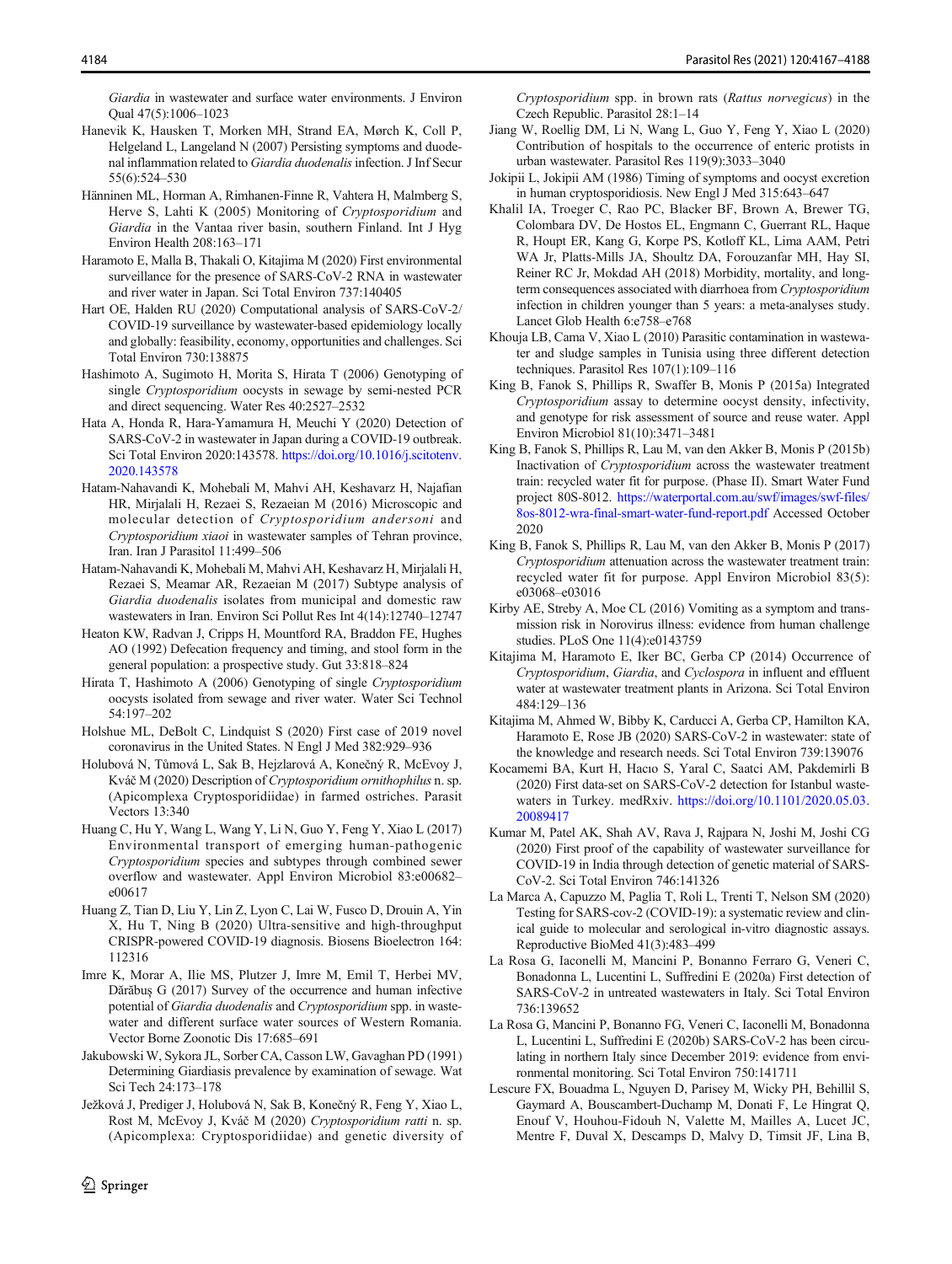<span id="page-18-0"></span>van-der-Werf S, Yazdanpanah Y (2020) Clinical and virological data of the first cases of COVID-19 in Europe: a case series. Lancet Infect Dis 20(6):697–706

- Li N, Xiao L, Wang L, Zhao S, Zhao X, Duan L, Guo M, Liu L, Feng Y (2012) Molecular surveillance of Cryptosporidium spp., Giardia duodenalis, and Enterocytozoon bieneusi by genotyping and subtyping parasites in wastewater. PLoS Negl Trop Dis 6(9):e1809
- Li X, Harwood VJ, Nayak B, Staley C, Sadowsky MJ, Weidhaas J (2015) A novel microbial source tracking microarray for pathogen detection and fecal source identification in environmental systems. Environ Sci Technol 49(12):7319–7329
- Liu A, Ji H, Wang E, Liu J, Xiao L, Shen Y, Li Y, Zhang W, Ling H (2011) Molecular identification and distribution of Cryptosporidium and Giardia duodenalis in raw urban wastewater in Harbin, China. Parasitol Res 109(3):913–918
- Lodder W, de Roda Husman AM (2020) SARS-CoV-2 in wastewater: potential health risk, but also data source. Lancet Gastroenterol Hepatol 5:533–534
- Lonigro A, Pollice A, Spinelli R, Berrilli F, Di Cave D, D'Orazi C, Cavallo P, Brandonisio O (2006) Giardia cysts and Cryptosporidium oocysts in membrane-filtered municipal wastewater used for irrigation. Appl Environ Microbiol 72(12):7916–7918
- Lu D, Huang Z, Luo J, Zhang X, Sha S (2020) Primary concentration the critical step in implementing the wastewater-based epidemiology for the COVID-19 pandemic: a mini-review. Sci Total Environ 747: 141245
- Luka G, Samiei E, Dehghani S, Johnson T, Najjaran H, Hoorfar M (2019) Label-free capacitive biosensor for detection of Cryptosporidium. Sensors 19(2):258
- Ma J, Feng Y, Hu Y, Villegas EN, Xiao L (2016) Human infective potential of Cryptosporidium spp., Giardia duodenalis and Enterocytozoon bieneusi in urban wastewater treatment plant effluents. J Water Health 14:411–423
- Ma L, Zhang X, Jian Y, Li X, Wang G, Hu Y, Karanis P (2019) Detection of Cryptosporidium and Giardia in the slaughterhouse, sewage and river waters of the Qinghai Tibetan plateau area (QTPA), China. Parasitol Res 118:2041–2051
- MacKenzie WR, Hoxie NJ, Proctor ME, Gradus MS, Blair KA, Peterson DE, Kazmierczak JJ, Addiss DG, Fox KR, Rose JB (1994) A massive outbreak in Milwaukee of Cryptosporidium infection transmitted through the public water supply. N Engl J Med 331(3):161–167
- Mandal P, Gupta AK, Dubey BK (2020) A review on presence, survival, disinfection/removal methods of coronavirus in wastewater and progress of wastewater-based epidemiology. J Environ Chem Eng 8(5):104317
- Mao K, Zhang K, Du W, Ali W, Feng X, Zhang H (2020a) The potential of wastewater-based epidemiology as surveillance and early warning of infectious disease outbreaks. Curr Opin Environ Sci Health  $17:1 - 7$
- Mao K, Zhang H, Zhugen Y (2020b) Can a paper-based device trace COVID-19 sources with wastewater-based epidemiology? Environ Sci Technol 54(7):3733–3735
- Mao K, Zhang H, Zhugen Y (2020c) An integrated biosensor system with mobile health and wastewater-based epidemiology (iBMW) for COVID-19 pandemic. Biosens Bioelectron 169:112617
- Martin J, Klapsa D, Wilton T, Zambon M, Bentley E, Bujaki E, Fritzsche M, Mate R, Majumdar M (2020) Tracking SARS-CoV-2 in sewage: evidence of changes in virus variant predominance during COVID-19 pandemic. Viruses 12(10):E1144
- Martins FDC, Ladeia WA, Toledo RDS, Garcia JL, Navarro IT, Freire RL (2019) Surveillance of Giardia and Cryptosporidium in sewage from an urban area in Brazil. Rev Bras Parasitol Vet 28:291–297
- Más Lago P, Gary HE Jr, Pérez LS, Cáceres V, Olivera JB, Puentes RP, Corredor MB, Jímenez P, Pallansch MA, Cruz RG (2003) Poliovirus detection in wastewater and stools following an immunization campaign in Havana, Cuba. Int J Epidemiol 32(5):772–777
- Mavrikou S, Moschopoulou G, Tsekouras V, Kintzios S (2020) Development of a portable, ultra-rapid and ultra-sensitive cell-based biosensor for the direct detection of the SARS-CoV-2 S1 spike protein antigen. Sensors 20(11):3121
- Mayer CL, Palmer CJ (1996) Evaluation of PCR, nested PCR, and fluorescent antibodies for detection of Giardia and Cryptosporidium species in wastewater. Appl Environ Microbiol 62:2081–2085
- McLellan N, Pernitsky D, Umble A (2020). Coronavirus and the water cycle — here is what treatment professionals need to know, Available at:[https://www.wateronline.com/doc/coronavirus-and](https://www.wateronline.com/doc/coronavirus-and-the-water-cycle-here-is-what-treatment-professionals-need-to-know-0001)[the-water-cycle-here-is-what-treatment-professionals-need-to](https://www.wateronline.com/doc/coronavirus-and-the-water-cycle-here-is-what-treatment-professionals-need-to-know-0001)[know-0001](https://www.wateronline.com/doc/coronavirus-and-the-water-cycle-here-is-what-treatment-professionals-need-to-know-0001) Accessed November  $16<sup>th</sup> 2020$
- Medema G, Heijnen L, Elsinga G, Italiaander R, Brouwer A (2020) Presence of SARS-coronavirus-2 RNA in sewage and correlation with reported COVID-19 prevalence in the early stage of the epidemic in the Netherlands. Environ Sci Technol Lett 7:511–516
- Michael-Kordatou I, Karaolia P, Fatta-Kassinos D (2020) Sewage analysis as a tool for the COVID-19 pandemic response and management: the urgent need for optimised protocols for SARS-CoV-2 detection and quantification. J Environ Chem Eng 8:104306
- Mlejnkova H, Sovova K, Vasickova P, Ocenaskova V, Jasikova L, Juranova E (2020) Preliminary study of Sars-Cov-2 occurrence in wastewater in the Czech Republic. Int J Environ Res Public Health 17:5508
- Moore C, Nokes Ch, Loe B, Close M, Pang L, Smith V, Osbaldiston S (2010) Guidelines for separation distances based on virus transport between on-site domestic wastewater systems and wells. Environmental Science and Research Limited Client Report No. CSC1001. New Zealand Accessed November 16<sup>th</sup> 2020
- Nasser AM, Vaizel-Ohayon D, Aharoni A, Revhun M (2012) Prevalence and fate of Giardia cysts in wastewater treatment plants. J Appl Microbiol 113(3):477–484
- Nasser AM (2016) Removal of Cryptosporidium by wastewater treatment processes: a review. J Water Health 14(1):1–13
- Nemudryi A, Nemudraia A, Wiegand T, Surya K, Buyukyoruk M, Cicha C, Vanderwood KK, Wilkinson R, Wiedenheft B (2020) Temporal detection and phylogenetic assessment of SARS-CoV-2 in municipal wastewater. Cell Rep Med 1(6):100098
- Oda T, Kawabata M, Uga S (2005) Detection of Giardia cysts in sewage and estimations of Giardiasis prevalence among inhabitants in Hyogo prefecture, Japan. Trop Med Health 33:1–5
- Oreshkova N, Molenaar RJ, Vreman S, Harders F, Oude Munnink BB, Hakze-van der Honing RW, Gerhards N, Tolsma P, Bouwstra R, Sikkema RS, Tacken MG, de Rooij MM, Weesendorp E, Engelsma MY, Bruschke CJ, Smit LA, Koopmans M, van der Poel WH, Stegeman A (2020) SARS-CoV-2 infection in farmed minks, the Netherlands, April and May 2020. Euro Surveill 25(23):2001005
- Pan Y, Zhang D, Yang P, Poon LLM, Wang Q (2020) Viral load of SARS-CoV-2 in clinical samples. Lancet Infect Dis 20(4):411–412
- Peccia J, Zulli A, Brackney DE, Grubaugh ND, Kaplan EH, Casanovas-Massana A, Ko AI, Malik AA, Wang D, Wang M, Warren JL, Weinberger DM, Arnold W, Omer SB (2020) Measurement of SARS-CoV-2 RNA in wastewater tracks community infection dynamics. Nat Biotechnol 38(10):1164–1167
- Peiris JS, Chu CM, Cheng VC, Chan KS, Hung IF, Poon LL, Law KI, Tang BS, Hon TY, Chan CS, Chan KH, Ng JS, Zheng BJ, Ng WL, Lai RW, Guan Y, Yuen KY, HKU/UCH SARS Study Group (2003) Clinical progression and viral load in a community outbreak of coronavirus-associated SARS pneumonia: a prospective study. Lancet 361(9371):1767–1772
- Pöyry T, Stenvik M, Hovi T (1988) Viruses in sewage waters during and after a poliomyelitis outbreak and subsequent nationwide oral poliovirus vaccination campaign in Finland. Appl Environ Microbiol 54: 371–374
- Prado T, Fumian TM, Mannarino CF, Maranhão AG, Siqueira MM, Miagostovich MP (2020) Preliminary results of SARS-CoV-2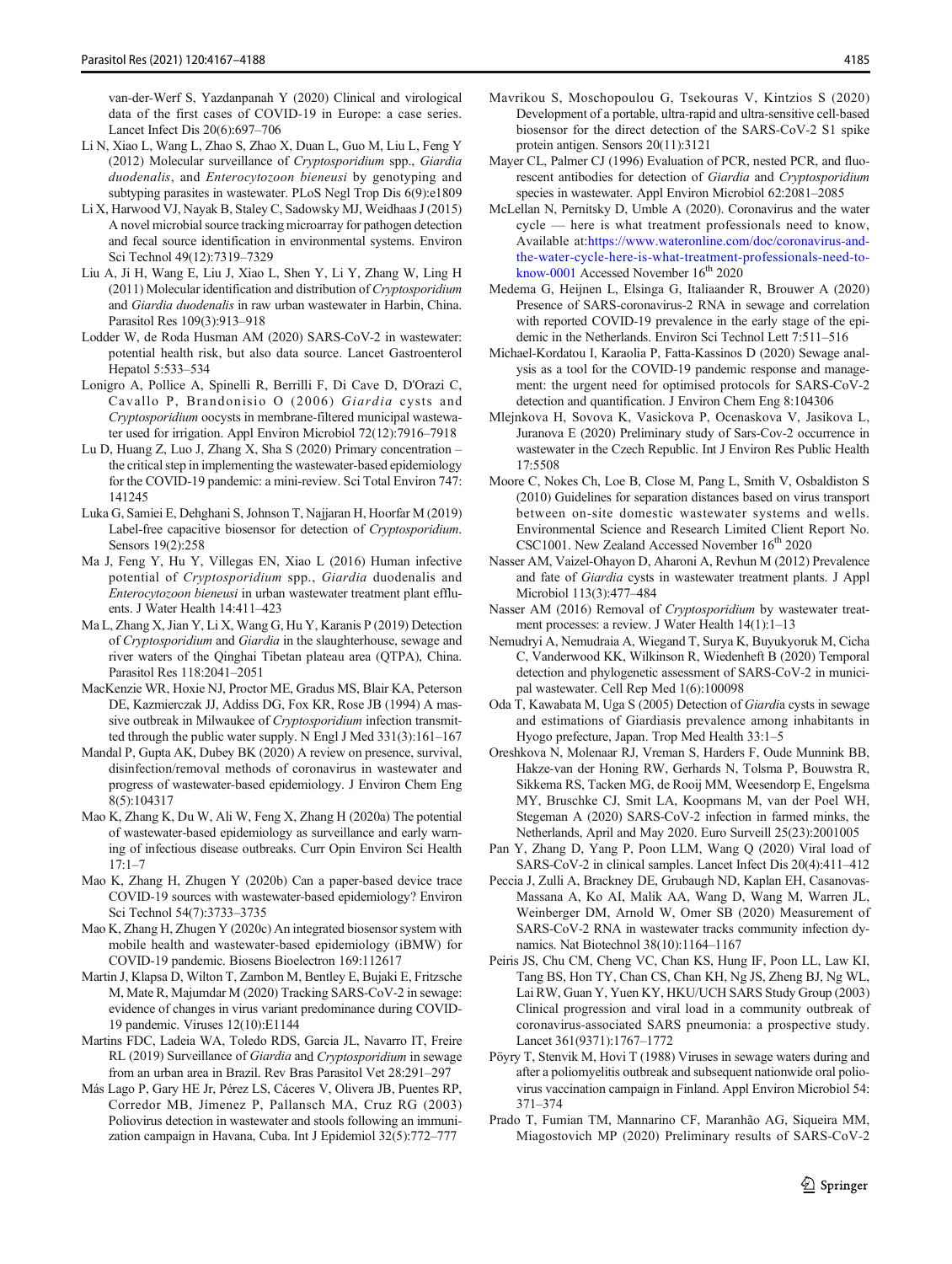<span id="page-19-0"></span>detection in sewerage system in Niterói municipality, Rio de Janeiro, Brazil. Mem Inst Oswaldo Cruz 115:e200196

- Qiu G, Gai Z, Tao Y, Schmitt J, Kullak-Ublick GA, Wang J (2020) Dualfunctional plasmonic photothermal biosensors for highly accurate severe acute respiratory syndrome coronavirus 2 detection. ACS Nano 14(5):5268–5277
- Quintero-Betancourt W, Gennaccaro AL, Scott TM, Rose JB (2003) Assessment of methods for detection of infectious Cryptosporidium oocysts and Giardia cysts in reclaimed effluents. Appl Environ Microbiol 69(9):5380–5388
- Ramírez-Castillo FY, Loera-Muro A, Jacques M, Garneau P, Avelar-González FJ, Harel J, Guerrero-Barrera AL (2015) Waterborne pathogens: detection methods and challenges. Pathogens 4(2):307–334
- Ramo A, Del Cacho E, Sánchez-Acedo C, Quílez J (2017) Occurrence and genetic diversity of Cryptosporidium and Giardia in urban wastewater treatment plants in north-eastern Spain. Sci Total Environ 598:628–638
- Randazzo W, Cuevas-Ferrando E, Sanjuán R, Domingo-Calap P, Sánchez G (2020a) Metropolitan wastewater analysis for COVID-19 epidemiological surveillance. Int J Hyg Environ Health 230: 113621
- Randazzo W, Truchado P, Cuevas-Ferrando E, Simón P, Allende A, Sánchez G (2020b) SARS-CoV-2 RNA in wastewater anticipated COVID-19 occurrence in a low prevalence area. Water Res 181: 115942
- Razzolini MTP, Breternitz BS, Kuchkarian B, Bastos VK (2020) Cryptosporidium and Giardia in urban wastewater: a challenge to overcome. Environ Pollut 257:113545
- Regli S, Rose JB, Hass C, Gerba C (1991) Modeling the risk from Giardia and viruses in drinking water. J Am Water Works Assoc 83:76–84
- Rendtorff RC (1954) The experimental transmission of human intestinal protozoan parasites. II. Giardia lamblia cysts given in capsules. Am J Hyg 59:209–220
- Rendtorff RC (1979) The experimental transmission of Giardia lamblia among volunteer subjects. In: Jakubowski, W., Hoff, J.C. (eds) Waterborne transmission of giardiasis. EPA-600/9-79-001. U.S. Environmental Protection Agency, Cincinnati, OH, pp. 64-81
- Rimoldi SG, Stefani F, Gigantiello A, Polesello S, Comandatore F, Mileto D, Maresca M, Longobardi C, Mancon A, Romeri F, Pagani C, Cappelli F, Roscioli C, Moja L, Gismondo MR, Salerno F (2020) Presence and infectivity of SARS-CoV-2 virus in wastewaters and rivers. Sci Total Environ 744:140911
- Robertson LJ, Forberg T, Hermansen L, Gjerde BK, Alvsvåg JO, Langeland N (2006) Cryptosporidium parvum infections in Bergen, Norway, during an extensive outbreak of waterborne giardiasis in autumn and winter 2004. Appl Environ Microbiol 72(3): 2218–2220
- Rockett RJ, Arnott A, Lam C, Sadsad R, Timms V, Gray KA, Eden JS, Chang S, Gall M, Draper J, Sim EM, Bachmann NL, Carter I, Basile K, Byun R, O'Sullivan MV, Chen SC, Maddocks S, Sorrell TC, Dwyer DE, Holmes EC, Kok J, Prokopenko M, Sintchenko V (2020) Revealing COVID-19 transmission in Australia by SARS-CoV-2 genome sequencing and agent-based modeling. Nat Med 26(9):1398–1404
- Ryan U, Paparini A, Oskam C (2017) New technologies for detection of enteric parasites. Trends Parasitol 33(7):532–546
- Ryan U, Zahedi A (2019) Molecular epidemiology of giardiasis from a veterinary perspective. Adv Parasitol 106:209–254
- Samie A, Ntekele P (2014) Genotypic detection and evaluation of the removal efficiency of Giardia duodenalis at municipal wastewater treatment plants in northern South Africa. Trop Biomed 31(1):122– 133
- Sammarro Silva KJ, Sabogal-Paz LP (2020) Cryptosporidium spp. and Giardia spp. (oo)cysts as target-organisms in sanitation and

environmental monitoring: a review in microscopy-based viability assays. Water Res 189:116590

- Schijven J, Hassanizadeh S (2000) Removal of virus by soil passage: overview of modeling, processes and parameters. Crit Rev Environ Sci Technol 30:49–127
- Schijven J, Mulschegel JHC, Hassanizadeh M, Teunis PFM, de Roda Husman AM (2006) Determination of protection zones for Dutch groundwater wells against virus contamination-uncertainty and sensitivity analysis. J Water Health 4:297–312
- Schmitz BW, Moriyama H, Haramoto E, Kitajima M, Sherchan S, Gerba CP, Pepper IL (2018) Reduction of Cryptosporidium, Giardia, and fecal indicators by Bardenpho wastewater treatment. Environ Sci Technol 52(12):7015–7023
- Schoeman D, Fielding BC (2019) Coronavirus envelope protein: current knowledge. Virol J 16:69
- Seo G, Lee G, Kim MJ, Baek SH, Choi M, Ku KB, Lee CS, Jun S, Park D, Kim HG, Kim SJ, Lee JO, Kim BT, Park EC, Kim SI (2020) Rapid detection of COVID-19 causative virus (SARS-CoV-2) in human nasopharyngeal swab specimens using field-effect transistor-based biosensor. ACS Nano 14(4):5135–5142
- Sharif S, Ikram A, Khurshid A, Salman M, Mehmood N, Arshad Y, Ahmad J, Angez M, Alam MM, Rehman L, Mujtaba G (2020) Detection of SARS-Coronavirus-2 in wastewater, using the existing environmental surveillance network: an epidemiological gateway to an early warning for COVID-19 in communities. medRxiv. [https://](https://doi.org/10.1101/2020.06.03.20121426) [doi.org/10.1101/2020.06.03.20121426](https://doi.org/10.1101/2020.06.03.20121426)
- Sherchan SP, Shahin S, Ward LM, Tandukar S, Aw TG, Schmitz B, Ahmed W, Kitajima M (2020) First detection of SARS-CoV-2 RNA in wastewater in North America: a study in Louisiana, USA. Sci Total Environ 743:140621. [https://doi.org/10.1016/j.scitotenv.](https://doi.org/10.1016/j.scitotenv.2020.140621) [2020.140621](https://doi.org/10.1016/j.scitotenv.2020.140621)
- Shirley DT, Moonah SN, Kotloff KL (2012) Burden of disease from cryptosporidiosis. Curr Opin Infect Dis 25(5):555–563
- Silverman JD, Hupert N, Washburne AD (2020) Using influenza surveillance networks to estimate state-specific prevalence of SARS-CoV-2 in the United States. Sci Transl Med 12:eabc1126
- Sims N, Kasprzyk-Hordern B (2020) Future perspectives of wastewaterbased epidemiology: monitoring infectious disease spread and resistance to the community level. Environ Int 139:105689
- Soller JA, Eftim SE, Warren I, Nappier SP (2017) Evaluation of microbiological risks associated with direct potable reuse. Microb Risk Anal 5:3–14
- Spanakos G, Biba A, Mavridou A, Karanis P (2015) Occurrence of Cryptosporidium and Giardia in recycled waters used for irrigation and first description of Cryptosporidium parvum and C. muris in Greece. Parasitol Res 114:1803–1310
- Stehr-Green JK, McCaig L, Remsen HM, Rains CS, Fox M, Juranek DD (1987) Shedding of oocysts in immunocompetent individuals infected with Cryptosporidium. Am J Trop Med Hyg 36(2):338–342
- Sulaiman IM, Jiang J, Singh A, Xiao L (2004) Distribution of Giardia duodenalis genotypes and subgenotypes in raw urban wastewater in Milwaukee, Wisconsin. Appl Environ Microbiol 70:3776–3780
- Swaffer BA, Vial HM, King BJ, Daly R, Frizenschaf J, Monis PT (2014) Investigating source water Cryptosporidium concentration, species and infectivity rates during rainfall-runoff in a multi-use catchment. Water Res 67:310–320
- Tang A, Tong ZD, Wang HL, Dai YX, Li KF, Liu JN, Wu WJ, Yuan C, Yu ML, Li P, Yan JB (2020) Detection of novel coronavirus by RT-PCR in stool specimen from asymptomatic child, China. Emerg Infect Dis 26(6):1337–1339
- Taran-Benshoshan M, Ofer N, Dalit VO, Aharoni A, Revhun M, Nitzan Y, Nasser AM (2015) Cryptosporidium and Giardia removal by secondary and tertiary wastewater treatment. J Environ Sci Health A Tox Hazard Subst Environ Eng 50(12):1265–1273
- Troeger C, Blacker BF, Khalil IA, Rao PC, Cao S, Zimsen SRM, Albertson S, Stanaway JD, Deshpande A, Brown A, Abebe Z,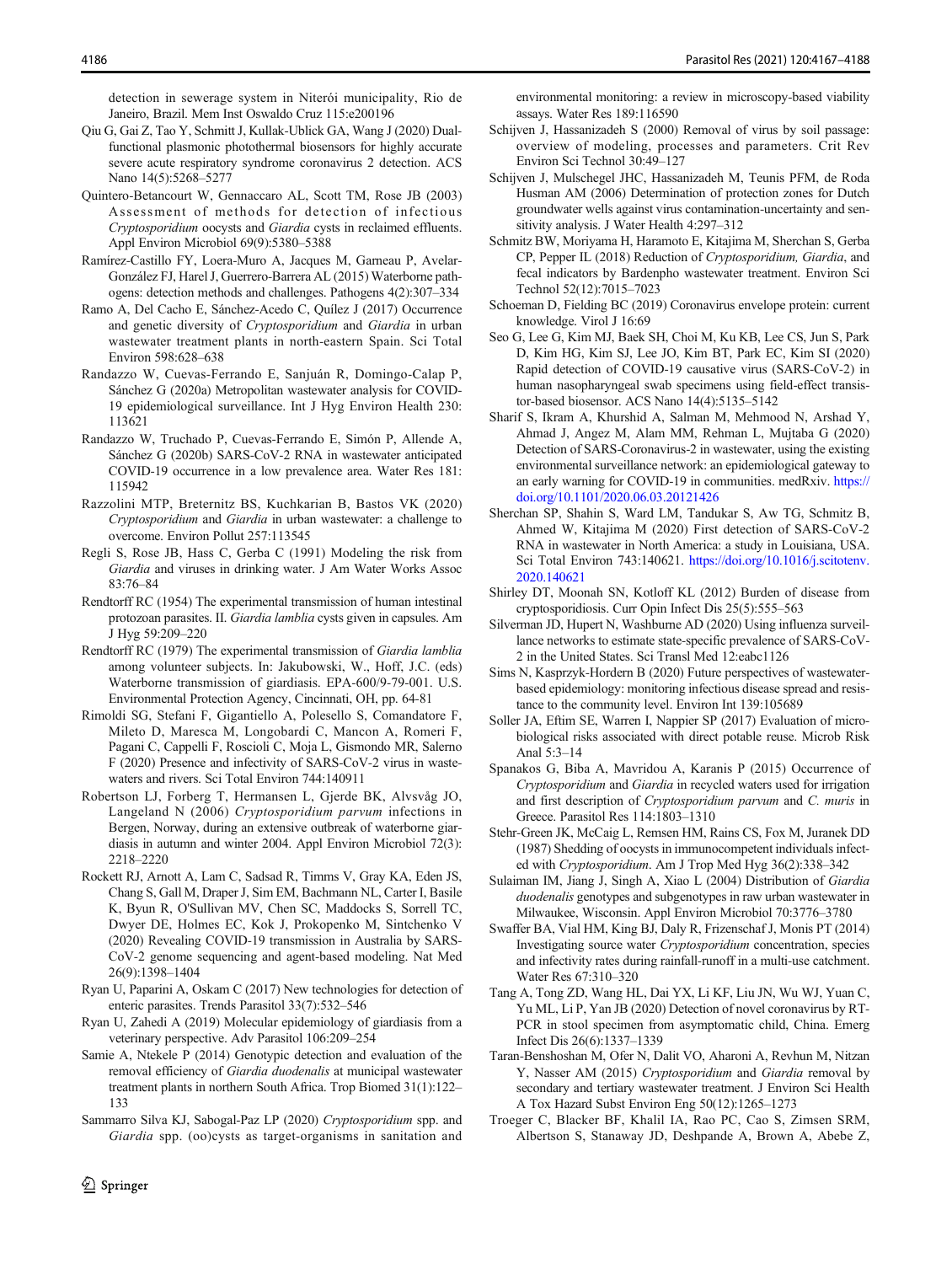<span id="page-20-0"></span>Alvis-Guzman N, Amare AT et al (2018) Estimates of the global, regional, and national morbidity, mortality, and aetiologies of diarrhoea in 195 countries: a systematic analysis for the Global Burden of Disease Study 2016. Lancet Infect Dis 18(11):1211–1228

- Trottier J, Darques R, Ait Mouheb N, Partiot E, Bakhache W, Deffieu MS, Gaudin R (2020) Post-lockdown detection of SARS-CoV-2 RNA in the wastewater of Montpellier, France. One Health 10: 100157
- Tsuchihashi R, Loge FJ, Darby JL (2003) Detection of Cryptosporidium parvum in secondary effluents using a most probable numberpolymerase chain reaction assay. Water Environ Res 75(4):292–299
- Ulloa-Stanojlović FM, Aguiar B, Jara LM, Sato MI, Guerrero JA, Hachich E, Matté GR, Dropa M, Matté MH, de Araújo RS (2016) Occurrence of Giardia intestinalis and Cryptosporidium sp. in wastewater samples from São Paulo state, Brazil, and Lima, Peru. Environ Sci Pollut Res Int 23(21):22197–22205
- UN (2017) The United Nations world water development report, 2017: Wastewater: the untapped resource. [https://unesdoc.unesco.org/ark:/](https://unesdoc.unesco.org/ark:/48223/pf0000247153?posInSet=5&queryId=N-EXPLORE-7383672f-bf39-4492-bdc3-40e064191d3f) [48223/pf0000247153?posInSet=5&queryId=N-EXPLORE-](https://unesdoc.unesco.org/ark:/48223/pf0000247153?posInSet=5&queryId=N-EXPLORE-7383672f-bf39-4492-bdc3-40e064191d3f)[7383672f-bf39-4492-bdc3-40e064191d3f.](https://unesdoc.unesco.org/ark:/48223/pf0000247153?posInSet=5&queryId=N-EXPLORE-7383672f-bf39-4492-bdc3-40e064191d3f) Accessed November  $16^{th}$  2020
- USEPA (2014) United States Environmental Protection Agency. Office of Water. Method 1693: Cryptosporidium and Giardia in disinfected wastewater by concentration/IMS/IFA, Office of Water (4303T) EPA 821-R-14-013. https:// [www.epa.gov/sites/](http://www.epa.gov/sites/production/files/2015-08/documents/method_1693_2014) [production/files/2015-08/documents/method\\_1693\\_2014.](http://www.epa.gov/sites/production/files/2015-08/documents/method_1693_2014) pdf
- van Doorn AS, Meijer B, Frampton CMA, Barclay ML, de Boer NKH (2020) Systematic review with meta-analysis: SARS-CoV-2 stool testing and the potential for faecal-oral transmission. Aliment Pharmacol Ther 52(8):1276–1288
- Villacorta-Martínez de Maturana I, Ares-Mazás ME, Durán-Oreiro D, Lorenzo-Lorenzo MJ (1992) Efficacy of activated sludge in removing Cryptosporidium parvum oocysts from sewage. Appl Environ Microbiol 58:3514–3516
- Wang XW, Li J, Guo T, Zhen B, Kong Q, Yi B, Li Z, Song N, Jin M, Xiao W, Zhu X, Gu C, Yin J, Wei W, Yao W, Liu C, Li J, Ou G, Wang M, Fang T, Wang G, Qiu Y, Wu H, Chao F, Li J (2005a) Concentration and detection of SARS coronavirus in sewage from Xiao Tang Shan hospital and the 309<sup>th</sup> Hospital of the Chinese People's liberation Army. Water Sci Techno 52(8):213–221
- Wang XW, Li JS, Jin M, Zhen B, Kong QX, Song N, Xiao WJ, Yin J, Wei W, Wang GJ, Si BY, Guo BZ, Liu C, Ou GR, Wang MN, Fang TY, Chao FH, Li JW (2005b) Study on the resistance of severe acute respiratory syndrome-associated coronavirus. J Virol Methods 126(1–2):171–177
- Wang X, Zheng J, Guo L, Yao H, Wang L, Xia X, Zhang W (2020) Fecal viral shedding in COVID-19 patients: clinical significance, viral load dynamics and survival analysis. Virus Res 289:198147
- Ward PI, Deplazes P, Regli W, Rinder H, Mathis A (2002) Detection of eight Cryptosporidium genotypes in surface and waste waters in Europe. Parasitol 124:359–368
- Westhaus S, Weber FA, Schiwy S, Linnemann V, Brinkmann M, Widera M, Greve C, Janke A, Hollert H, Wintgens T, Ciesek S (2020) Detection of SARS-CoV-2 in raw and treated wastewater in Germany - suitability for COVID-19 surveillance and potential transmission risks. Sci Total Environ 751:141750

WHO (2016) Quantitative microbial risk assessment: application for water safety management. World Health Organization, Geneva

- WHO (2019) Drinking water
- Wigginton KR, Ye Y, Ellenberg RM (2015) Emerging investigators series: the source and fate of pandemic viruses in the urban water cycle. Environ Sci Water Res Technol 1:735–746
- Wölfel R, Corman VM, Guggemos W, Seilmaier M, Zange S, Müller MA, Niemeyer D, Jones TC, Vollmar P, Rothe C, Hoelscher M, Bleicker T, Brünink S, Schneider J, Ehmann R, Zwirglmaier K,

Drosten C, Wendtner C (2020) Virological assessment of hospitalized patients with COVID-2019. Nature 581(7809):465–469

- Wu F, Xiao A, Zhang J, Gu X, Lee WL, Kauffman K, Hanage W, Matus M, Ghaeli N, Endo N, Duvallet C, Moniz K, Erickson T, Chai P, Thompson J, Alm, E (2020a) SARS-CoV-2 titers in wastewater are higher than expected from clinically confirmed cases. mSystems 5(4):e00614–20
- Wu F, Xiao A, Zhang J, Moniz K, Endo N, Armas F, Bonneau R, Brown MA, Bushman M, Chai PR, Duvallet C, Erickson TB, Foppe K, Ghaeli N, Gu X, Hanage WP, Huang KH, Lee WL, Matus M, McElroy KA, Nagler J, Rhode SF, Santillana M, Tucker JA, Wuertz S, Zhao S, Thompson J, Alm EJ (2020b) SARS-CoV-2 titers in wastewater foreshadow dynamics and clinical presentation of new COVID-19 cases. medRxiv. [https://doi.org/10.1101/2020.](https://doi.org/10.1101/2020.06.15.20117747) [06.15.20117747](https://doi.org/10.1101/2020.06.15.20117747)
- Wurtzer S, Marechal V, Mouchel JM, Maday Y, Teyssou R, Richard E (2020a) Evaluation of lockdown impact on SARS-CoV-2 dynamics through viral genome quantification in Paris wastewaters. medRxiv. <https://doi.org/10.1101/2020.04.12.20062679>
- Wurtzer S, Marechal V, Mouchel J, Moulin L (2020b) Time course quantitative detection of SARS-CoV-2 in Parisian wastewaters correlates with COVID-19 confirmed cases. medRxiv. [https://doi.org/10.](https://doi.org/10.1101/2020.04.12.20062679) [1101/2020.04.12.20062679](https://doi.org/10.1101/2020.04.12.20062679)
- Xagoraraki I, O'Brien E (2020) Wastewater-based epidemiology for early detection of viral outbreaks. Women in Water Quality 2020:75– **97**
- Xiao L, Singh A, Limor J, Graczyk TK, Gradus S, Lal A (2001) Molecular characterization of Cryptosporidium oocysts in samples of raw surface water and wastewater. Appl Environ Microbiol 67: 1097–1101
- Xu Y, Li X, Zhu B, Liang H, Fang C, Gong Y, Guo Q, Sun X, Zhao D, Shen J, Zhang H, Liu H, Xia H, Tang J, Zhang K, Gong S (2020) Characteristics of pediatric SARS-CoV-2 infection and potential evidence for persistent fecal viral shedding. Nature Med 26(4): 502–505
- Yamashiro S, Foco MLR, Pineda CO, José J, Nour EAA, Siqueira-Castro ICV, Franco RMB (2019) Giardia spp. and Cryptosporidium spp. removal efficiency of a combined fixed-film system treating domestic wastewater receiving hospital effluent. Environ Sci Pollut Res Int 26(22):22756–22771
- Yang Z, Xu G, Reboud J, Kasprzyk-Hordern B, Cooper JM (2017) Monitoring genetic population biomarkers for wastewater-based epidemiology. Anal Chem 89(18):9941–9945
- Yaqub T, Nawaz M, Shabbir M, Ali MA, Altaf I, Raza S, Shabbir MA, Ashraf MA, Aziz SZ, Cheema S, Shah MB, Hassan S, Rafique S, Sardar N, Mehmood A, Aziz MW, Fazal S, Khan N, Khan MT, Attique M, Asif A, Anwar M, Awan NA, Younis MU, Bhatti MA, Tahir Z, Mukhtar N, Sarwar H, Rana MS (2020) A longitudinal survey for genome-based identification of SARS-CoV-2 in sewage water in selected lockdown areas of Lahore city, Pakistan; a potential approach for future smart lockdown strategy medRixv [https://](https://doi.org/10.1101/2020.07.31.20165126) [doi.org/10.1101/2020.07.31.20165126](https://doi.org/10.1101/2020.07.31.20165126)
- Ye Y, Ellenberg RM, Graham KE, Wigginton KR (2016) Survivability, partitioning, and recovery of enveloped viruses in untreated municipal wastewater. Environ Sci Technol 50(10):5077–5085
- Zahedi A, Gofton AW, Greay T, Monis P, Oskam C, Ball A, Bath A, Watkinson A, Robertson I, Ryan U (2018) Profiling the diversity of Cryptosporidium species and genotypes in wastewater treatment plants in Australia using next generation sequencing. Sci Total Environ 644:635–648
- Zahedi A, Greay TL, Paparini A, Linge KL, Joll CA, Ryan UM (2019) Identification of eukaryotic microorganisms with 18S rRNA nextgeneration sequencing in wastewater treatment plants, with a more targeted NGS approach required for Cryptosporidium detection. Water Res 158:301–312